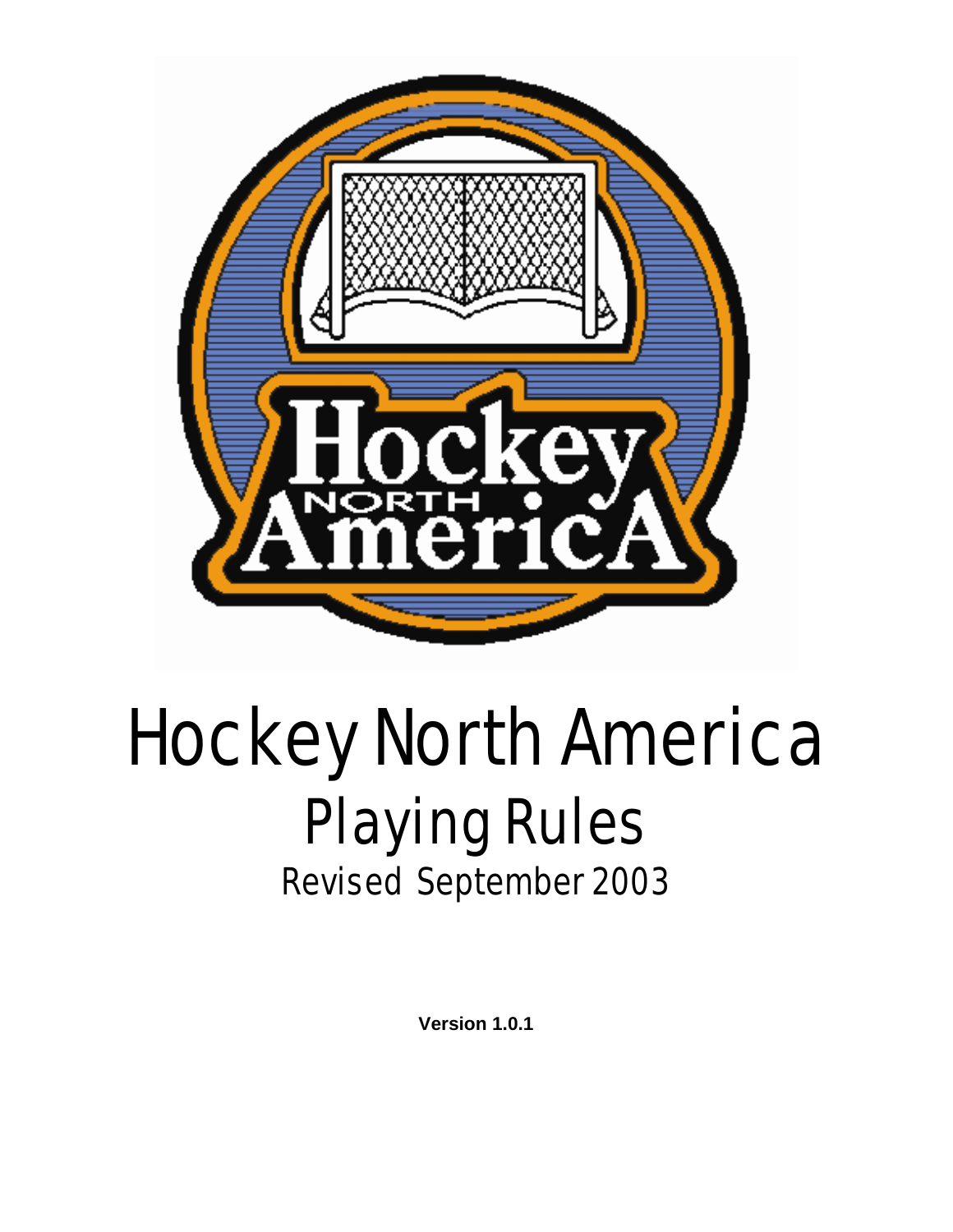#### **TABLE OF CONTENTS**

Official Rules:

Alphabetical Listing of Official Playing Rules ....... 2-4

| Rules Governing the Game of Ice Hockey |  |
|----------------------------------------|--|
|                                        |  |
|                                        |  |
|                                        |  |
|                                        |  |
|                                        |  |
|                                        |  |
|                                        |  |
|                                        |  |

Hockey North America is referred to as the "League" in this Rulebook.

Hockey North America Official Playing Rules and Guide to Policy and Procedures. Copyright 2003. All rights reserved. This publication may not be reproduced in whole or part without the express written consent of Dominion Sports Services, Inc.

This edition supercedes all previous editions and shall remain in force until further notice.

Revised September 2003.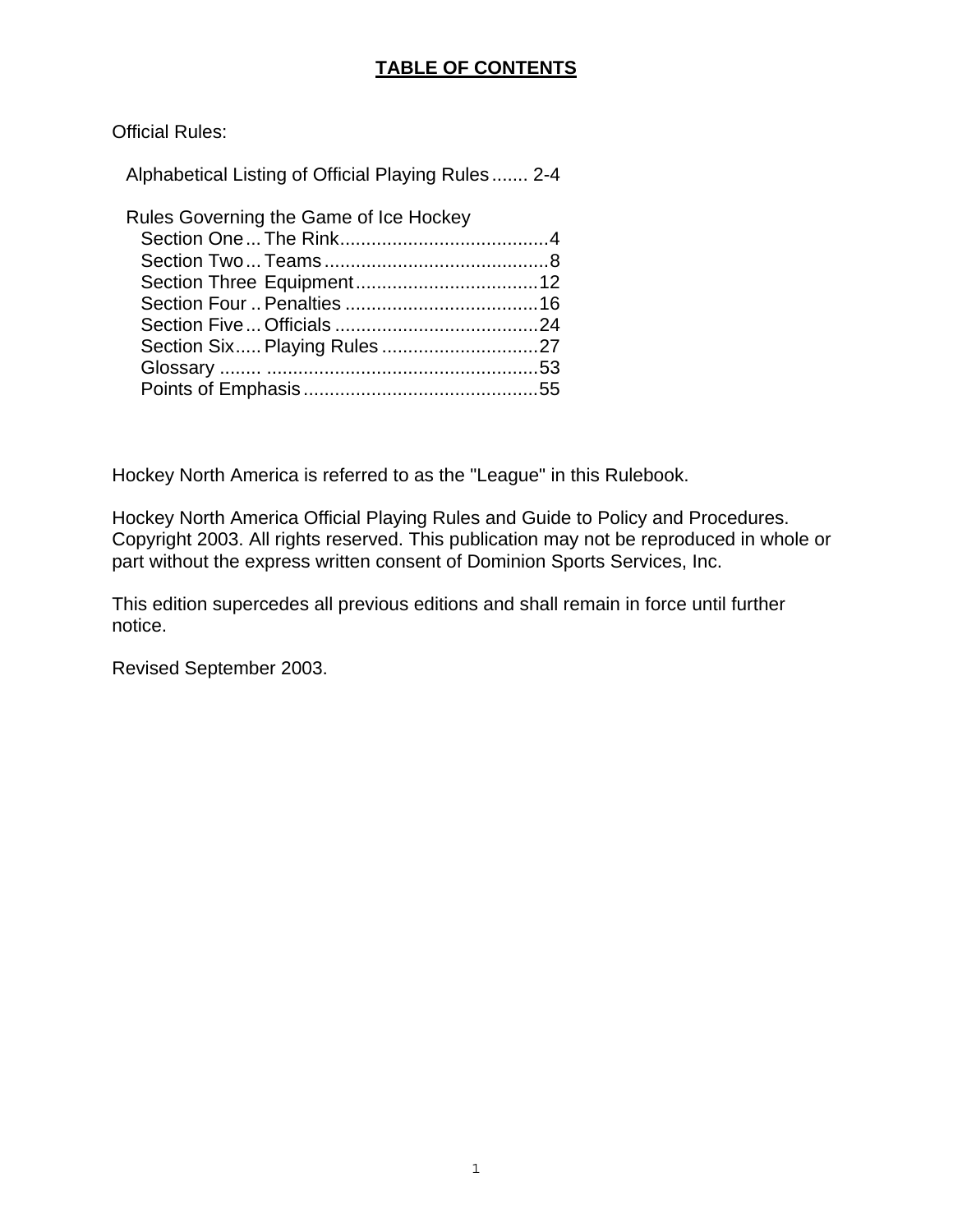| Abuse of Officials and                      |              |
|---------------------------------------------|--------------|
| Other Unsportsmanlike Conduct .Rule 601  27 |              |
| <b>Adjustment to Clothing</b>               |              |
| and Equipment Rule 602  29                  |              |
| Appointment of Officials Rule 501  24       |              |
| Attempt to InjureRule 603 30                |              |
| Awarded GoalsRule 617  37                   |              |
|                                             | Rule 627  43 |
|                                             | Rule 638  49 |
|                                             | Rule 641  52 |
| Bench Minor Penalties Rule 402  17          |              |
| Board-CheckingRule 604  30                  |              |
|                                             |              |
|                                             |              |
| Calling of PenaltiesRule 409  22            |              |
| Captain of TeamRule 202  08                 |              |
| Center Ice Spot and Circle Rule 106  06     |              |
|                                             |              |
| Change of PlayersRule 204  09               |              |
|                                             |              |
| Composition of Team Rule 201  08            |              |
| Cross-CheckingRule 607  31                  |              |
| Dangerous EquipmentRule 305  15             |              |
| Deliberate Injury of Opponent Rule 608  32  |              |
| Delayed Penalties Rule 408  22              |              |
| Delaying the GameRule 609  32               |              |
| Dimensions of Rink Rule 102  04             |              |
|                                             |              |
| Division of Ice SurfaceRule 105 05          |              |
|                                             |              |
| End Zone Face-Off                           |              |
| Spots and Circles Rule 108  06              |              |
| Equipment Measurement Rule 307  16          |              |
| Excessive Penalty MinutesRule 611  33       |              |
|                                             |              |
|                                             |              |
| Face-Off Spots in Neutral ZoneRule 107  06  |              |
|                                             |              |
| Falling on PuckRule 613  35                 |              |
| Fisticuffs (Fighting)Rule 614  35           |              |
| Game Supervisor Rule 504  26                |              |
| Goals and AssistsRule 61536                 |              |
|                                             |              |
| Goalkeeper's Equipment Rule 303  14         |              |
| Goalkeeper's Face MaskRule 303  14          |              |
| Goalkeeper's PenaltiesRule 407  21          |              |
| Goal Posts and Nets Rule 103  04            |              |
| Gross Misconduct Rule 616  37               |              |
| Handling Puck with Hands Rule 617  37       |              |
|                                             |              |
|                                             |              |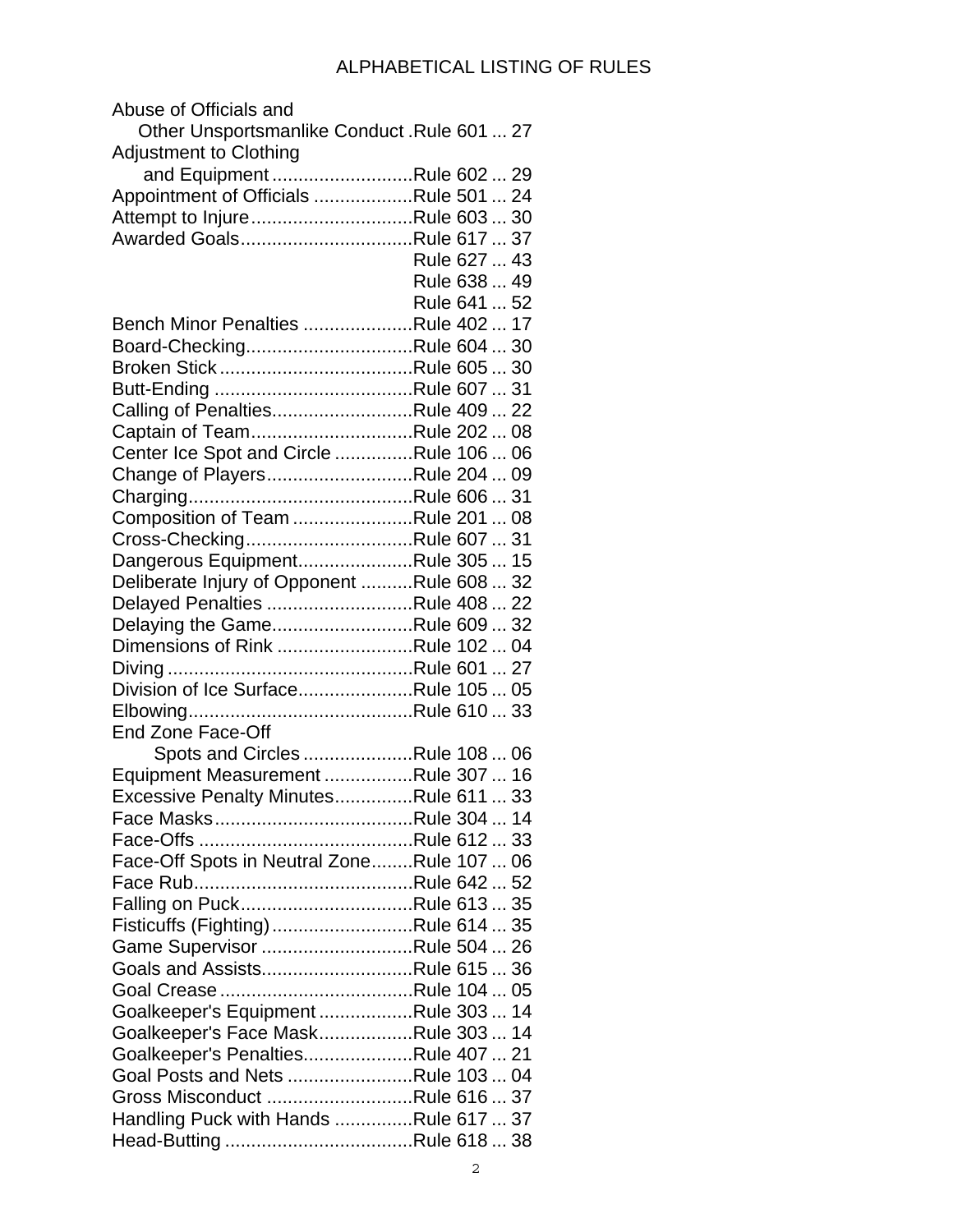| Holding an Opponent Rule 620  39              |  |  |
|-----------------------------------------------|--|--|
| Holding the Stick Rule 623  41                |  |  |
|                                               |  |  |
| Icing the PuckRule 622  40                    |  |  |
|                                               |  |  |
|                                               |  |  |
| Injured Players Rule 205  11                  |  |  |
|                                               |  |  |
| Interference by Spectators Rule 624  42       |  |  |
| Kicking Player Rule 625  42                   |  |  |
|                                               |  |  |
|                                               |  |  |
| Leaving Player's Bench                        |  |  |
| or Penalty BenchRule 627  43                  |  |  |
|                                               |  |  |
| Major Penalties Rule 403  18                  |  |  |
| Match PenaltiesRule 405  19                   |  |  |
| Minor Penalties Rule 402  17                  |  |  |
| Misconduct Penalties Rule 404  18             |  |  |
| Obscene Language or Gestures Rule 601  27     |  |  |
|                                               |  |  |
|                                               |  |  |
|                                               |  |  |
| Penalties - Automatic Expiry Rule 402  17     |  |  |
| Penalty Bench Rule 110  07                    |  |  |
|                                               |  |  |
| Player's Bench Rule 109  07                   |  |  |
| Players in Uniform Rule 203  09               |  |  |
| Proper AuthoritiesRule 505  27                |  |  |
| Protective Equipment Rule 304  14             |  |  |
|                                               |  |  |
| Puck Out of Bounds or Unplayable Rule 630  46 |  |  |
| Puck Must be Kept in MotionRule 631  46       |  |  |
| Puck Out of Sight Rule 632  47                |  |  |
| Puck Striking Official Rule 633  47           |  |  |
|                                               |  |  |
| Refusing to Start PlayRule 634  47            |  |  |
|                                               |  |  |
|                                               |  |  |
| Signal and Timing DevicesRule 111  07         |  |  |
|                                               |  |  |
|                                               |  |  |
|                                               |  |  |
| Stacking of PlayersRule 207  12               |  |  |
| Start of Gamrs and PeriodsRule 637  48        |  |  |
|                                               |  |  |
| Supplementary DisciplineRule 410  23          |  |  |
|                                               |  |  |
| Throwing StickRule 638  49                    |  |  |
| Time of Match Rule 639  50                    |  |  |
|                                               |  |  |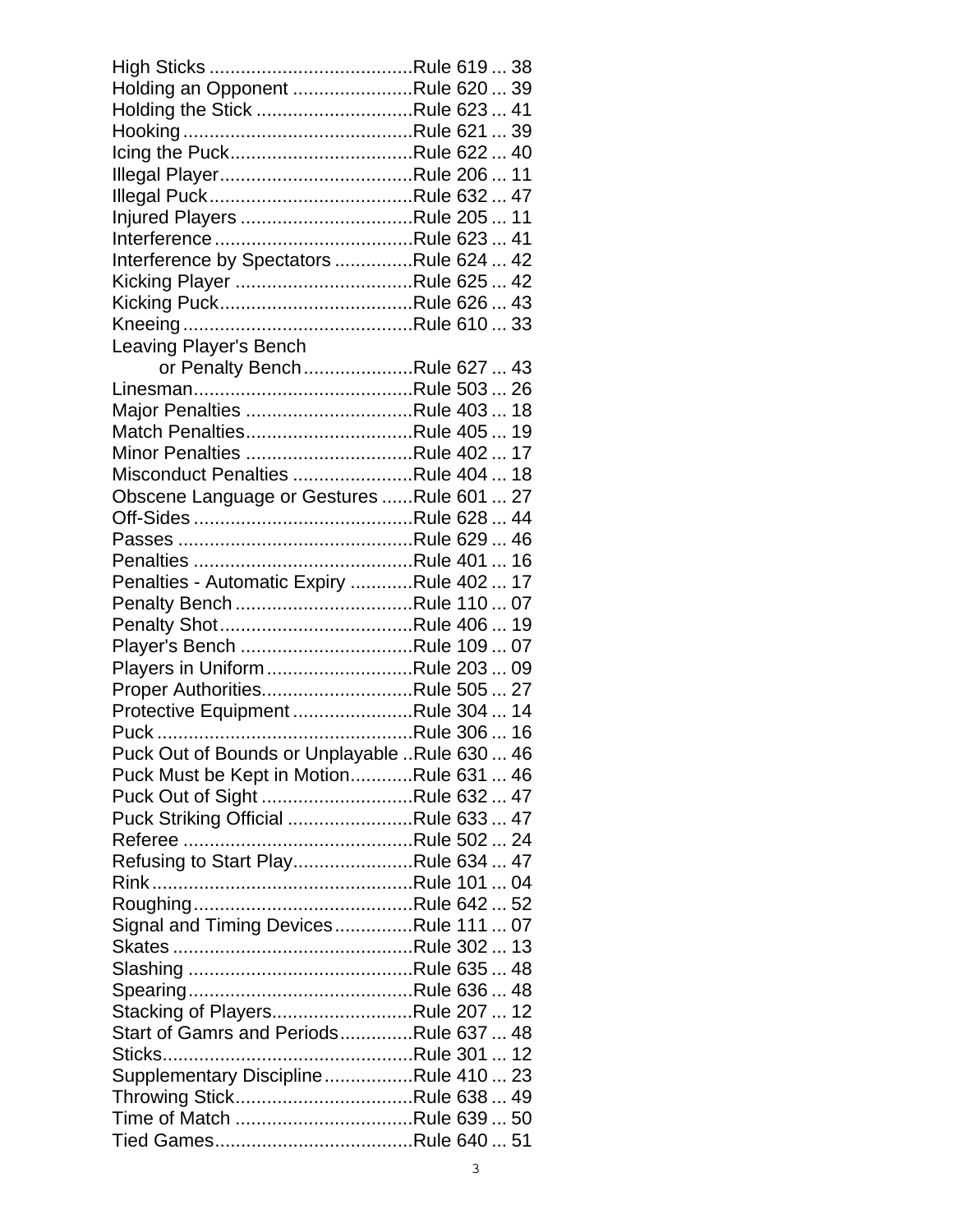| Unnecessary Roughness Rule 642  52   |  |
|--------------------------------------|--|
| Unsportsmanlike Conduct Rule 601  27 |  |

# **RULES GOVERNING THE GAME OF ICE HOCKEY**

#### **SECTION ONE - THE RINK**

#### **Rule 101. Rink**

(a) The game of "Ice Hockey/Hockey" shall be played on an ice surface known as a "RINK".

#### **Rule 102. Dimension of Rink**

(a) As nearly as possible, all rinks shall be two hundred feet (60.96 m) long and one hundred feet wide (30.48 m). In all ice rinks used for Regional Playoffs or North American Playoffs the ice surface dimensions shall not be less than 185 feet (56.39 m) by 85 feet (25.91 m).

 The rink shall ne surrounded by a wooden or fiberglass wall or fence known as the "BOARDS", which shall extend not less than forty inches (1.16 m) and not more than forty-eight inches (1.22 m) above the level of the ice surface. The ideal height of the boards above the ice surface shall be forty-two inches (1.17 m). It is recommended that a kickplate at the bottom of the boards be yellow or light blue in color.

(b) The boards shall be constructed in such a manner that the surface facing the ice shall be smooth and free of any obstruction or any object that could cause injury to players. All doors giving access to the playing surface must swing away from the ice surface.

 It is recommended that the entire rink, including players' and penalty benches, be enclosed by protective safety glass, wire and/or other protective screens of sufficient height designed to separate players from spectators. All gear used to hold such protective equipment in place shall be mounted on the boards on the side away from the playing surface.

#### **Rule 103. Goal Posts and Nets**

(a) It is recommended that fifteen feet  $(4.57 \text{ m})$  but no less than twelve feet  $(3.66 \text{ m})$ from each end of the rink and in the center of a red line two inches (60.96 cm) wide drawn completely across the width of the ice and continuing vertically up the side of the boards, regulation goal posts and nets shall be set in such a manner as to remain stationary during the progress of a game. The goal posts shall be kept in position by metal rods, pipes or similar means affixed in the ice or floor. The goal posts shall be anchored in such a manner as to permit a goal post to be dislodged when hit with a degree of force such as would be provided by a player sliding into or being checked into it.

 Where the length of the playing surface exceeds two hundred feet (60.96 m) the goal line and goal posts may be placed not more than fifteen feet (4.57 m) from the end of the rink.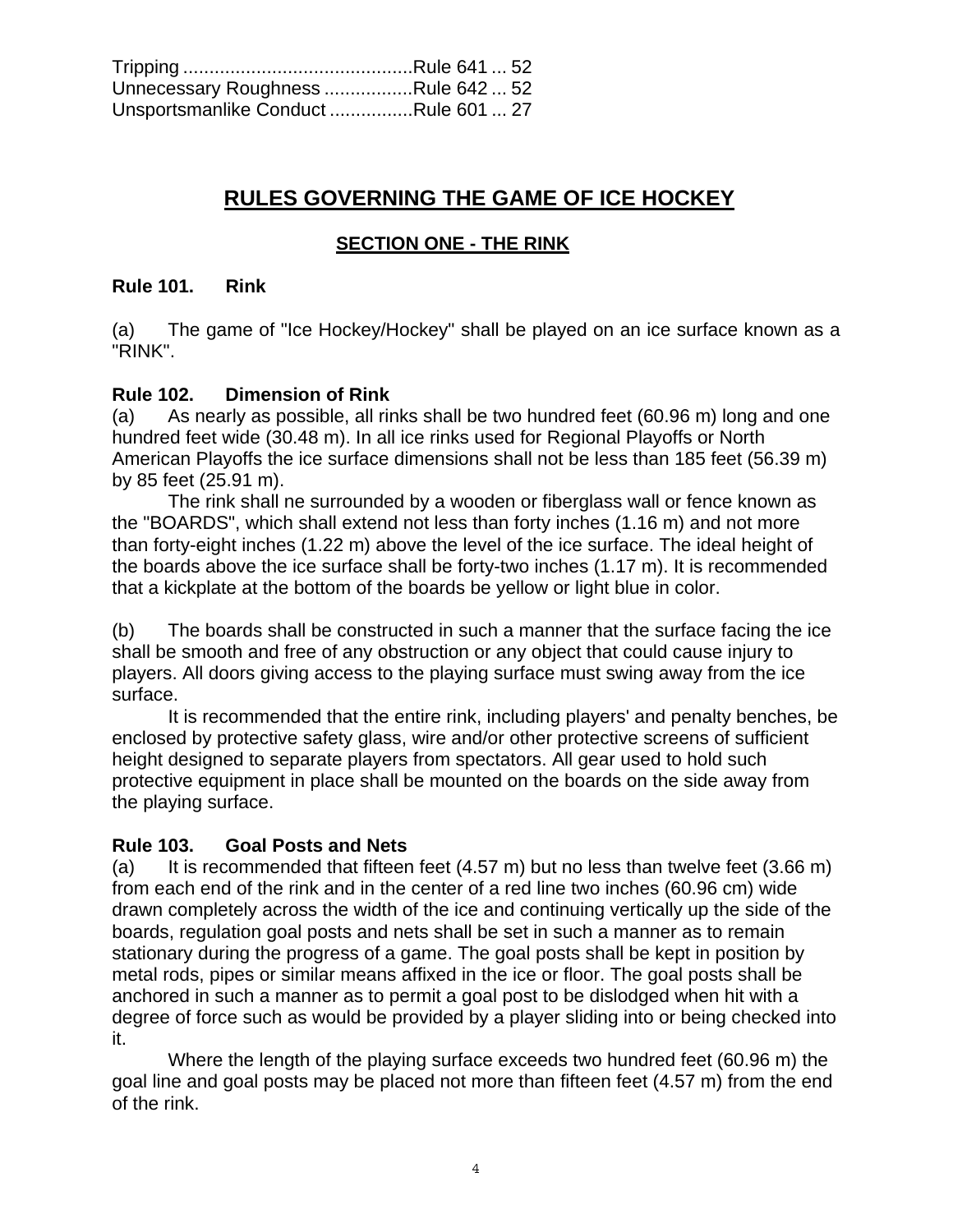(b) The goal posts shall be of approved design and material, extending vertically four feet (1.22 m) above the surface of the ice and set six feet (1.83 m) apart measuring from the inside of the posts. A cross bar of the same material as the goal posts shall extend from the top of one post to the top of the other. It is recommended that the goal frames do not have a metal deflector plate along the base of the back of the goal frame.

(c) There shall be attached to each goal frame a net of approved design.

(d) The goal posts and cross bars shall be painted in red and all other exterior surfaces shall be painted in white.

(e) The red line, two inches (5.08 cm) wide, between the goal posts on the ice and extended completely across the rink, shall be known as the "GOAL LINE".

(f) The Goal area, enclosed by the goal line and the base of the goal shall be painted white.

# **Rule 104. Goal Crease and Goalkeeper's Privileged Area**

(a) In front of each goal a "GOAL CREASE" area shall be marked by a red line two inches (60.96 cm) in width.

(b) The goal crease shall be laid out as follows: one foot (30.48 cm) from the inside of each goal post, lines four feet (1.22 m) in length and two inches (5.08 cm) in width shall be drawn at right angles to the goal line and the points of these lines farthest from the goal line shall be joined by another line, two inches (5.08 cm) in width. In addition, a semi- circle six feet (1.83 m) in radius and two inches (5.08 cm) in width shall be drawn using the center of the goal line as the center point.

(c) The goal crease area shall include all the space outlined by the semi-circular crease lines (including crease lines) and extending vertically four feet (1.22 m) to the level of the top of the goal frame.

(d) The goalkeeper's "PRIVILEGED AREA" is an area bounded in the rear by the end boards, in front of an imaginary line connecting the end zone face-off spots and on the sides by imaginary lines extending perpendicular from the goal line to the end zone face-off spots. (For the goalkeeper's privileges within this area, see Rules 606(b) (Note), Charging, and 613(b), Falling on Puck).

# **Rule 105. Division of Ice Surface**

(a) The ice area between the two goals shall be divided into three parts by lines, twelve inches (30.48 cm) in width, and blue in color, drawn sixty feet (18.29 m) out from the goal lines, and extended completely across the rink, parallel with the goal lines and continued vertically up the side of the boards. The sixty feet (18.29 m) shall be measured from the edge of the goal line closest to the end boards to the furthest edge of the blue line.

(b) That portion of the ice surface in which the goal is situated shall be called the "DEFENDING ZONE" of the team defending that goal; the central portion shall be known as the "NEUTRAL ZONE" and the portion farthest from the defended goal as the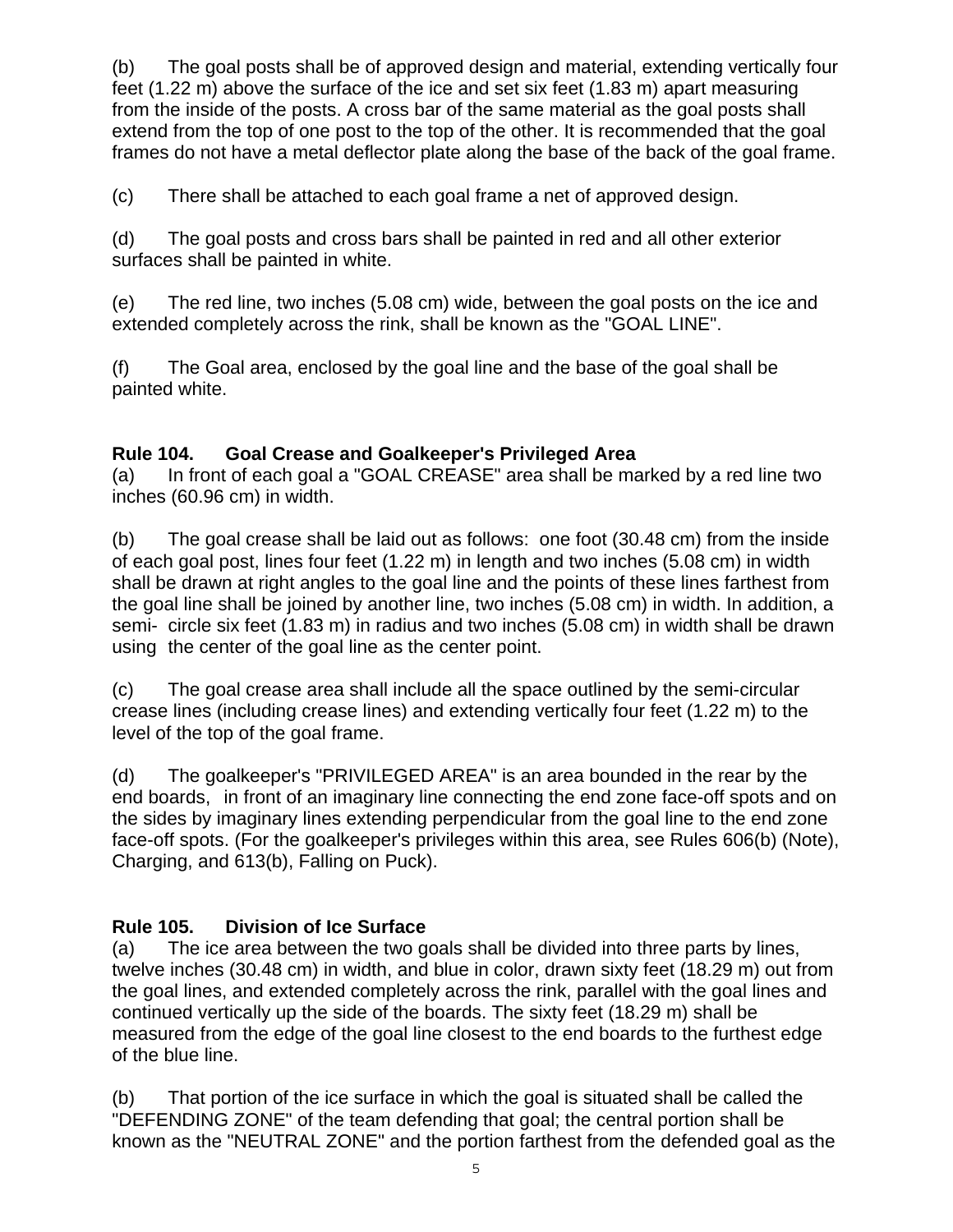"ATTACKING ZONE". The zone line shall be considered part of the zone that the puck is in.

(c) There shall also be a line, twelve inches (30.48 cm) in width, and red in color, drawn completely across the rink in center ice, parallel with the goal lines and continued vertically up the side of the boards, known as the "CENTER LINE". This line shall contain at regular intervals markings of the uniform and distinctive design which will easily distinguish it from the two blue lines, the outer edges of which must be continuous.

#### **Rule 106. Center Ice Spot and Circle**

(a) A circular blue spot, twelve inches (30.48 cm) in diameter, shall be marked exactly in the center of the rink; and with this spot as a center, a circle of fifteen feet (4.57 m) radius shall be marked with a blue line two inches (5.08 cm) in width. The width of this line shall be included in the radius. On both sides of the circle there shall be two lines two feet (60.96 cm) long, two inches (5.08 cm) wide and four feet (1.22 m) apart.

# **Rule 107. Face-off Spots in Neutral Zone**

(a) Two red spots two feet (60.96 cm) in diameter shall be marked on the ice in the Neutral Zone five feet from each blue line. Within each face-off spot draw two parallel lines three inches (7.62 cm) from the top and bottom of the spot. The area within the two lines shall be painted red, the remainder shall be painted white. The spots shall be forty-four feet (13.41 m) apart and each shall be uniform distance from the adjacent boards.

#### **Rule 108. End Zone Face-off Spots and Circles**

(a) In both end zones and on both sides of each goal, red face-off spots and circles shall be marked on the ice. The face-off spots shall be two feet (60.96 cm) in diameter. Within each face-off spot draw two parallel lines three inches (7.62 cm) from the top and bottom of the spot. The area within the two lines shall be painted red, the remainder shall be painted white. The circles shall be two inches wide with a radius of fifteen feet (4.57 m) from the center of the face-off spots. The width of this line shall be included in the radius. On both sides of each end zone face-off circle shall be two lines two feet long (60.96 cm), two inches (5.08 cm) wide and four feet (1.22 m) apart.

(b) The location of the face-off spots shall be fixed in the following manner: Along a line twenty feet (6.09 m) from each goal line and parallel to it, mark two points twentytwo feet (6.71 m) on both sides of the straight line joining the centers of the two goals. Each such point shall be the center of a face-off spot and circle.

#### **Rule 109. Players' Bench**

(a) Each rink shall be provided with seats or benches for the use of players of both teams and the accommodations provided including benches and doors shall be uniform for both teams. Such seats or benches shall have accommodations for at least fourteen persons of each team, and shall be placed immediately alongside the ice, in the Neutral Zone and convenient to the dressing rooms.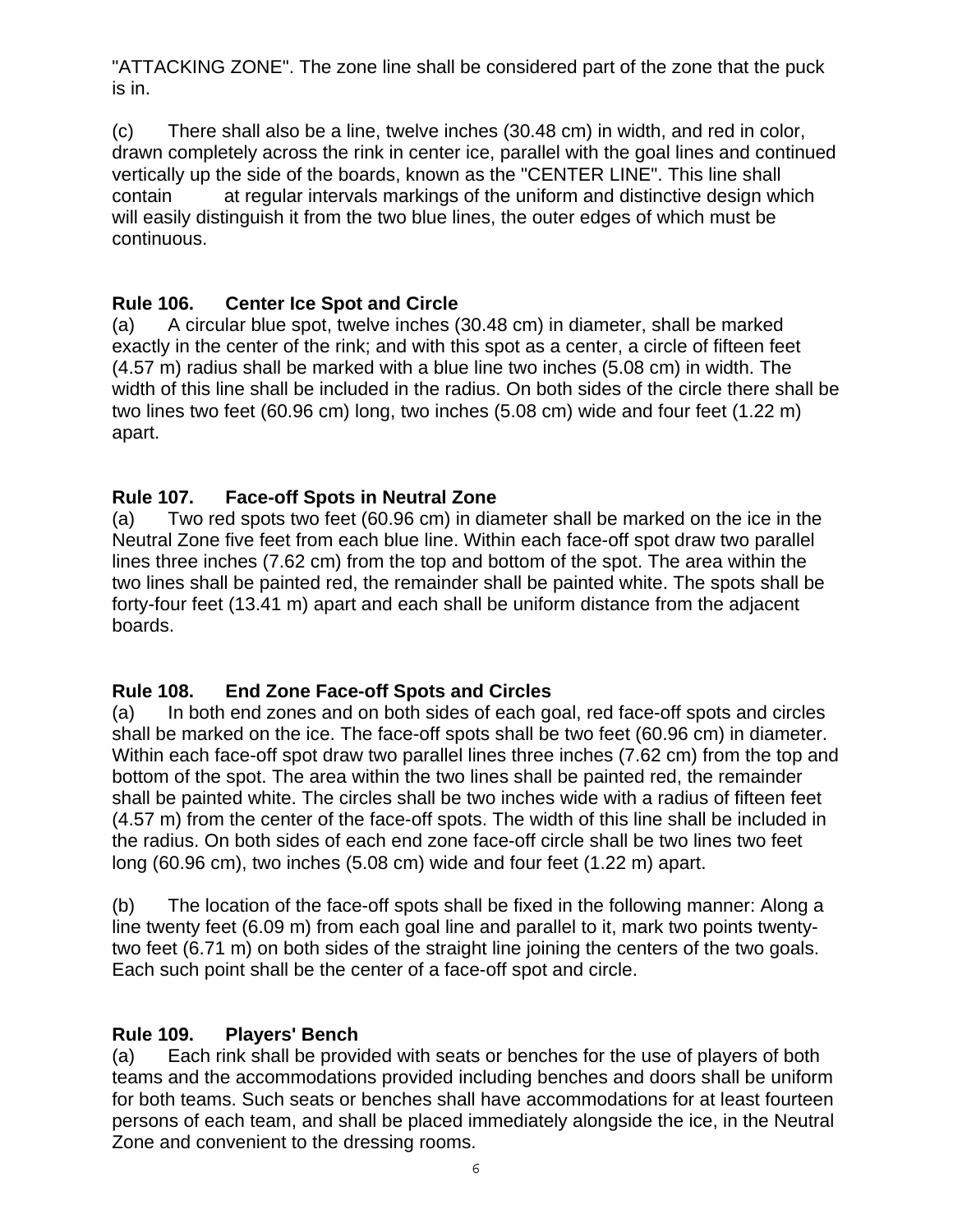Each players' bench should be twenty-four feet (7.32 m) in length. The players' bench should be on the same side of the playing surface opposite the penalty bench and should be separated by a substantial distance.

 Where physically possible, each players' bench shall have two doors opening in the Neutral Zone and all doors opening to the playing surface shall be constructed so they swing inward.

(b) None but players in uniform, and Team Officials (up to a maximum of four) shall be permitted to occupy the bench area as provided. At all times while on the player's bench and play is in motion, players are required to wear their helmet and facemask.

(c) There shall be no smoking, alcoholic beverages or spitting of tobacco on the players' bench, penalty bench, timekeeping area or on the ice by any person. A team shall be warned by the Referee for the first offense by any player or Team Official during a game and, thereafter, a bench minor penalty shall be assessed for each such offense during that game.

#### **Rule 110. Penalty Bench**

(a) Each rink must be provided with benches or seats to be known as the "PENALTY BENCH". It is preferable to have separate penalty benches for each team to be separated from each other and substantially separated from either players' bench. The penalty bench(es) must be situated in the Neutral Zone.

(b) On the ice immediately in front of the Game Supervisor's seat there shall be marked in red on the ice a semicircle of ten feet (3.05 m) radius and two inches (5.08 cm) in width which shall be known as the "REFEREE'S CREASE".

(c) At all times while serving a penalty on the penalty bench, players are required to wear their helmet and facemask.

# **Rule 111. Signal and Timing Devices**

(a) Each rink shall be provided with some form of electrical clock for the purpose of keeping the spectators, players and game officials accurately informed as to all time elements at all stages of the game, including the time remaining to be played in any period.

 Time recording for both game time and penalty time shall show time remaining to be played or served.

(b) If the main electrical clock should not be functional, the game supervisor or referee should maintain game and penalty time through the use of a stopwatch or other suitable alternative timing device.

 (Note) If no alternative timing device is available, then the format of game play will be 3 periods of 25 minutes each, running time, based on the wall clock. Also under a running clock situation penalties will last three minutes instead of two.

# **SECTION TWO - TEAMS**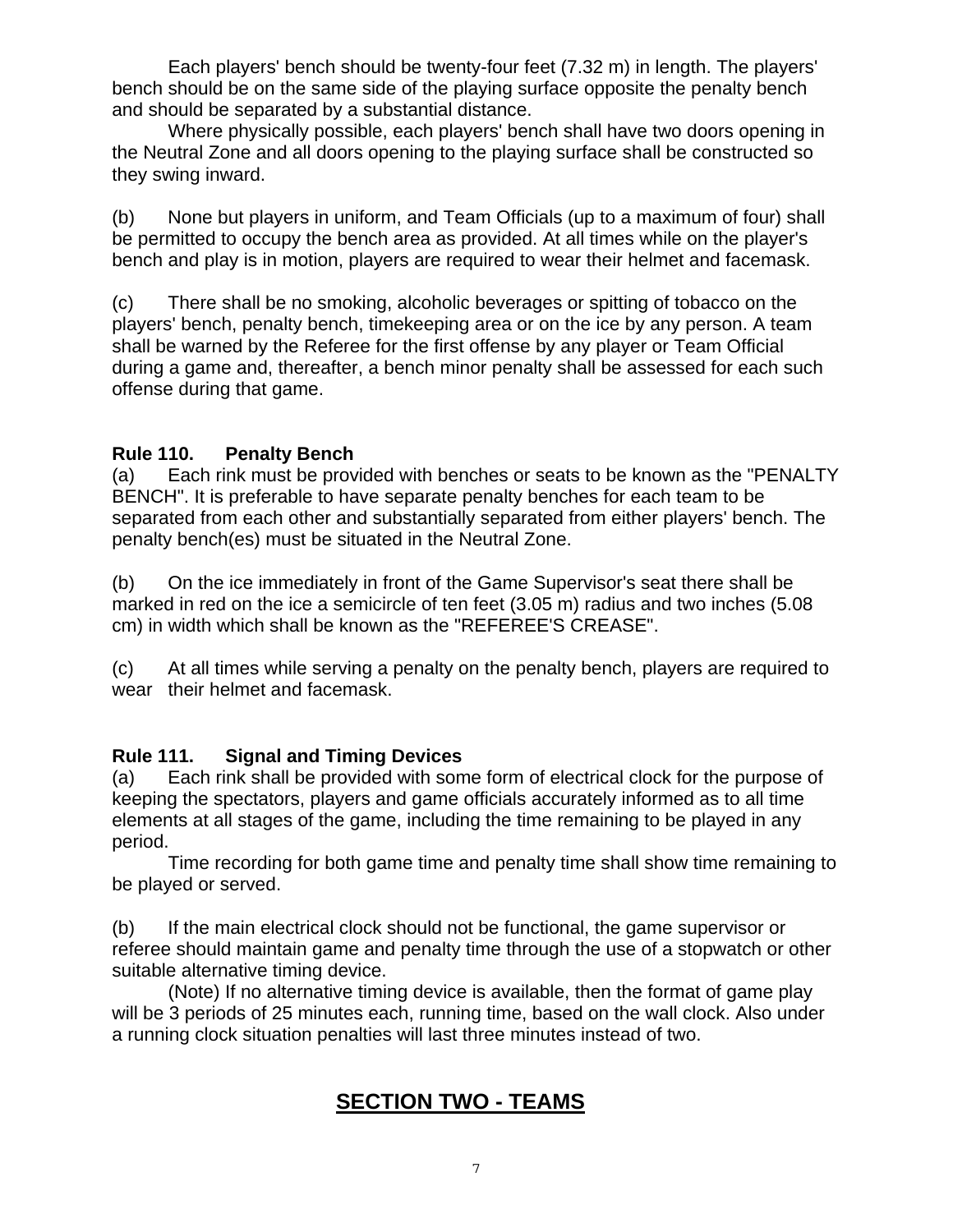#### **Rule 201. Composition of Team**

(a) A team shall be composed of six players on the ice. A maximum of twenty two skaters, plus not more than two goalkeepers, shall be permitted to play in a game. Proper League registration, including a completed and recorded League Terms of Registration Form and a current League player account, is required of all members of any team. See also Rule 206, Illegal Player.

 (Note) The League maintains a maximum team roster size limit of 22 skaters and up to two goalkeepers.

# **Rule 202. Captain of Team**

(a) One Captain shall be appointed by each team, and he alone shall have the privilege of discussing with any Referee any questions relating to interpretation of Rules which may arrive during the progress of a game. He should wear the letter "C", approximately three inches (7.62 cm) in height and in contrasting color, in a conspicuous position on the front of his sweater.

 If the Captain is not available due to injury or an imposed penalty, another player may be designated to act as Captain. Such player may wear the letter "A", approx. three inches (7.62 cm) in height and in contrasting color, in a conspicuous position on the front of his sweater.

(b) The Referee and Game Supervisor shall be advised prior to the start of each game, the name of the Captain of the team and designated alternate. This information will be added to the scoresheet.

(c) No goalkeeeper shall be entitled to exercise the on-ice privileges of Captain.

(d) Only the Captain shall have the privilege of discussing with the Referee any point relating to the interpretation of rules. Any Captain or player who come off the bench and makes any protest or intervention with the Officials for any purpose shall be assessed a minor penalty under Rule 601(a), Abuse of Officials.

 A complaint about a penalty is NOT a matter "relating to the interpretation of the rules" and a minor penalty shall be imposed against any Captain or other player making such a complaint.

 (Note) It is the choice and final decision of the referee as to whether questions or discussion pertaining to the interpretation of a call will take place.

(e) No playing Coach or playing Manager shall be permitted to act as Captain.

# **Rule 203. Players in Uniform**

(a) Prior to the beginning of each game the Coach or Captain of each team shall list the players and goalkeepers who shall be eligible to play in the game.

(b) A list of names and numbers of all eligible players and goalkeepers must be handed to the Referee or Game Supervisor before the game. The starting lineup, by position, and the alternate goalkeeper, if any, shall also be listed.

(c) Each team shall be allowed one goalkeeper on the ice at one time. The goalkeeper may be removed and another "player" substituted. Such substitute shall not be permitted the privileges of the goalkeeper.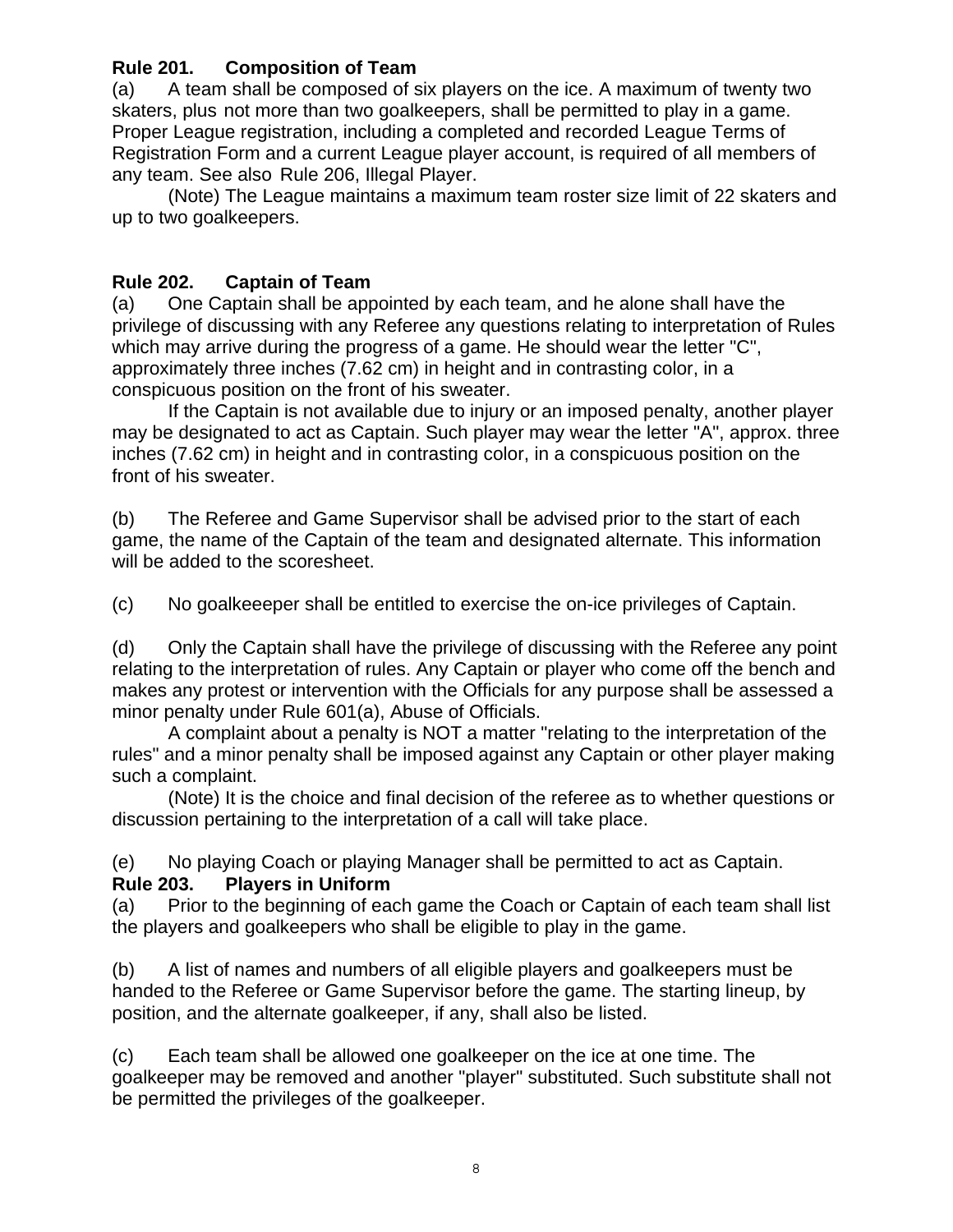(d) A team is permitted to have on its bench a substitute goalkeeper. When a substitute goalkeeper enters the game when the original goalkeeper has been either injured or ejected from the game, the substitute shall be permitted a two-minute warmup period at the conclusion of which play shall be immediately resumed. In all other cases the substitute goalkeeper shall take his place immediately and no warm-up period permitted.

(e) Except when all of a team's goalkeepers are incapacitated or absent, no player on the team shall be permitted to wear the equipment of the goalkeeper. In such case, the team must immediately appoint a temporary goalkeeper (See Glossary) or place an additional skater on the ice with none of the goalkeeper's privileges.

(f) All players, including substitute goalkeepers, must be outfitted in an approved League sweater, which shall have the player's last name on the back of the sweater in letters at least three inches (7.62 cm) tall, an individual identifying number at least ten inches (25.40 cm) tall on the back of his sweater and the same individual identifying number at least three inches (7.62 cm) tall on each sleeve of his sweater. Each player's sweater shall also have the team emblem on the front.

 All players must wear uniform stockings, unless the player is wearing full length hockey pants, and sweaters.

 All players in the League must also wear same colored helmet and pants. For violation of rule, the offending team shall be assessed a bench minor penalty, and any player not in compliance with the uniform requirement shall be ineligible to compete until such time as he is in proper uniform. This requirement shall not be enforced against any player who has not yet received his official sweater from the League. Further, due to the unique nature of the position, the pant and helmet color of the goalkeeper are not required to match the team's colors.

(Note) Please see also "Color Coordination," under League policy guide.

#### **Rule 204. Change of Players**

(a) Players may be changed at any time from the players' bench, provided that the player or players leaving the ice shall always be at the players' bench and out of the play before any change is made.

 (Note) If, in the course of making a substitution, either the player entering or leaving the game deliberately plays the puck with the stick, skates or hands or checks or makes any physical contact with an opposing player while the retiring player is actually on the ice, then the infraction of "too many players on the ice" will be called.

 If, in the course of a substitution, either player entering the play or the player retiring is struck by the puck accidentally, the play will not be stopped and no penalty will be called.

(b) A goalkeeper may be changed for another player at any time under the conditions set out in this section.

 (Note) When a goalkeeper leaves his goal area and proceeds to his players' bench for the purpose of substituting another player, the rear official shall be responsible to see that the substitution made is not illegal by reason of the premature departure of the substitute from the bench (before the goalkeeper is within ten feet (3.05 m) of the bench). If the substitution is made prematurely, the official shall stop the play immediately by blowing his whistle unless the non-offending team has possession of the puck, in which event the stoppage will be delayed until the puck changes hands. There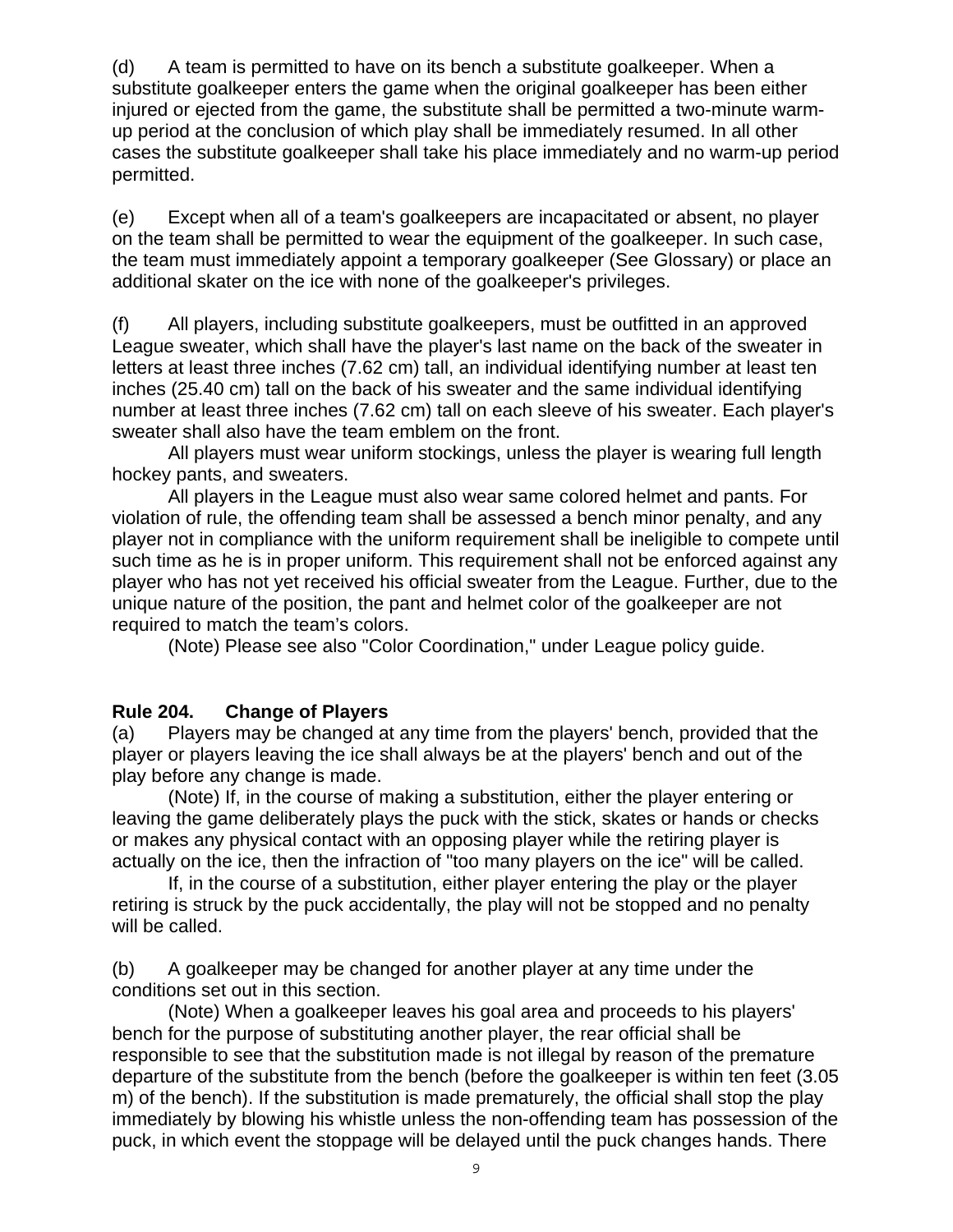shall be no time penalty to the team making the premature substitution but the resulting face-off will take place at the center face-off spot. Where play has been stopped in the offending team's defending half of the ice, the face-off shall take place at the point of the stoppage of the play, unless otherwise covered in these rules.

(c) If there are less than two minutes remaining in either regulation time or in the last permitted overtime and a minor or bench minor penalty is imposed for deliberate illegal substitution (too many players on the ice or leaving the penalty bench too soon), a penalty shot/optional bench minor shall be awarded against the offending team in lieu of the minor or bench minor penalty.

 (Note) The intent of this Rule is to award a penalty shot only when the extra player(s) are "deliberately" put on the ice. When a substitution error is made and there are too many players on the ice the normal bench minor penalty shall be assessed regardless of the time remaining in the game.

(d) A player serving a penalty on the penalty bench, who is to be changed after the penalty is served, must proceed at once by way of the ice and be at his own players' bench before any changes can be made.

(e) During a stoppage of play a goalkeeper may not go to his players' bench without the permission of the referee unless he is substituted for by another player or goalkeeper. When a substitution for the goalkeeper has been made under this rule, the goalkeeper shall not resume his position until play resumes, except that he shall be permitted immediate re-entry into the game when a penalty is imposed that will effect the on-ice strength of either team.

(f) For a violation of this Rule a bench minor penalty shall be imposed unless otherwise provided in the Playing Rules.

#### **Rule 205. Injured Players**

a) When a player, other than a goalkeeper, is injured or compelled to leave the ice during a game, he may retire from the game and be replaced by a substitute, but play must continue without the teams leaving the ice.

(b) If a goalkeeper sustains an injury or becomes ill he must be ready to resume play immediately or be replaced by a substitute goalkeeper and no additional time shall be allowed by the Referee for the purpose of enabling the injured or ill goalkeeper to resume his position (See also Section 205(d)).

(c) The substitute goalkeeper shall be subject to the regular rules governing goalkeepers and shall be entitled to the same privileges.

(d) If a penalized player has been injured he may proceed to the dressing room without the necessity of taking a seat on the penalty bench. If the injured player receives a minor penalty the penalized team shall immediately put a substitute player on the penalty bench who shall serve the penalty without change. If the injured player receives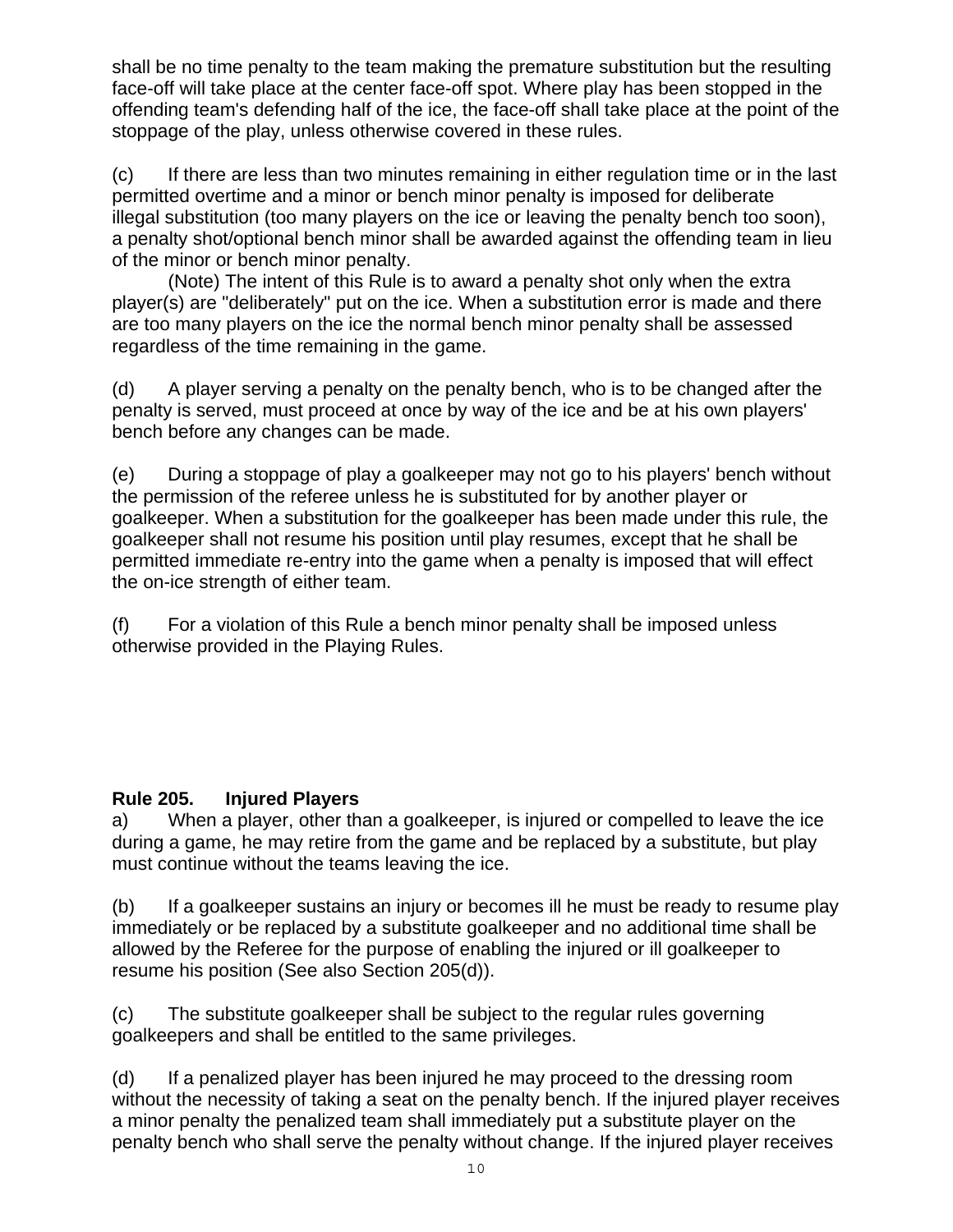a major penalty, the penalized team shall place a substitute on the penalty bench immediately and no replacement for the penalized player shall be permitted to enter the game except from the penalty bench, provided that should the penalized player return to the game before his penalty has expired, he may replace the substitute player on the penalty bench during a stoppage of play. For a violation of this Rule a bench minor penalty shall be imposed.

 The penalized player who has been injured and been replaced on the penalty bench shall not be eligible to play until his penalty has expired.

(e) When a player is injured so that he cannot continue play or go to his bench, the play shall not be stopped until the injured player's team has secured possession of the puck.

 If the player's team is in possession of the puck at the time of injury, play shall be stopped immediately, unless his team is in a scoring position.

 (Note) In the case where it is obvious that a player has sustained a serious injury the Officials may stop play immediately.

(f) A player other than a goalkeeper, whose injury appears serious enough to warrant the stoppage of play, may not participate further in the game until the completion of the ensuing face-off.

#### **Rule 206. Illegal Player**

(a) Any player who is not registered with the League Office as a member of the team playing or is suspended from play by virtue of sanctions imposed by these Rules or League Officials shall be deemed an illegal player. For the purpose of this rule, any player delinquent in his financial obligations to the League shall be considered not registered. No illegal player may play in any League game.

(b) Any team that uses an illegal or suspended player in a game shall be assessed a bench minor penalty and the Captain and Team Officials of the offending team shall be assessed a game misconduct penalty. All illegal player incidents will be subject to further review under the provisions of Rule 206, part c.

(c) In addition to sanctions stated above, the Local League Administrator in conjunction with the League Office, shall have the power to impose additional sanctions against any team violating this Rule. Such additional sanctions could include, but not be limited to:

- 1. Forfeiture of all games in which an illegal player was used during League play.
- 2. Disqualification of the offending team from post-season playoffs.
- 3. Imposing on the offending team a fine not to exceed the equivalent of one thousand US dollars. Funds will be donated to the charity of the team's choice via the League Office.

#### **Rule 207. Stacking of Players**

(a) In all League games all players are to receive approximately the same amount of playing time, until the final five minutes of regulation time and all overtime. It shall be the responsibility of the Game Supervisor to notify the Referee that a team is not in compliance with this rule. Upon the first such notification, the Referee shall warn the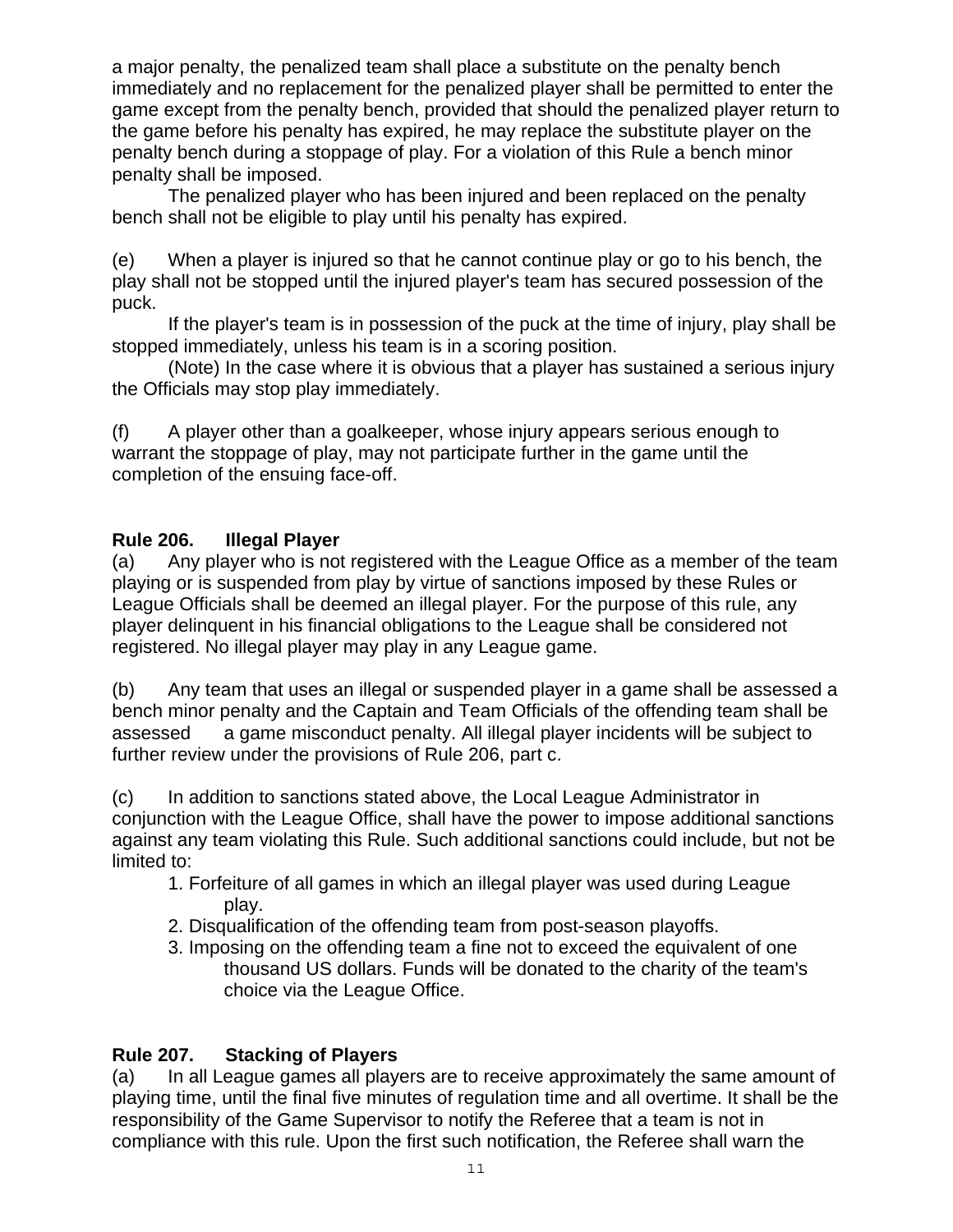offending team. If the violation continues after the warning, the Referee shall impose a bench minor penalty against the offending team and a misconduct penalty against the Captain of the offending team. If the violation continues after imposition of such penalties, the Referee shall declare a forfeit victory for the non-offending team, and impose a game misconduct penalty against the Captain and all Team Officials of the offending team.

(b) In the event that a Referee imposes any penalties for violation of this rule, the Referee shall report all circumstances surrounding the infraction to the Local League Administrator, who shall have full power to impose additional sanctions against the offending team.

(c) (Note) Please see also "Stacking," under League policy guide.

# **SECTION THREE - EQUIPMENT**

#### **Rule 301. Sticks**

(a) The sticks shall be made of wood or other material approved by the League, and must not have any projections. Adhesive tape of any color may be wrapped around the stick at any place for the purpose of reinforcement or to improve control of the puck.

(b) No stick shall exceed sixty inches (1.53 m) in length from the heel to the end of the shaft nor more than twelve and one-half inches (31.75 cm) from the heel to the end of the blade.

 The blade of the stick shall not be more than three inches (7.62 cm) in width at any point nor less than two inches (5.08 cm). All edges shall be bevelled.

 The curvature of the blade of the stick shall be restricted in such a way that the distance of a perpendicular line measured from a straight line drawn from the base of the heel to the base of the toe to the point of maximum curvature shall not exceed one-half inch (1.27 cm).

(c) The blade of the goalkeeper's stick shall not exceed three and one-half inches (8.89 cm) in width at any point except at the heel where it must not exceed four and one-half inches (11.43 cm) in width; nor shall the goalkeeper's stick exceed fifteen and one-half inches (39.37 cm) in length from the heel to the end of the blade.

 The widened portion of the goalkeeper's stick extending up the shaft from the blade shall not exceed more than twenty-six inches (66.04 cm) from the heel and shall not exceed three and one-half inches (8.89 cm) in width.

(d) A minor penalty shall be imposed on any player or goalkeeper who uses a stick not conforming to the provisions of this rule.

 (Note 1) When a formal complaint is made by the Captain of a team against the dimensions of any stick, the Referee shall make the necessary measurements immediately. If the complaint is not sustained, a bench minor penalty shall be imposed on the team requesting the measurement.

 (Note 2) A player who participates in play while carrying a stick to his goalkeeper shall incur a minor penalty under this rule.

 (Note 3) If a goal is scored with an illegal stick, the proper penalty shall be assessed and the goal shall be allowed.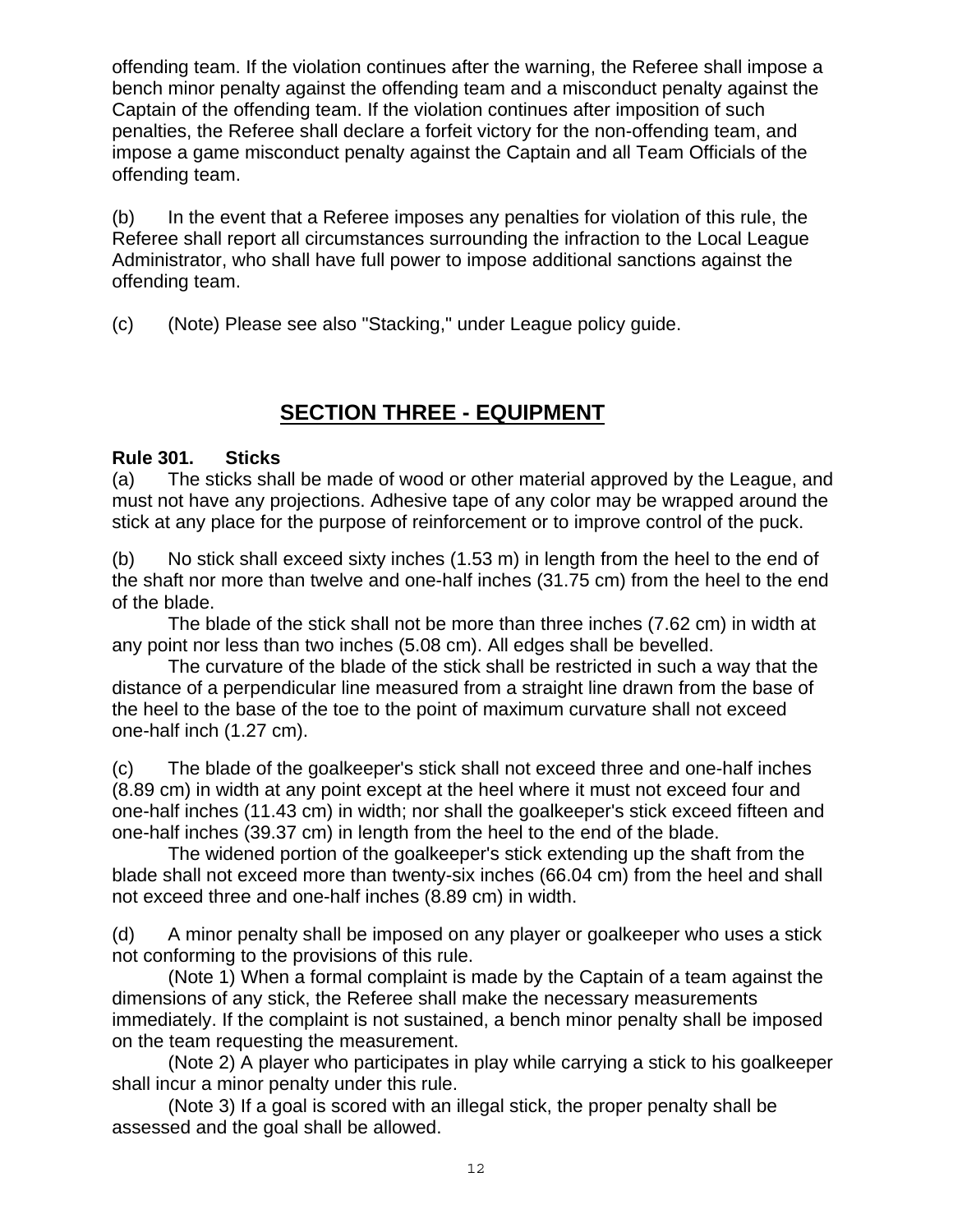(e) A minor penalty plus a ten minute misconduct penalty shall be imposed on any player who refuses to surrender his stick for measurement when requested to do so by the Referee.

(f) A minor penalty shall be assessed a player or goalkeeper who participates in the play while he is in possession of more than one stick, except that no penalty shall be assessed a player who is accidentally struck by the puck while he is carrying a replacement stick to a teammate.

#### **Rule 302. Skates**

(a) It is recommended that all players, except goalkeepers, wear skates with H.E.C.C. approved blades. All skates worn by players (but not goalkeepers) and by the Officials shall be equipped with approved safety heel tips.

 When the Referee becomes aware that any player is wearing skates on which the protective heel tip is missing or broken, he shall order that player off the ice immediately and such player shall not be permitted to participate further in the game until the heel tip has been replaced.

(b) The use of speed skates or fancy skates or any skate so designed that it may cause injury is prohibited.

#### **Rule 303. Goalkeeper's Equipment**

(a) With the exception of skates and stick, all equipment worn by the goalkeeper must be constructed solely for the purpose of protecting the head and body, and he must not wear any garment or use any contrivance which would give him undue assistance in keeping goal.

 (Note) Cages on gloves and abdominal aprons extending down the front of the thighs on the outside of the pants are prohibited. "Cage" shall mean any lacing or webbing or other material in the goalkeeper's glove joining the thumb and index finger which is in excess of the minimum necessary to fill the gap where the goalkeeper's thumb and forefinger in the glove are fully extended and spread and includes any pocket or pouch effect produced by excess lacing or webbing or other material between the thumb and forefinger when fully extended or spread.

 The maximum width of the goalkeeper's blocker glove shall be nine inches (22.9 cm) and the wrist portion of the catching glove shall be ten inches (25.4 cm).

(b) The leg guards worn by goalkeepers shall not exceed twelve inches (30.48 cm) in extreme width when on the leg of a player.

(c) It is compulsory for all goalkeepers to wear League approved head and facial protection. It is recommended that all goalkeepers wear throat protection.

(d) A minor penalty shall be imposed on any goalkeeper using illegal equipment in a game.

 If the decision as to the illegality involves making any measurements or other examination which would cause any delay whatsoever, other than a stick measurement,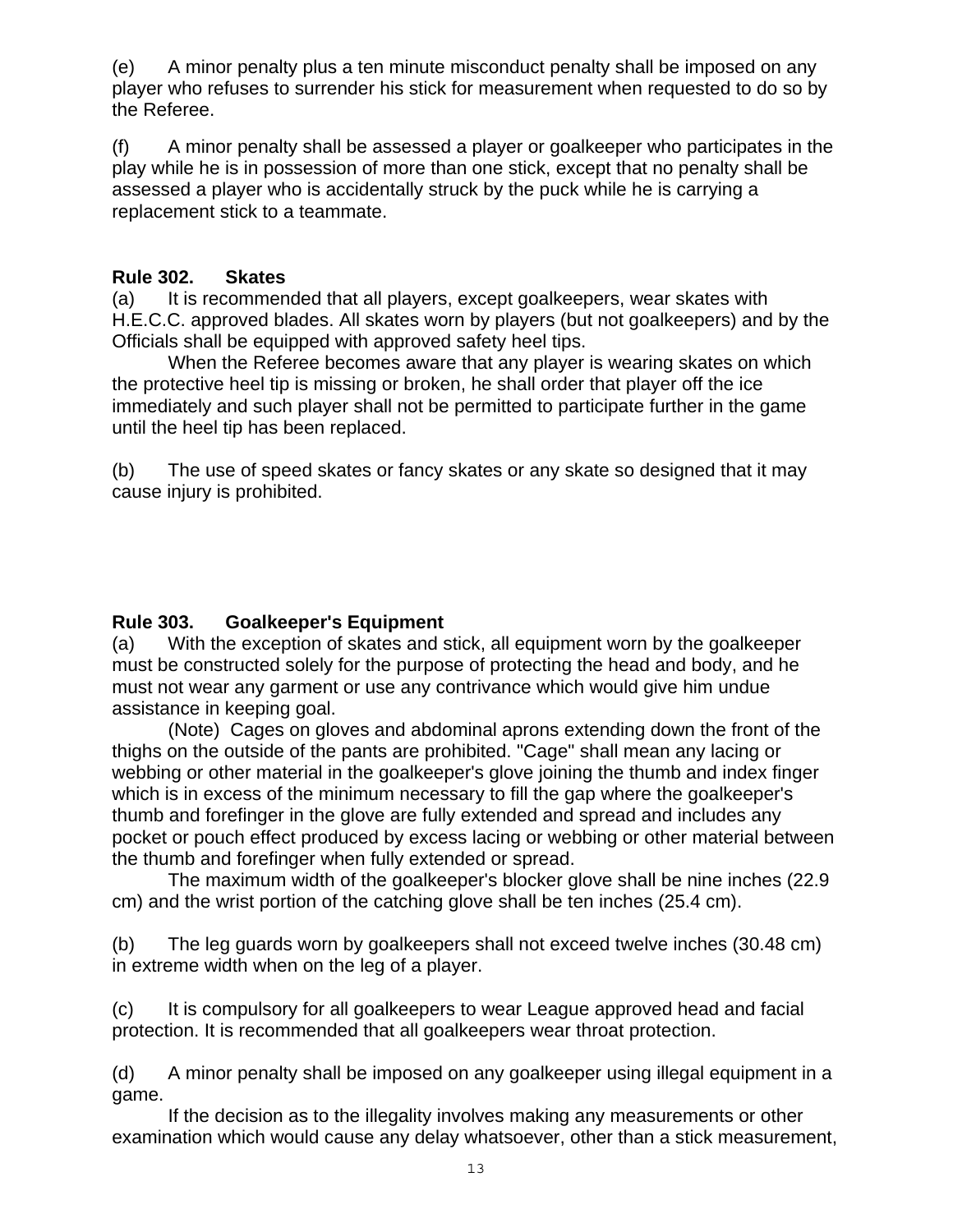such measurement or examination shall take place at the end of the first or second period or immediately in the third or overtime period. If such equipment is found to be illegal the penalty shall be announced and served immediately or following such intermission.

#### **Rule 304. Protective Equipment**

(a) All protective equipment, with the exception of gloves, headgear and goalkeeper's leg pads must be worn under the uniform. Any player violating this Rule shall not be permitted to participate in the game until such equipment has been corrected or removed. For violation of this Rule after a warning by the Referee, a minor penalty shall be imposed.

(b) Each player is required and personally responsible to wear protective equipment during all League sponsored games. Such required protective equipment shall include shin pads, shoulder pads, elbow pads, padded hockey pants (no sweat pants), hockey gloves, protective cup and supporter plus all protective head equipment as required by League rules. It is required that all protective equipment be designed specifically for ice hockey.

 A player, including the goalkeeper, whose helmet/facemask has come off his head during play may not resume play until his helmet/facemask has been properly replaced. A player not conforming to this rule shall be assessed a minor penalty.

 If the goalkeeper's helmet/face mask comes off during play, the Referee shall stop play immediately. A minor penalty shall be assessed a goalkeeper who deliberately removes his helmet/face mask during play.

(c) It is compulsory for all League players to wear an (in USA) H.E.C.C. or (in Canada) C.A.H.A. approved hockey helmet with chinstrap and facemask straps attached and properly fastened. All players on the player's bench and the penalty bench must wear their required helmet/facemask while in the bench area. For a violation of this Rule, after a warning by the Referee and the player has refused to comply with said warning, a minor penalty shall be assessed to the offending player. Nothing in this Rule shall be construed to limit the Referee's authority under Rule 601(a).

It is required that all Officials wear a black hockey helmet.

(d) Guidelines regarding facial protection: Beginner Level: All players are required to wear full facial protection, as provided by the League Office, during both instructional school as well as any League game. Intermediate Level: The player has the option of 1/2, 3/4 or full facial protection at the player's option and risk. Full facial protection is strongly recommended.

At all levels of play, full facial protection is strongly recommended.

 All helmets and any face mask must have a properly fitted chin strap. Face masks may not be altered in any way, shape, or form. Full face cage or full face shield may be used, but chin protection must be included. For a violation of this rule, after a warning by the referee and the player has refused to comply with said warning, a minor penalty shall be assessed to the offending player. Nothing in this rule should be construed to limit the referee's authority under Rule 601 (a).

(e) It is recommended that players who choose to wear a mouthguard that the mouthguard be colored and that mouthguards be form fitted by a dentist and/or attached to the face mask.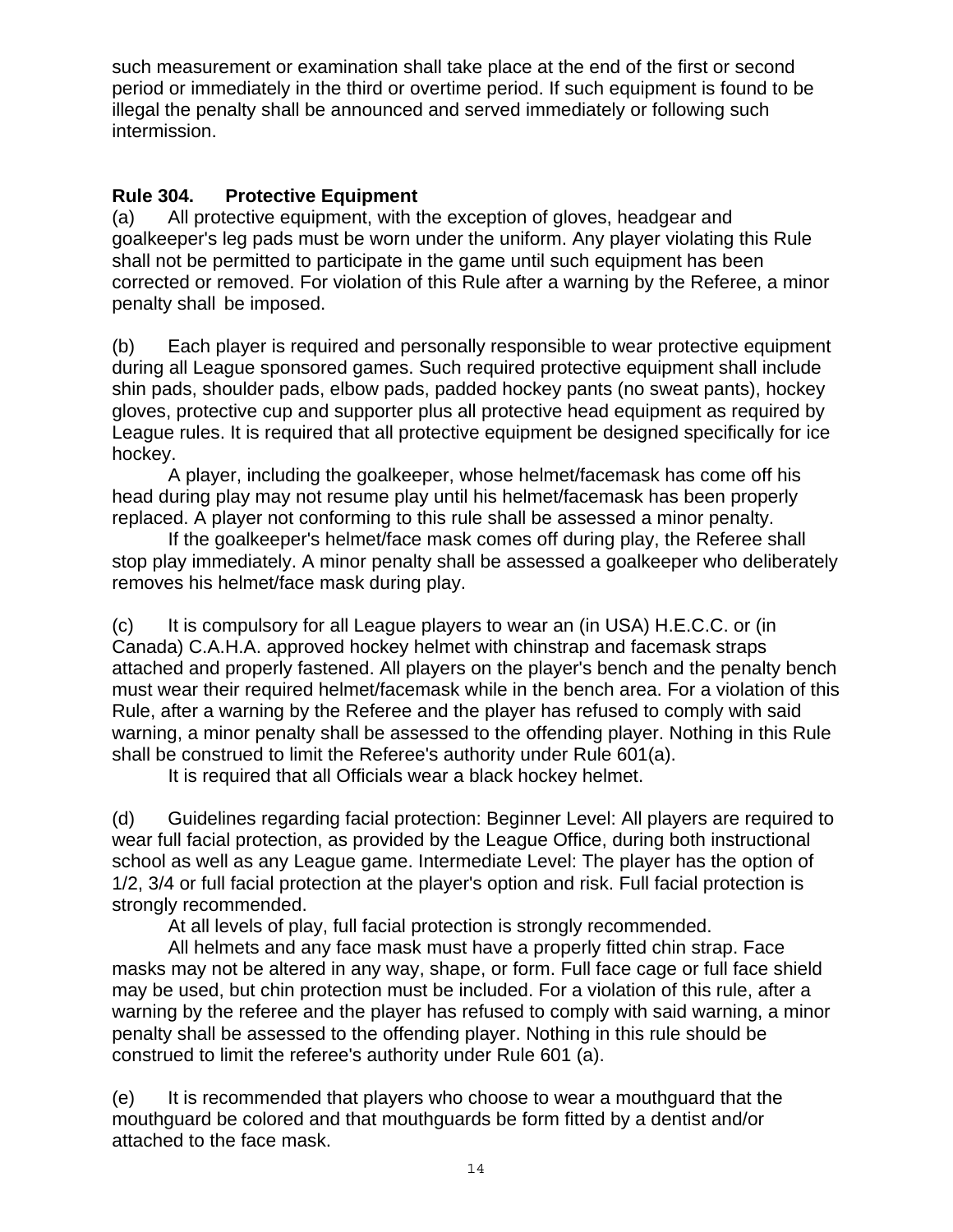#### **ALL PLAYERS SHOULD SPECIFICALLY NOTE THE FOLLOWING:**

 The League does not warrant or guarantee the quality, safety or suitability for the sport of Ice Hockey of any of the equipment used in the League.

 All players in the League are strongly urged to wear a face mask that provides superior protection in all situations. No face mask can eliminate all risk of injury. Players are encouraged to thoroughly examine the protection provided by all equipment they intend to purchase.

 Ice Hockey has intrinsic hazards. Participation in the sport by a player implies acceptance of some risk, however slight, of serious injury or death.

#### **Rule 305. Dangerous Equipment**

(a) The use of pads or protectors made of metal, or of any other material likely to cause injury to a player, is prohibited. This includes the wearing of casts made of hard material, even if padded.

 (Note) All elbow pads which do not have a soft similar material at least one-half inch (1.27 cm) thick shall be considered dangerous equipment.

(b) A glove from which all or part of the palm has been removed or cut to permit the use of the bare hand shall be considered illegal equipment. A minor penalty shall be imposed on any player wearing such a glove in play.

(c) A helmet painted by any person or entity other than the original manufacturer shall be considered dangerous equipment. A minor penalty shall be imposed on any player wearing such a helmet in play.

(d) A face mask from which the manufacturer's chin protection has been removed, or a face mask that has been materially altered in any way (including the removal of any bars of the mask) shall be considered dangerous equipment. A minor penalty shall be imposed on any player wearing such a face mask in play.

(e) No player shall be allowed to wear any dangerous equipment while participating in any League function or sponsored activity.

#### **Rule 306. Puck**

(a) The puck shall be made of vulcanized rubber, or other approved material, one inch (2.54 cm) thick and three inches (7.62 cm) in diameter and shall weigh between five and one-half (156 g) and six ounces (170 g).

#### **Rule 307. Equipment Measurement**

(a) A request for measurement of any equipment covered by this section shall be limited to one request by each team during the course of any stoppage of play.

(b) The Referee may, at his own discretion, measure any equipment used for the first time in the game.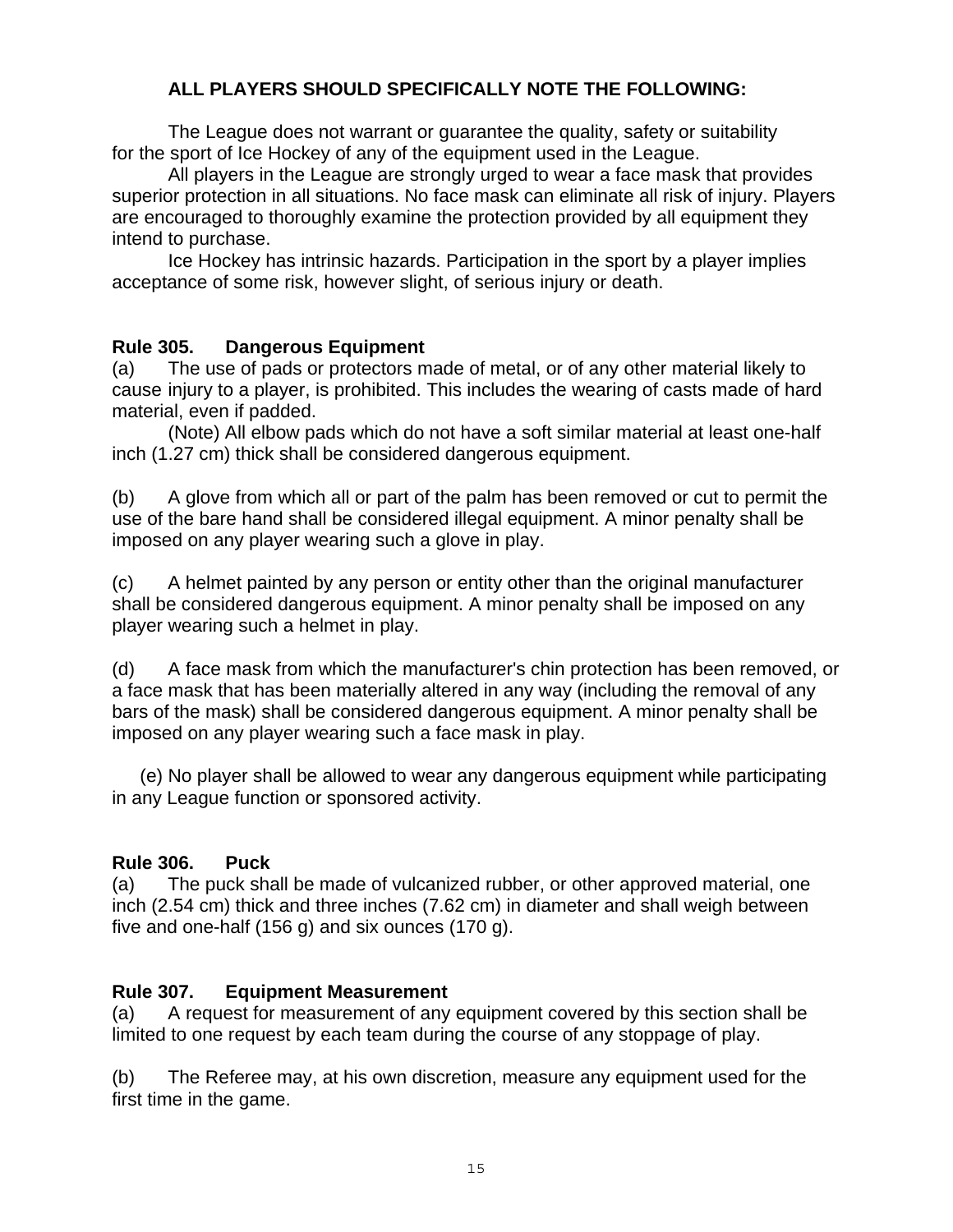(c) The Referee may, at his own discretion, assess a bench minor penalty against a team that he feels requests a measurement of equipment only for the purpose of delaying the game.

# **SECTION FOUR - PENALTIES**

#### **Rule 401. Penalties**

(a) Penalties shall be actual playing time and shall be divided into the following classes:

- (1) Minor Penalties
- (2) Bench Minor Penalties
- (3) Major Penalties
- (4) Misconduct Penalties (Ten Minute, Game and Gross)
- (5) Match Penalties
- (6) Penalty Shot

Where coincident penalties are imposed on players of both teams the penalized players of the visiting team shall take their positions on the penalty bench first in the place designated for visiting players, or where there is no special designation, then on the bench farthest from the gate.

 (Note) When play is not actually in progress and an offense is committed by any player, the same penalty shall apply as though play were actually in progress.

#### **Rule 402. Minor Penalties**

(a) For a "MINOR PENALTY", any player, other than a goalkeeper, shall be ruled off the ice for two minutes during which time no substitute shall be permitted.

(b) For a "BENCH MINOR" penalty one player of the team against which the penalty is imposed shall be ruled off the ice for a period of two minutes during which time no substitute shall be permitted. Any non-penalized player, except a goalkeeper of the team may be designated to serve the penalty by the Manager or Coach through the playing Captain and such player shall take his place on the penalty bench promptly and serve the penalty as if it was a minor penalty imposed on that player.

(c) If the opposing team scores a goal while a team is shorthanded by one or more minor or bench minor penalties, the shorthanded team shall be permitted to immediately replace on the ice the first player whose penalty caused his team to be short-handed.

 The entire minor penalty does not have to be served if a goal is scored. (Note) "Short-handed" means that the team must be below the numerical strength of its opponents on the ice at the time the goal is scored. The minor or bench minor penalty which terminates automatically is the one which causes the team scored against to be "short-handed". Thus, if an equal number of players from each team is serving a penalty(ies) (minor, bench minor, major or match), neither team is "short- handed."

This Rule shall also apply when a goal is scored on a penalty shot.

(d) When the minor penalties of two players of the same team terminate at the same time the Captain of that team shall designate to the Referee which of such players will return to the ice first and the Referee will instruct the Game Supervisor accordingly.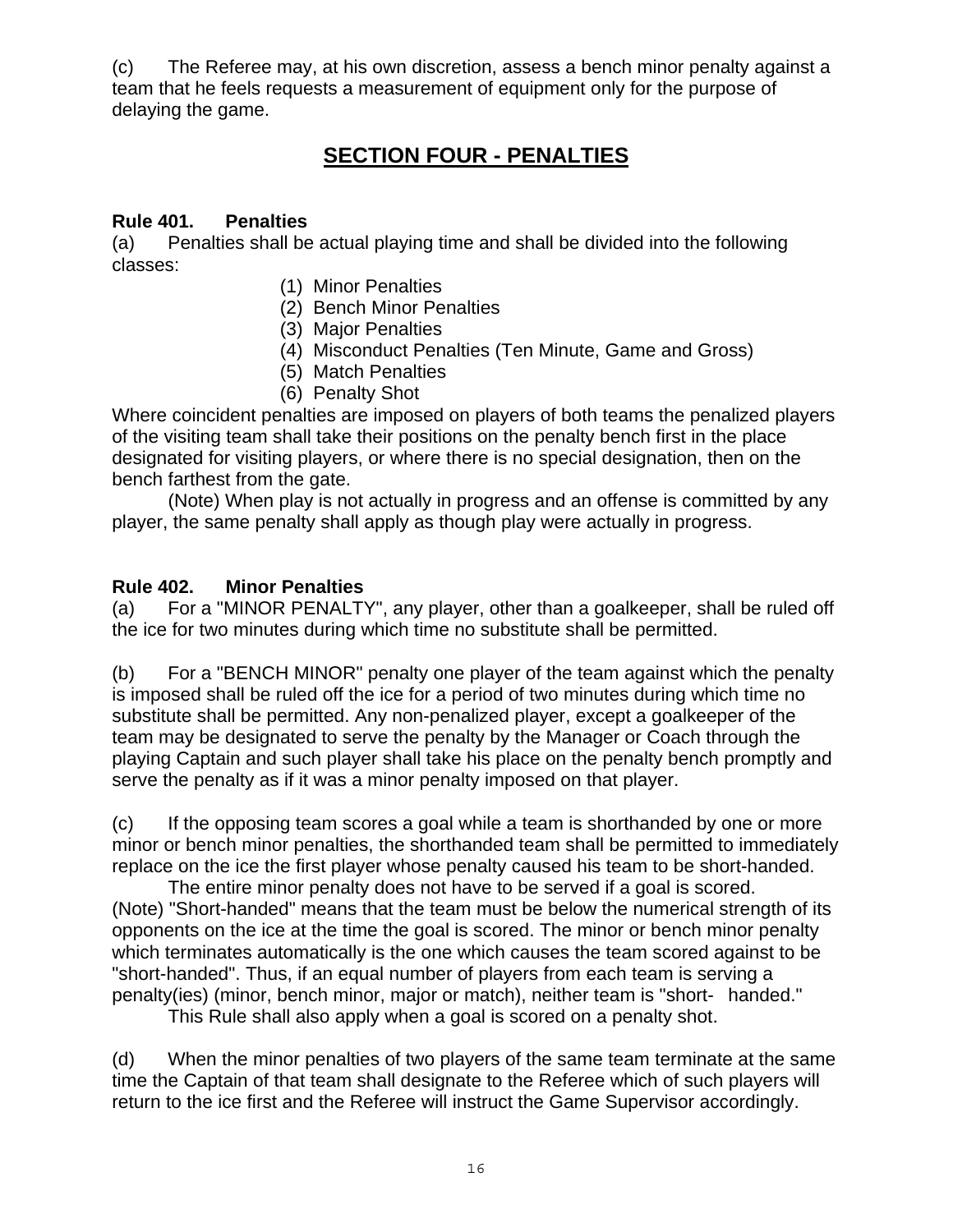(e) When a player receives a major and a minor penalty at the same time, the major penalty shall be served first by a substitute player for the offending team - with the original offending player having been ruled off the ice for receiving a game misconduct penalty.

 (Note) This applies to the case where BOTH penalties are imposed on the SAME player.

See also Rule 408 (Note) Delayed Penalties.

(f) When coincident minor penalties of equal duration are imposed against players of both teams, the penalized players shall not leave the penalty bench until the first stoppage of play following the expiry of their respective penalties. Immediate substitutions shall be made for an equal number of coincident minor penalties of equal duration to each team so penalized and the penalties for the players for which substitutions have been made shall not be taken into account for the purposes of a "delayed penalty" under Rule 408.

 When it is required to determine which of the penalized players shall be designated to serve the "delayed penalty" under Rule 408, the penalized team shall have the right to make such determination not in conflict with Rule 407.

# **Rule 403. Major Penalties**

(a) For a major penalty, the offending player, including a goalkeeper, shall be ruled immediately off the ice for the duration of that game. In addition, an automatic Game Misconduct penalty will be assessed to any player who receives a major penalty. When play resumes after a major penalty is called by the referee, an alternate member of the team must serve the entire 5 minute major penalty for the departed offending player. No substitute will be permitted on the ice for the entire duration of the penalty.

# **Rule 404. Misconduct Penalties**

(a) A "MISCONDUCT" penalty involves removal of a player, other than a goalkeeper, from the game for a period of ten minutes, or the balance of the game at the referee's discretion. Another player is permitted to immediately replace a player so removed. A player whose 10 minute misconduct penalty has expired shall remain in the penalty bench until the next stoppage of play.

 Note that the official has the option of removing a player from the balance of a game using a "Game Ejection" penalty, which carries no further suspension requirements and is counted as 10 minutes towards a player's season penalty minute total.

 When a player receives a minor or a major penalty and a 10 minute misconduct penalty at the same time, the penalized team shall immediately put an additional player on the penalty bench and he shall serve the minor or major penalty without change. Any violation of this provision shall be treated as illegal substitution under Rule 204 (Change of Players) calling for a bench minor penalty.

(b) A "GAME MISCONDUCT" penalty involves suspension of a player or Team Official for the balance of the game, but another player is permitted to immediately replace a player so removed.

(c) A player or Team Official incurring a game misconduct penalty shall be suspended for at least the next two games of that team.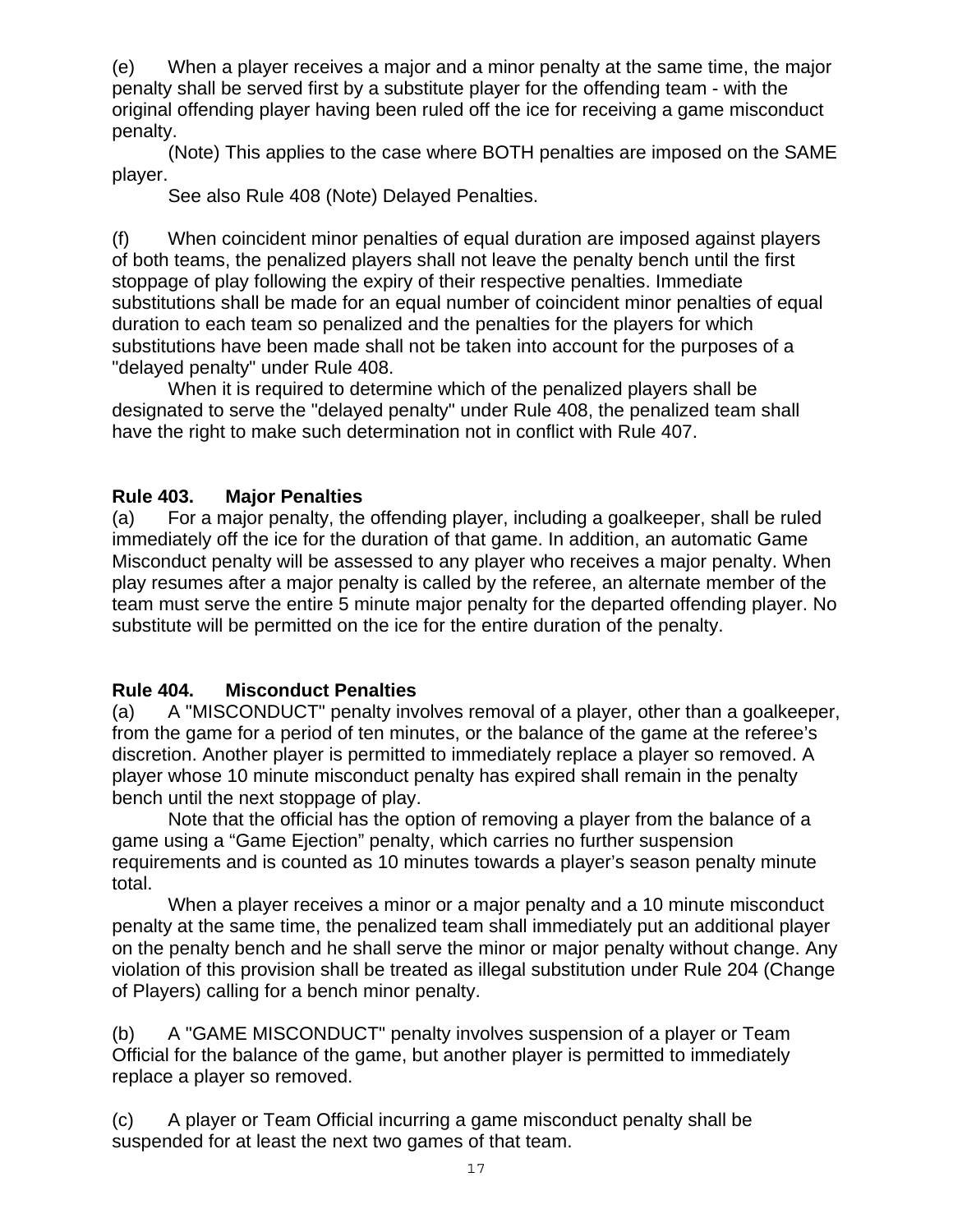(Note) In all cases where a game misconduct penalty is assessed, the incident shall be reported to the proper authorities who shall have full power to impose further suspensions or reduce the suspension if exceptional circumstances so warrant.

(d) A "GROSS MISCONDUCT" penalty involves the suspension of a player or Team Official for the balance of the game but another player is permitted to immediately replace a player so removed.

(e) A player or Team Official incurring a gross misconduct penalty shall be expelled from the League for a period of at least five years.

 (Note 1) The Referee is required to report all gross misconduct penalties and the surrounding circumstances to the proper authorities who shall have full power to impose an expulsion of a longer period of time, or waive the expulsion if exceptional circumstances so warrant.

 (Note 2) For all game misconduct and gross misconduct penalties regardless of when imposed, a total of ten minutes shall be charged in the records against an offending player.

(f) If any Team Official is assessed a game misconduct or a gross misconduct penalty, he may not sit near the bench of his team, nor in any way attempt to direct the play of his team. A bench minor penalty shall be imposed for an infraction of this provision.

#### **Rule 405. Match Penalties**

(a) A "MATCH" penalty involves the suspension of a player for the balance of the game, and the offender shall be ordered to the dressing room immediately. A substitute player is permitted to replace the penalized player after five minutes playing time has elapsed when the penalty is imposed under Rule 603 (Attempt to Injure); after ten minutes when under Rule 608 (Deliberate Injury to an Opponent); or after five or ten minutes, as designated by the Referee, under Rule 625 (Kicking Player).

 (Note) Regulations regarding additional penalties and substitutes are specifically covered in individual Rules 603, 608 and 625; any additional penalty shall be served by a player to be designated by the Manager or Coach of the offending team through the playing Captain, such player to take his place on the penalty bench immediately.

 For all "MATCH" penalties, regardless of when imposed, or prescribed additional penalties, a total of ten minutes shall be charged in the records against the offending player.

(b) A player incurring a match penalty shall be suspended for at least the next ten games of that team.

 (Note) The Referee is required to report all match penalties and the surrounding circumstances to the proper authorities who shall have full power to impose further suspensions or reduce the suspensions, if exceptional circumstances so warrant.

#### **Rule 406. Penalty Shot**

(a) Any infraction of the rules which calls for a "Penalty Shot" shall be taken as follows:

 The Referee shall cause to be announced the name and the number of the player designated by him or selected by the team entitled to take the shot (as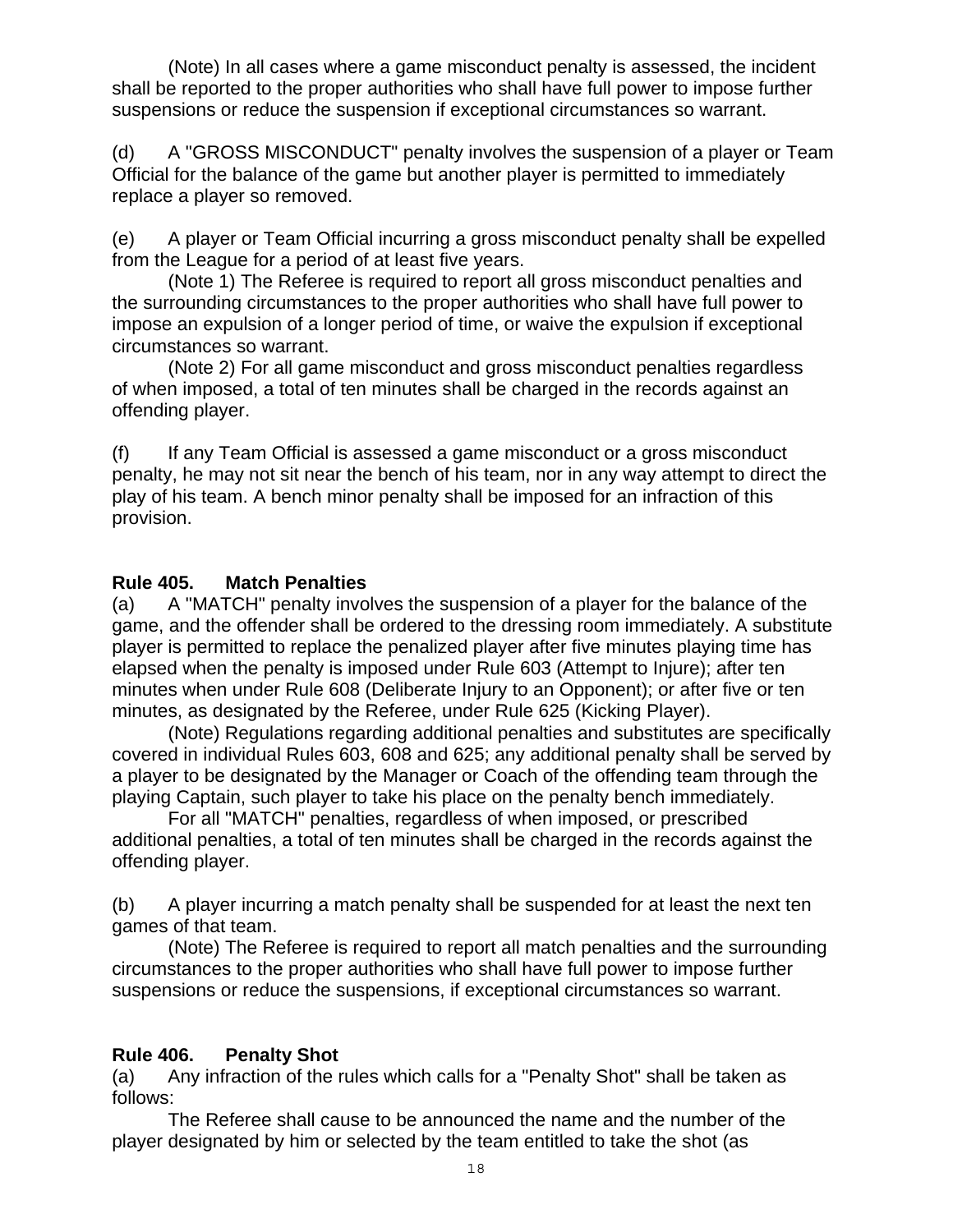appropriate) and shall then place the puck on the center face-off spot and the player taking the shot, will, on the instruction of the Referee, play the puck from there from a standing position without "winding up" prior to taking the shot and shall attempt to score on the goalkeeper. The player taking the shot may carry the puck in any part of the Neutral Zone or his own Defending Zone but once the puck has crossed the attacking blue line it must be kept in motion towards the opponent's goal line and once it is shot the play shall be considered complete. No goal can be scored on a rebound of any kind and any time the puck crosses the goal line the shot shall be considered complete.

 Only a player designated as a goalkeeper, substitute goalkeeper or temporary goalkeeper (see Glossary) may defend against a penalty shot.

(b) The goalkeeper must remain in his crease until the player taking the penalty shot has touched the puck and in the event of violation of this rule or any foul committed by a goalkeeper the Referee shall allow the shot to be taken and if the shot fails he shall permit the penalty shot to be taken again.

 The goalkeeper may attempt to stop the shot in any manner except by throwing his stick or any object, in which case a goal shall be awarded.

(Note) See Rule 637 (Throwing Stick).

 $(c)$  In cases where a penalty shot has been awarded under Rule 609 $(c)$  deliberately displacing goal post or removing helmet/face mask during a breakaway, Rule 623(g) - interference, Rule 627(j) for illegal entry into game, Rule 638(a) - for throwing stick and under Rule 641(b) - for fouling from behind, the Referee shall designate the player who has been fouled as the player who shall take the penalty shot.

 In cases where a penalty shot has been awarded under Rule 204(c) - deliberate illegal substitution with less than two minutes remaining in regulation time or in the last permitted overtime, Rule 609(c) - deliberately displacing goal post with less than two minutes remaining in regulation time or anytime during overtime, Rule 613(c) - picking up the puck from the crease area, the penalty shot shall be taken by a player selected by the Captain of the non-offending team from the players on the ice at the time the foul was committed. Such selection shall be reported to the Referee and cannot be changed.

 If by reason of injury the player designated by the Referee to take the penalty shot is unable to do so within a reasonable time, the shot may be taken by a player selected by the Captain of the non-offending team from the players on the ice at the time the foul was committed. Such selection shall be reported to the Referee and cannot be changed.

 If the offense for which the penalty shot was awarded was such as would normally incur a minor or bench minor penalty, the non-offending team may, prior to the penalty shot, elect that the minor or bench minor penalty be assessed to the offending player or team in lieu of the penalty shot.

(d) Should the player in respect to whom a penalty shot has been awarded himself commit a foul in connection with the same play or circumstances, either before or after the penalty shot has been awarded, be designated to take the shot, he shall first be permitted to do so before being sent to the penalty bench to serve the penalty, except when such a penalty is for a game misconduct, gross misconduct or match penalty, in which case the penalty shot shall be taken by a player selected by the Captain of the non-offending team from the players who were on the ice at the time the foul was committed.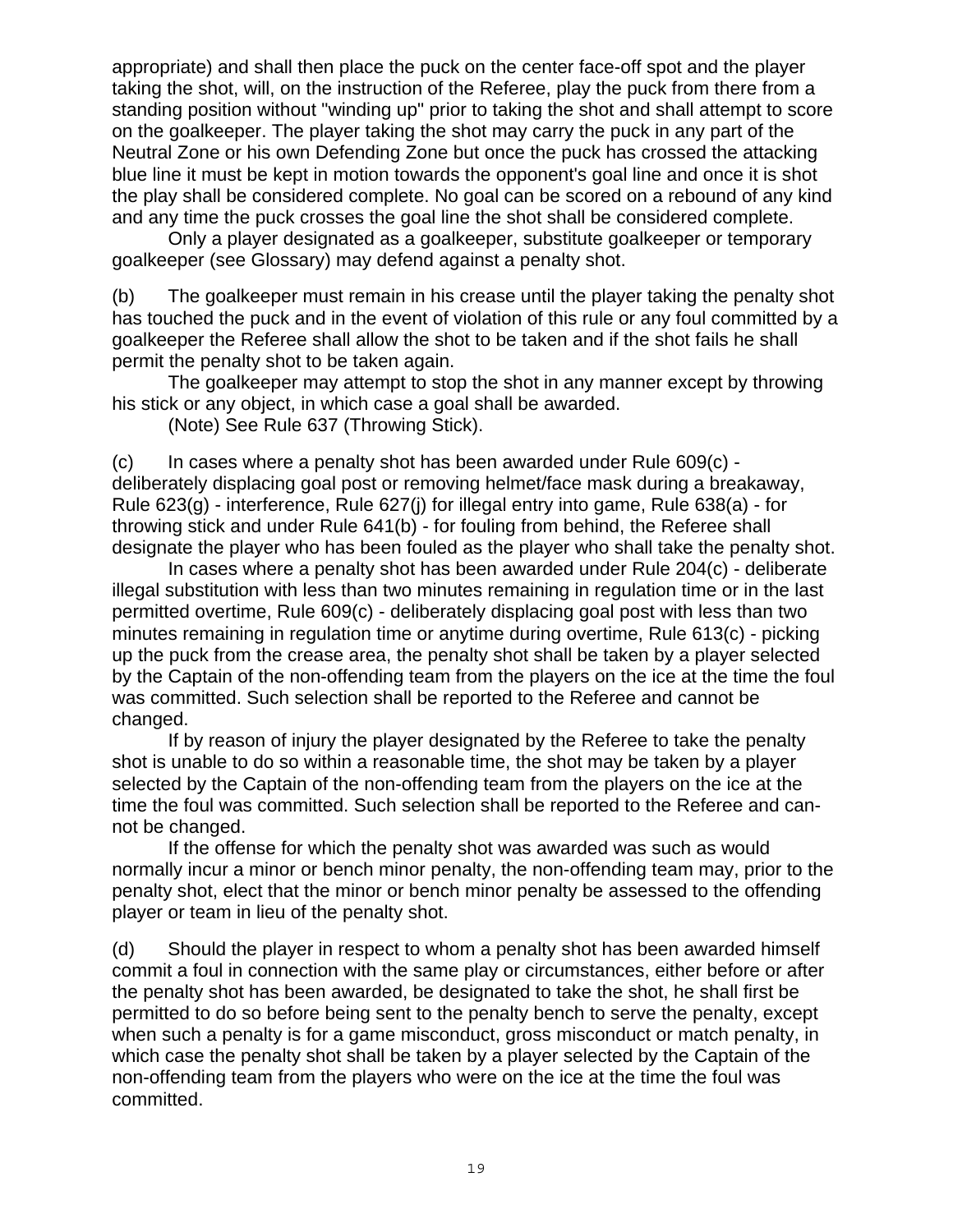If, at the time a penalty shot is awarded, the goalkeeper of the penalized team has been removed from the ice to substitute another player, the goalkeeper shall be permitted to return to the ice before the penalty shot is taken.

(e) While the penalty shot is being taken, players of both sides shall withdraw to the sides of the rink beyond the center red line.

(f) If, while the penalty shot is being taken, any player of the opposing team shall have by some action interfered with or distracted the player taking the shot and because of such action the shot should have failed, a second attempt shall be permitted and the Referee shall impose a misconduct penalty on the player so interfering or distracting.

(g) If a goal is scored from a penalty shot, the puck shall be faced at center ice in the usual way. If a goal is not scored, the puck shall be faced at either of the end face-off spots in the zone in which the penalty shot has been tried.

(h) Whether or not a goal is scored from a penalty shot, if the offense for which the penalty shot was awarded was such as to incur:

 1) a major, match or misconduct penalty, such penalty shall be imposed in addition to the penalty shot.

 2) a minor or bench minor penalty, the offending team shall not be reduced in onice strength as a result and the offending player, or player otherwise designated in these rules does not have to serve the time imposed by the penalty.

(i) If the foul upon which the penalty shot is based occurs during actual playing time, the penalty shot shall be awarded and taken immediately in the usual manner notwithstanding any delay occasioned by a slow whistle by the Referee to permit the play to be completed which delay results in the expiry of the regular playing time in any period.

 The time required for the taking of a penalty shot shall not be included in the regular playing time or overtime.

# **Rule 407. Goalkeeper's Penalties**

(a) A goalkeeper shall not be sent to the penalty bench for an offense which incurs a minor or misconduct penalty, but instead any other of these penalties shall be served by another member of his team who was on the ice when the offense was committed, such player to be designated by the Manager or Coach of the offending team through the Captain and such substitute shall not be changed.

(b) Should a goalkeeper incur a major penalty and/or a game misconduct penalty, his place then will be taken by a member of his own team, or by a substitute goalkeeper who is available, and such player will be allowed the goalkeeper's full equipment. He shall also be suspended for at least the next two games of that team.

(c) Should a goalkeeper incur a match penalty, his place will be taken by a member of his own team, or by a substitute goalkeeper who is available, and such player will be allowed the goalkeeper's equipment. However, any additional penalties as specifically called for by the individual rules covering match penalties will apply, and the offending team shall be penalized accordingly; such additional penalty to be served by another member of the team on the ice at the time the offense was committed, said player to be designated by the Manager or Coach of the offending team through the Captain.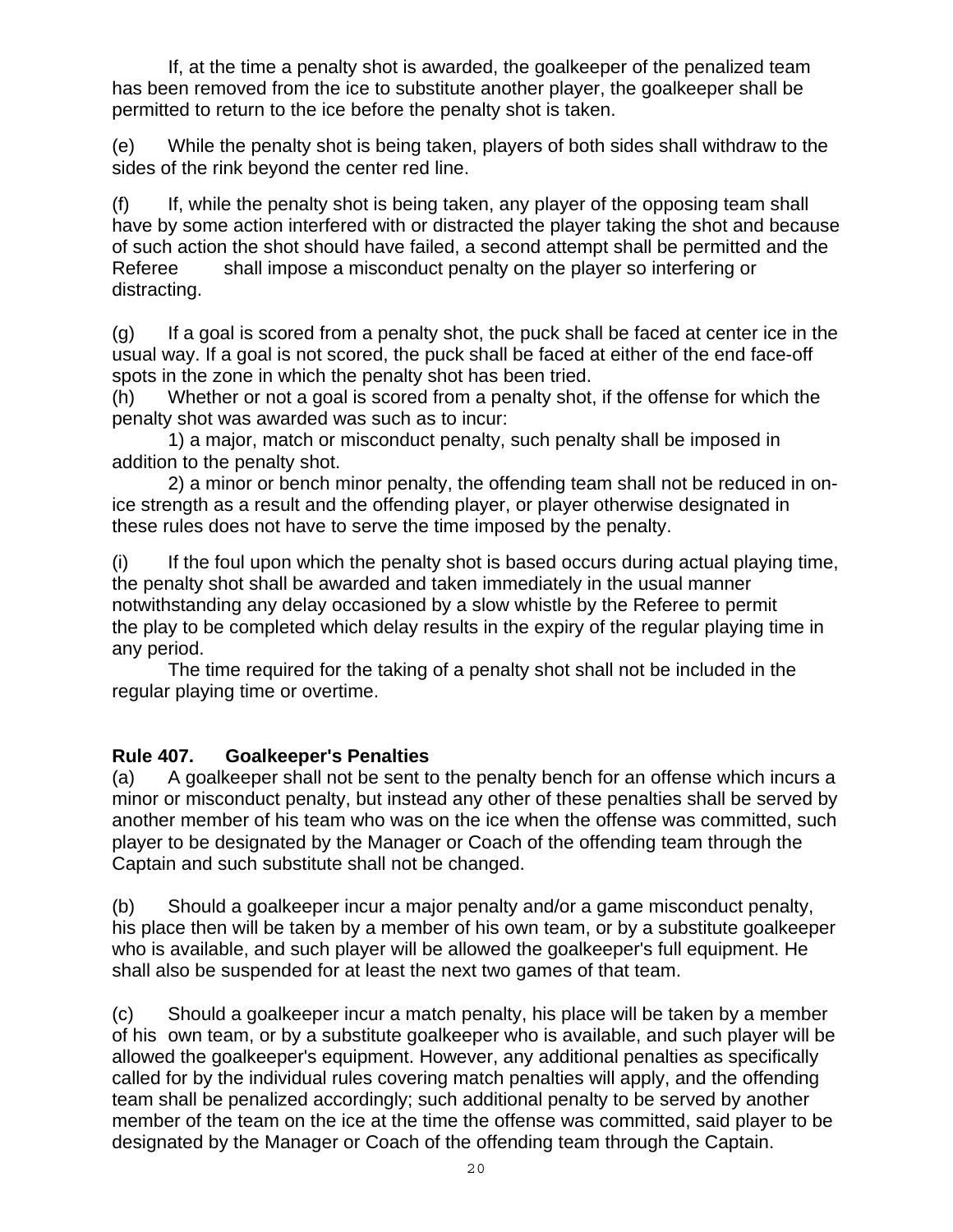See Rule 603 (Attempt to Injure), Rule 608 (Deliberate Injury of Opponents) and Rule 625 (Kicking Player).

(d) A minor penalty shall be imposed on a goalkeeper who leaves the immediate vicinity of his crease during an altercation.

 (Note) All penalties imposed on a goalkeeper, regardless of who serves the penalty, or any substitution shall be charged in the records against the goalkeeper.

(e) If a goalkeeper deliberately participates in the play in any manner when he is beyond the center red line, a minor penalty shall be imposed upon him.

#### **Rule 408. Delayed Penalties**

 (a) If a third player of any team shall be penalized while two players of the same team are serving penalties, the penalty time of the third player shall not commence until the penalty time of one of the two players already penalized shall have elapsed.

 Nevertheless, the third player penalized must at once proceed to the penalty bench but may be replaced by a substitute until such time as the penalty time of the penalized player shall commence.

(b) When any team shall have three players serving penalties at the same time and because of the delayed penalty Rule a substitute for the third offender is on the ice, none of the three penalized players on the penalty bench may return to the ice until play has been stopped. When play has been stopped, the player whose full penalty has expired, may return to the play.

 Provided, however, that the Game Supervisor shall permit the return to the ice in the order of expiry of their penalties, of a player or players when by reason of the expiration of their penalties the penalized team is entitled to have more than four players on the ice.

(c) In the case of delayed penalties, the Referee shall instruct the Game Supervisor that penalized players whose penalties have expired shall only be allowed to return to the ice when there is a stoppage in play.

 When the penalties of two players of the same team will expire at the same time the Captain of that team will designate to the Referee which of such players will return to the ice first and the Referee will instruct the Game Supervisor accordingly. When a major and a minor penalty are imposed at the same time on players of the same team, the Game Supervisor shall record the minor as being the first of such penalties.

 (Note) This applies to the case where the two penalties are imposed on DIFFERENT players of the same team. See also Rule 402(e) (Note 2), (Minor Penalties).

#### **Rule 409. Calling of Penalties**

(a) Should an infraction of the rules be committed by a player of the team in possession of the puck, the Referee shall immediately stop play and assess the penalty(s) to the deserving player(s).

 The resulting face-off shall be made at the place where the play was stopped unless the stoppage occurs in the Attacking Zone of the player penalized in which case the face-off shall be made at the nearest face-off spot in the Neutral Zone.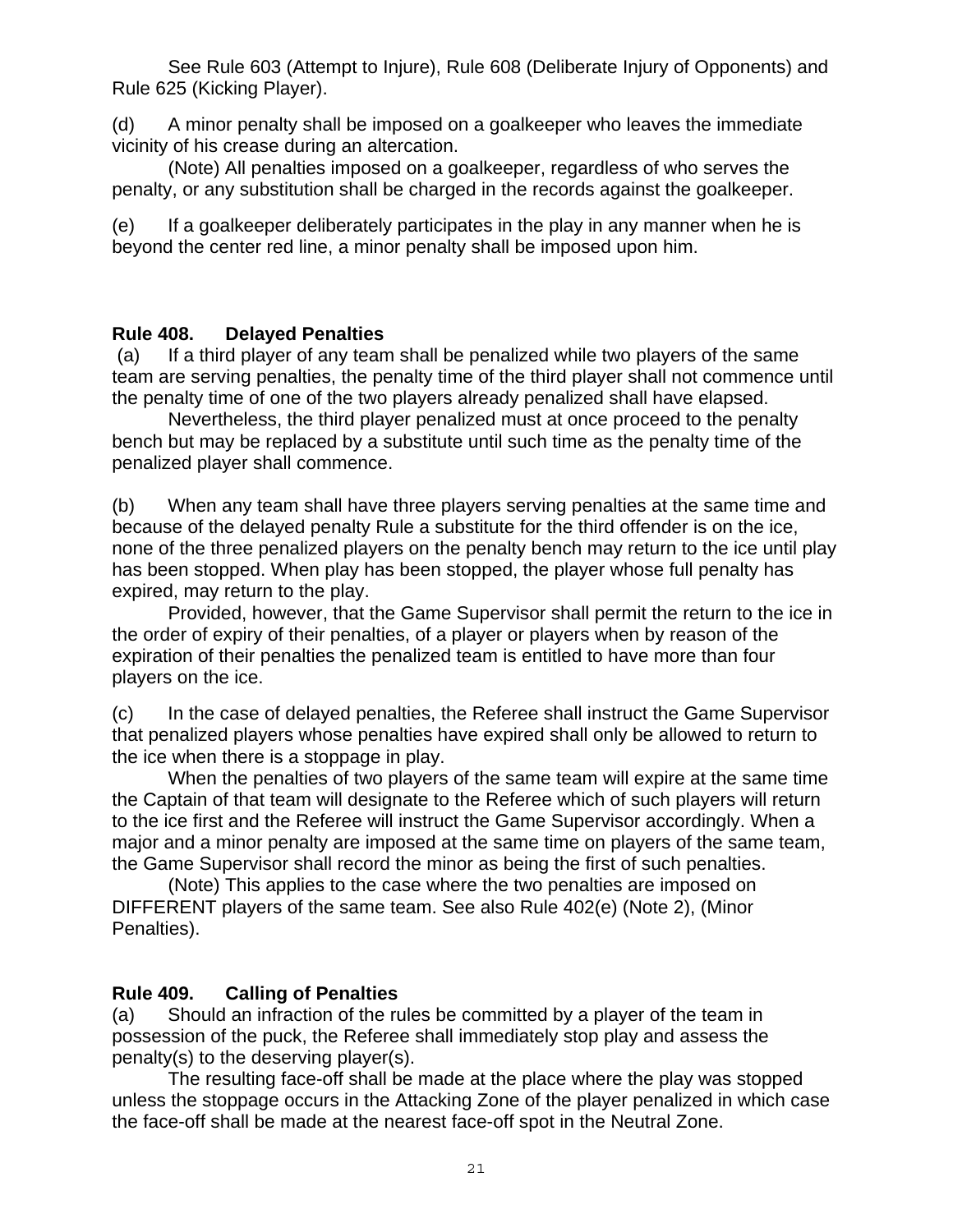(b) Should an infraction of the rules be committed by a player of a team NOT in possession of the puck, the Referee shall signify the calling of the penalty by raising his arm and upon completion of the play by the team in possession will immediately stop play and assess the penalty to the deserving player.

 (Note 1) There shall be no signal given by the Referee for a misconduct or game misconduct penalty under this section.

 (Note 2) "Completion of the play by the team in possession" in this rule means that the puck must have come into possession and control of or intentionally directed by an opposing player or goalkeeper, or has been "frozen". This does not mean a rebound off the goalkeeper, the goal or the boards by any accidental contact with the body or equipment of an opposing player.

 The resulting face-off shall be made at the place where the play was stopped, unless during the period of a delayed whistle due to a foul by a player of the team NOT in possession, the team in possession ices the puck, shoots the puck from its defensive zone so that it goes out of bounds or is unplayable then the face-off following the stoppage shall take place in the Neutral Zone near the defending blue line of the team shooting the puck.

 If the penalty or penalties to be imposed are minor penalties and a goal is scored on the play by the non-offending team, the first minor penalty shall not be imposed but all other minor, major or match penalties shall be imposed in the normal manner regardless of whether or not a goal is scored.

(c) If after the Referee has signalled a penalty but before the whistle has been blown the puck shall enter the goal of the non-offending team as the direct result of the action of a player of that team, the goal shall be allowed and the penalty signalled shall be imposed in the normal manner.

(d) If the Referee signals an additional minor penalty(s) against a team that is already short-handed because of one or more minor or bench minor penalties, and a goal is scored by the non-offending team before the whistle is blown, the goal shall be allowed, the delayed penalty(s) shall be assessed, and the minor penalty already being served which caused the team to be short-handed shall terminate automatically under Rule 402(c) (Minor Penalties).

(e) Should the same offending player commit other fouls on the same play, either before or after the Referee has blown his whistle, the offending player shall serve such penalties consecutively.

(f) All minor penalties incurred during the taking of a penalty shot shall be served in the normal manner.

#### **Rule 410. Supplementary Discipline**

(a) In addition to suspensions imposed under these Rules, the Local League Administrator may, at his discretion, investigate any incident that occurs in connection with any game and may assess additional suspensions for any offense committed before, during or after any game by a player or Team Official, regardless of whether such offense has been penalized by the Referee.

(b) In addition to all suspensions and expulsions called for in these Rules, the following penalties shall also apply in the following circumstances: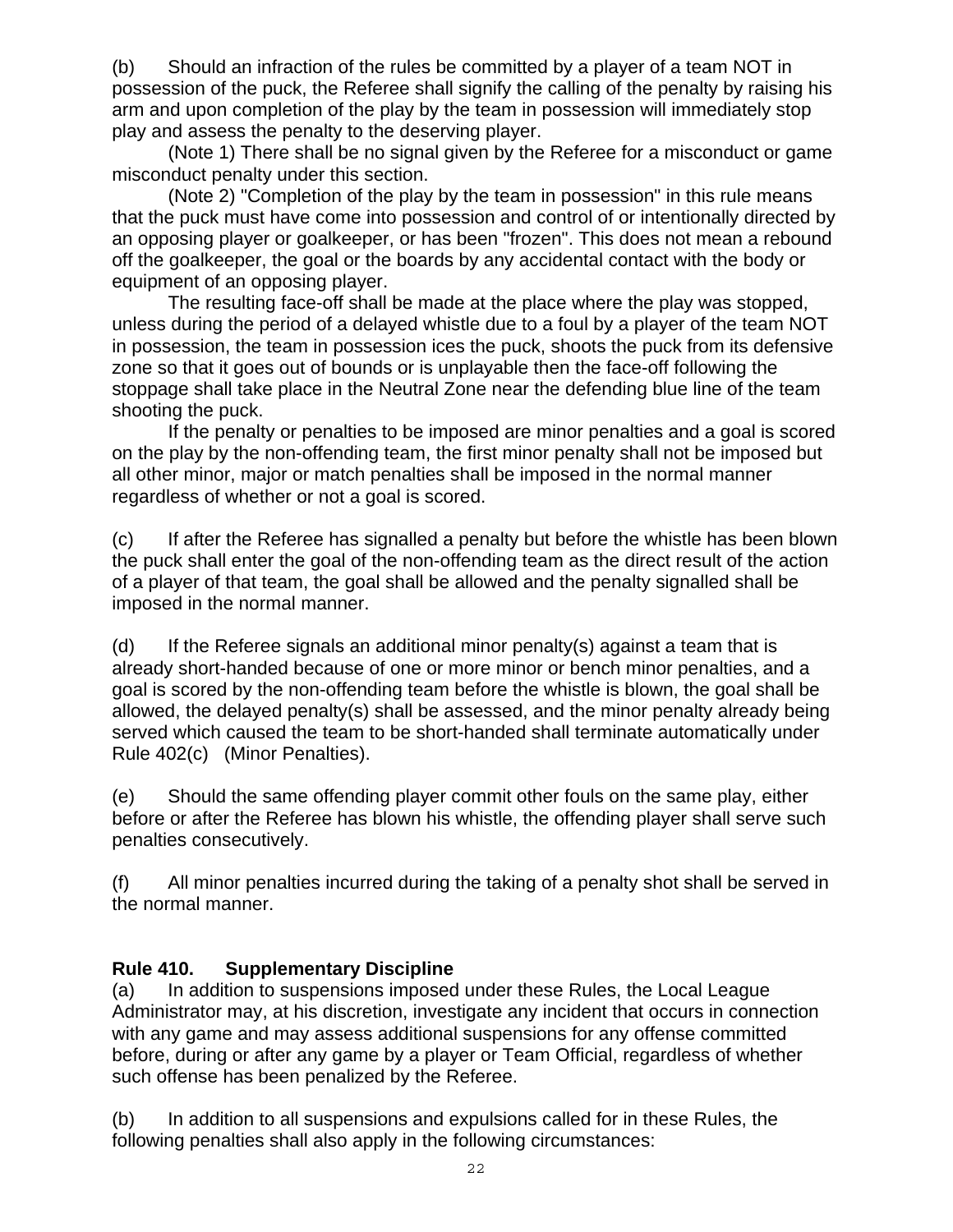1. If a player received two game misconduct penalties, or one game misconduct and one match penalty in a period of twelve calendar months, he shall receive an additional suspension of one year.

 2. If a player receives two match penalties in a period of twelve calendar months, he shall receive an additional suspension of two years.

(c) The Local League Administrator or the National Administrator may waive, modify or reduce suspensions or expulsions called for in these rules if exceptional circumstances so warrant. "Exceptional circumstances" shall be considered to be those where:

 1. The Referee made an error of such an obvious nature as to be beyond any reasonable interpretation. (Such a situation would arise, for example, where a penalty is assessed upon a player who was not in attendance at the game.)

 2. The suspension or expulsion mandated by the Rules would result in such a severe penalty in view of the circumstances of the violation that its imposition would shock the conscience of an impartial observer. However, under no circumstances shall "provocation" be considered as a mitigating factor.

(d) Except in such circumstances as stated in (c) (1) above, the Local League Administrator or the League Office may not substitute his judgement for that of the Referee as to the facts surrounding any penalty. Therefore, there are no appeals of the facts surrounding the imposition of any penalty. However, the Local League Administrator or League Office, in considering the imposition of additional sanctions or the reduction of sanctions, may review the written submission of the players or teams involved, as well as the subsequent recollections of the event by the Referee or Game Supervisor.

# **SECTION FIVE - OFFICIALS**

# **Rule 501. Appointment of Officials**

(a) The League shall appoint officials for each game. There shall be two Referees and a Game Supervisor.

 The official method of officiating League games is the "two-man" (two Referees) system. When reference is made to a Linesman under Rule 503, the duties of the Linesman will be carried out by both Referees. The League, however, at its option may use an alternative system of, one Referee and two Linesmen, one Referee and one Linesman or one Referee.

(b) All League officials must be treated with respect by all players or Coaches or teams. For violation of this rule, the appropriate penalty(ies) shall be imposed in accordance with Rule 601 - Abuse of Officials and Other Misconduct.

#### **Rule 502. Referee**

(a) The REFEREE shall have general supervision of the game, and shall have full control of all game officials and players during the game, including stoppages; and in case of any dispute, his decision shall be final. The Referee shall remain on the ice at the conclusion of each period until all players have proceeded to their dressing rooms.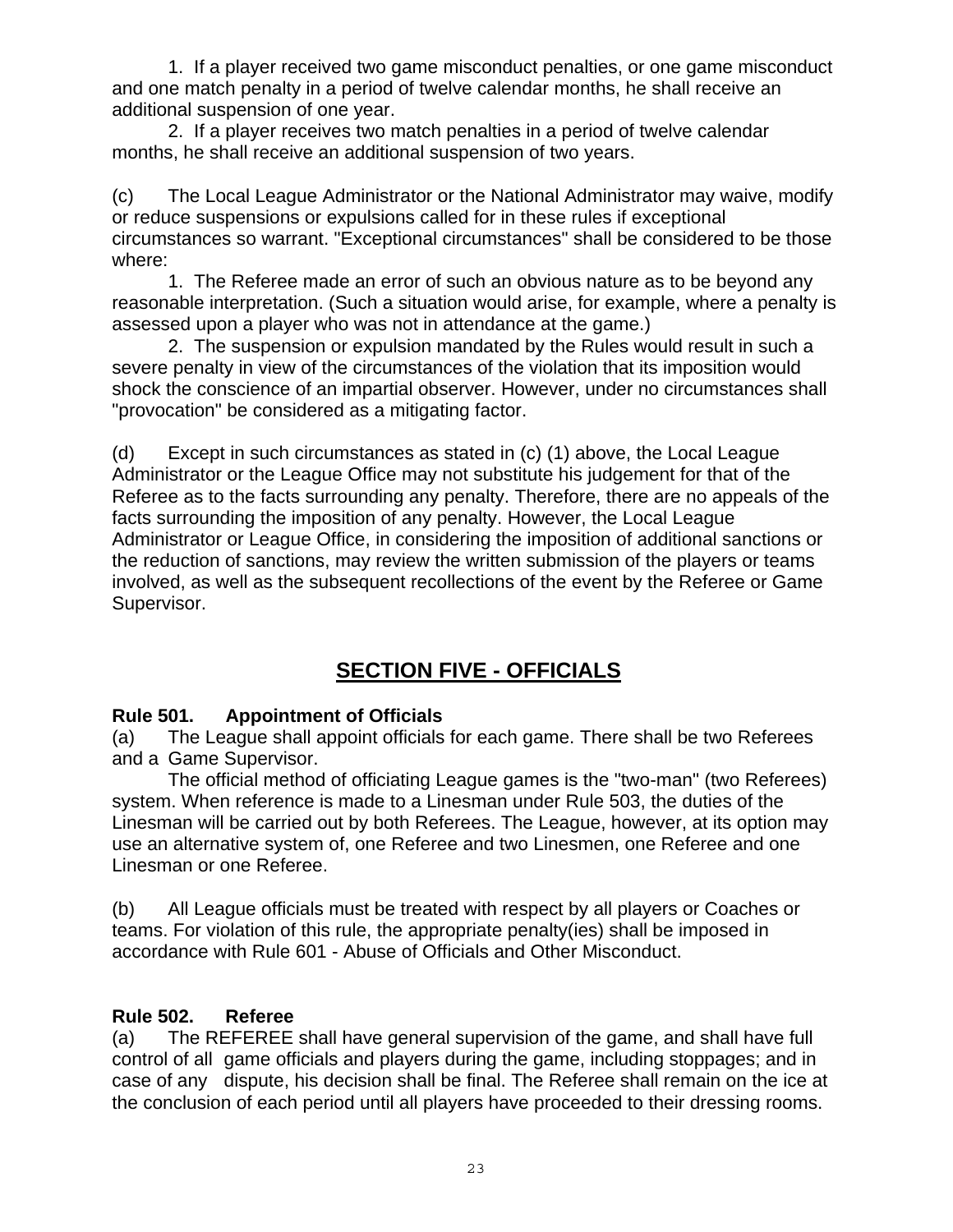(b) All Referees and Linesmen shall be garbed in black trousers, black hockey helmet and official sweaters.

They shall be equipped with approved whistles.

(c) The Referees shall order the teams on the ice at the appointed time for the beginning of a game and the commencement of each period. It is recommended that all on-ice officials be present on the ice prior to warm-ups. Penalties may be assessed at anytime while the officials are on the ice.

(d) When he becomes aware of any lack of conformity to the regulations on equipment or uniforms, it shall be his duty to see that the required equipment or uniforms are in use.

(e) It shall be his duty to impose such penalties as are prescribed by the Rules for infractions thereof, and he shall give the final decision in matters of disputed goals. The Referee may consult with the Linesmen or Game Supervisor before making his decision.

 (f) The Referee shall announce to the Game Supervisor all goals and assists legally scored as well as penalties, and for what infractions such penalties are imposed. The Referee shall report to the Game Supervisor the name or number of the goal scorer any players entitled to assists.

(g) The Referee shall cause to be announced the reason for not allowing a goal. This shall be done at the first stoppage of play regardless of any standard signal given by the Referee.

(h) The Referee shall see to it that players of opposing teams are separated on the penalty bench to prevent altercations.

(i) Should a Referee accidentally leave the ice or receive an injury which incapacitates him from discharging his duties while play is in progress the game shall be immediately stopped by a Linesman.

(j) If, owing to illness or accident, the Referee is unable to continue to officiate, one of the Linesmen shall perform the duties of the Referee during the balance of the game, the Linesman to be selected by the Referee, or, if necessary, by the Team Officials or Captains of the competing teams.

(k) The Referee shall not halt the game for any infraction of the rules concerning offside play at the blue line or any violation of the "Icing the Puck" Rule which shall be the function of the Linesmen alone, unless the Linesman shall be prevented by some accident from doing so, in which case the duties of the Linesman shall be assumed by the Referee until play is stopped.

# **Rule 503. Linesman**

(a) The duty of the LINESMAN is to determine any infractions of the rules concerning off-sides play at the blue lines or any violation of the "Icing the Puck" rule.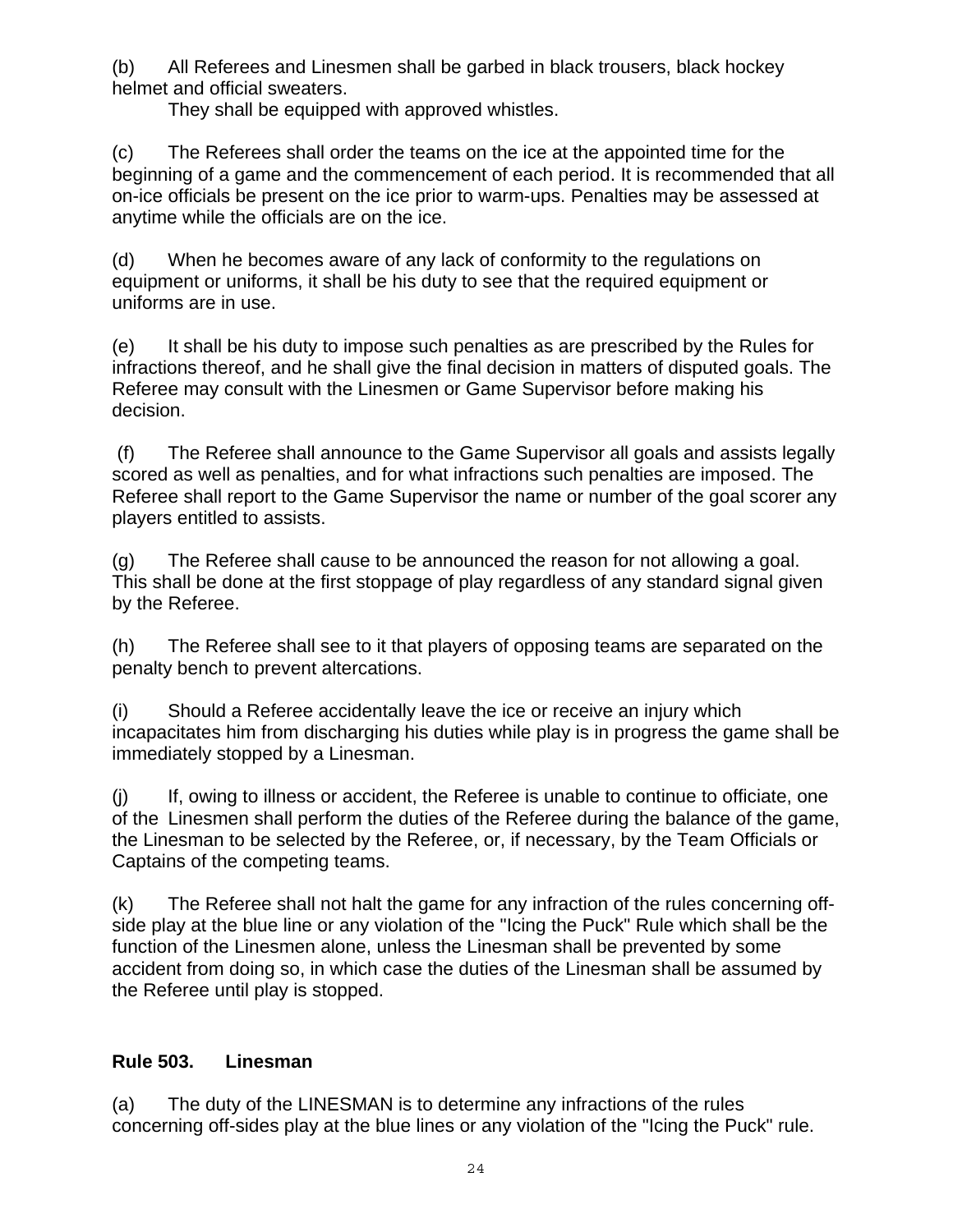He shall stop play when the puck goes outside the playing area, when it is interfered with by any ineligible person, and when it is struck above the height of the shoulder, when it is passed to a teammate with the hand and when the goal post has been displaced from its normal position. He shall stop play when he observes the puck enter the goal and play continues. He shall stop play for off-sides occurring at face-off circles. He shall stop play when there has been a premature substitution for a goalkeeper under Rule 204(b) (Change of Players), for injured players under Rule 205(f), and interference by spectators under Rule 624(a).

(b) He shall conduct the face-off at all times, except at the start of the game, at the beginning of each period and after a goal has been scored.

The Referee may call upon a Linesman to conduct a face-off at any time.

(c) He shall, when requested to do so by the Referee, give his version of any incident that may have taken place during the playing of the game.

(d) He shall not stop play to impose any penalty except any violation of the Rule 204(a) and (c), Change of Players (too many players on the ice), any violation of Rules 601(c.3) and 601(h.3) (articles thrown on the ice from the vicinity of the players' or penalty bench) and Rule 605(c) (illegally received replacement stick), and he shall report such violation to the Referee who shall impose a bench minor penalty against the offending team.

 He shall report immediately to the Referee his version of circumstances with respect to Rule 609(c) (delaying the game by deliberately displacing the goal post from its normal position).

 He shall report to the Referee at the next stoppage of play his version of any infraction of the rules which he believes constitutes a bench minor, major, match, misconduct, game misconduct or gross misconduct penalty under these rules.

#### **Rule 504. Game Supervisor**

(a) The GAME SUPERVISOR shall be in control of the off-ice aspects of the game. He shall record, on official forms provided, all goals, assists and penalties.

(b) He shall check and ensure that the time served by all penalized players is correct.

(c) Before the start of the game, the Game Supervisor shall obtain from the Team Officials or Captains of both teams a list of all players eligible to compete in the game, the starting lineup by position and the alternate goalkeeper.

(d) He shall promptly announce when there is one minute of actual playing time left in each period and overtime period.

(e) He shall correctly announce all goals, assists and penalties, and the time they occur.

(f) He shall bring to the attention of the Referee prior to the start of the game, any infractions of Rules 201, 203, 304 or 305 that he is aware of. He shall bring to the attention of the Referee at any time, any infractions of Rules 206, 207 and 611.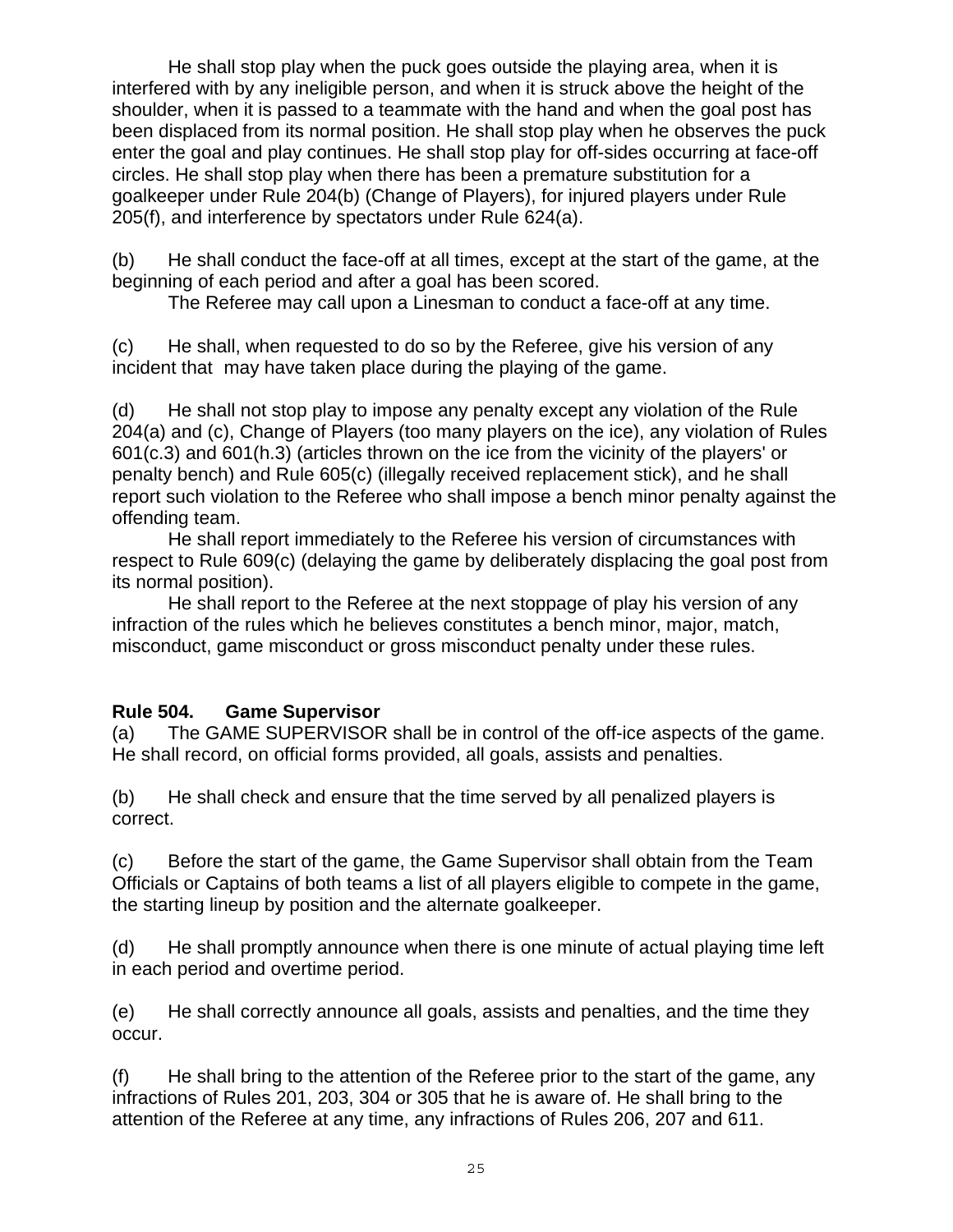(g) If the scheduled game supervisor is not available at game time and no other suitable scorekeeper is available, the game shall be played using a format of 3 running time periods of 25 minutes each. Under no circumstances is a game to be canceled due to a scorekeeper no-show. A team refusing to participate will be awarded a forfiet loss.

#### **Rule 505. Proper Authorities**

(a) The term "proper authorities" or "proper disciplinary authority" as applied under these rules is defined as the Local League Administrator and his staff or members of the League Office hockey operations staff.

# **SECTION SIX - PLAYING RULES**

#### **Rule 601. Abuse of Officials and Other Unsportsmanlike Conduct**

 (Note) In the enforcement of this rule the Referee has, in many instances, the option of imposing a "misconduct penalty" or a "bench minor penalty". In principle the Referee is directed to impose a "bench minor penalty" in respect to the violations which occur on or in the immediate vicinity of the players' bench but off the playing surface, and in all cases affecting non-playing personnel or players. A "misconduct penalty" should be imposed for violations which occur on the playing surface or in the penalty bench area and where the penalized player is readily identifiable.

(a) Any player who challenges or disputes the rulings of any official or endeavors to incite an opponent or create a disturbance during the game shall be assessed a minor penalty for unsportsmanlike conduct. If the player persists in such challenge or dispute, he shall be assessed a misconduct penalty, and any further dispute by the same player will result in a game misconduct penalty being assessed.

(b) Any player who shoots the puck after the whistle has been blown shall be assessed a minor penalty for unsportsmanlike conduct if, in the opinion of the Referee, the player had sufficient time after the whistle to refrain from taking such shot.

(c) If any player is guilty of any one of the following, his team shall be assessed a bench minor penalty:

 1. After being penalized, not proceeding directly and immediately to the penalty bench and taking his place on the penalty bench, or to the dressing room, when so ordered by the Referee (gloves, stick, etc. shall be delivered to him at the penalty bench or dressing room by a teammate).

 2. In the vicinity of the players' bench, using obscene, profane or abusive language to any person or using the name of any Official coupled with any vociferous remarks.

 3. In the vicinity of the players' bench or penalty bench, throwing anything into the playing area during the progress of the game or during a stoppage of play.

 4. Interfering in any manner with any game official including Referee, Linesman or Game Supervisor in the performance of their duties unless he has been assessed a more severe penalty under (e) or (g) of this Rule for the same act.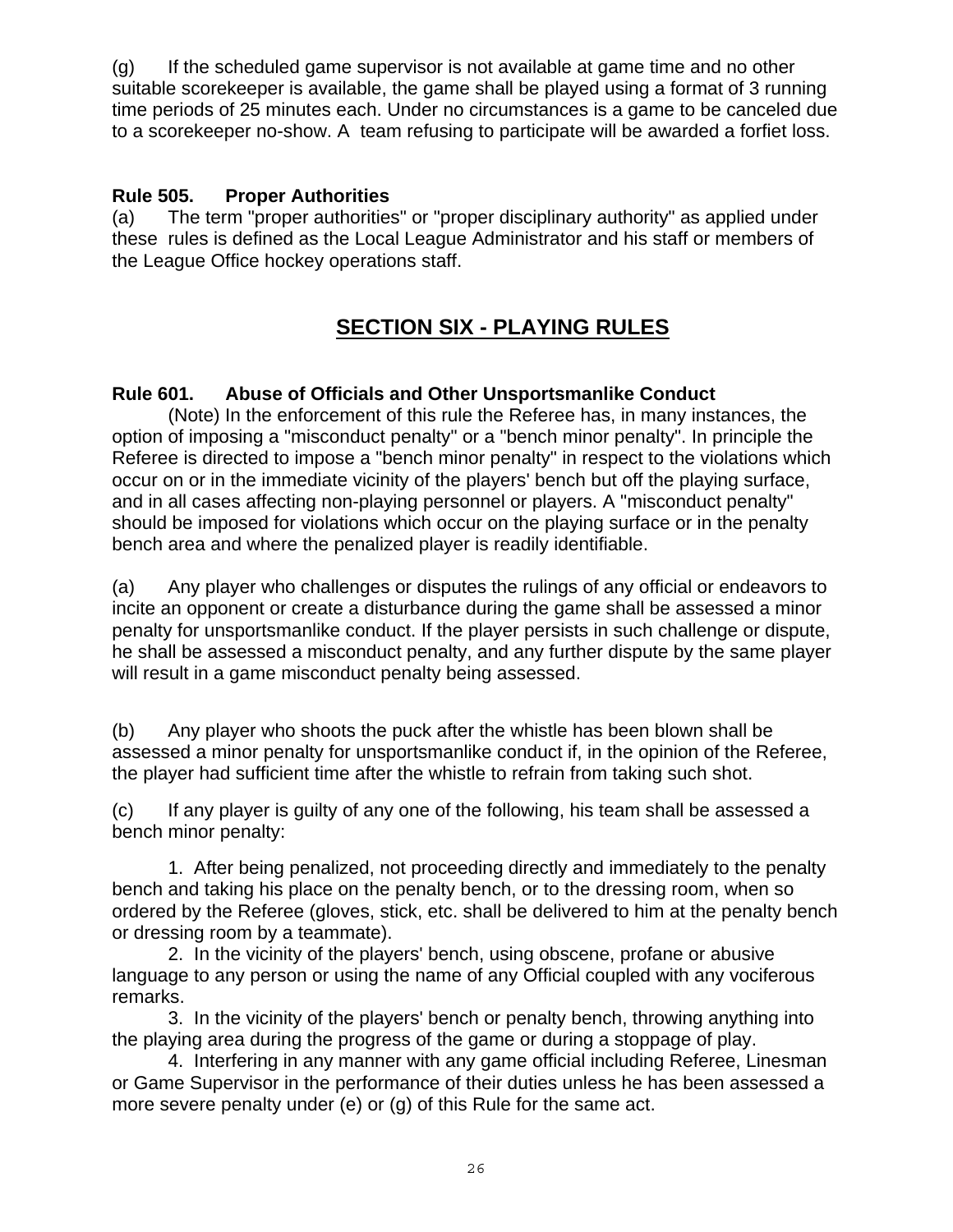(d) If any player is guilty of any one of the following, he shall be assessed a Misconduct or Game Ejection penalty:

1. Using obscene, profane or abusive language to any person on the ice or anywhere in the rink before, during or after the game.

 2. Intentionally knocking or shooting the puck out of reach of an official who is retrieving it.

 3. Deliberately throwing a puck, or any equipment, including the stick (see also Rule 638(c), throwing the stick in protest of an Official's decision), out of the playing area.

 4. Entering or remaining in the Referee's crease while the Referee is reporting to, or consulting with, any Game Official including Linesmen or Game Supervisor except for the purpose of taking his place on the penalty bench.

(e) If any player is guilty of one of the following, he shall be assessed a misconduct, game ejection, or game misconduct penalty:

 1. Touching or holding the Referee, Linesman or any other Game Official with his hand or stick, or tripping or bodychecking such Official.

 2. Continuing or attempting to continue a fight or altercation after he has been ordered by the Referee to stop, or resisting a Linesman in the discharge of his duties.

 3. Intentionally banging the boards, protective glass or dasher boards or goal with a stick or any other instrument at any time. (If the offense is committed in protest of an Official's decision, a minor penalty for unsportsmanlike conduct plus a misconduct or game misconduct penalty shall be assessed the offending player).

 $(f)$  If any player is quilty of any of the following, he shall be assessed a game misconduct or game ejection penalty:

 1. Persisting in any course of conduct for which he has previously been assessed a misconduct penalty.

 2. Using obscene gestures on the ice or anywhere in the rink before, during or after the game.

 3. Using obscene, profane or abusive language to the ice rink manager or members of the rink staff.

(g) If any player is guilty of any of the following, he shall be assessed a gross misconduct penalty:

1. Deliberately attempting to injure an Official or Team Official in any manner.

 2. Deliberately striking an Official, deliberately applying physical force in any manner against an Official, deliberately making contact with an Official, physically demeaning an official solely for the purpose of getting free of such an Official during or immediately following an altercation.

 3. Behaving in any manner which makes a travesty of, interferes with, or is detrimental to the conducting of the game.

4. Spitting at an on-ice Official, Team Official, spectator, or opposing player.

(h) If any Team Official is guilty of any one of the following, his team shall be assessed a bench minor penalty: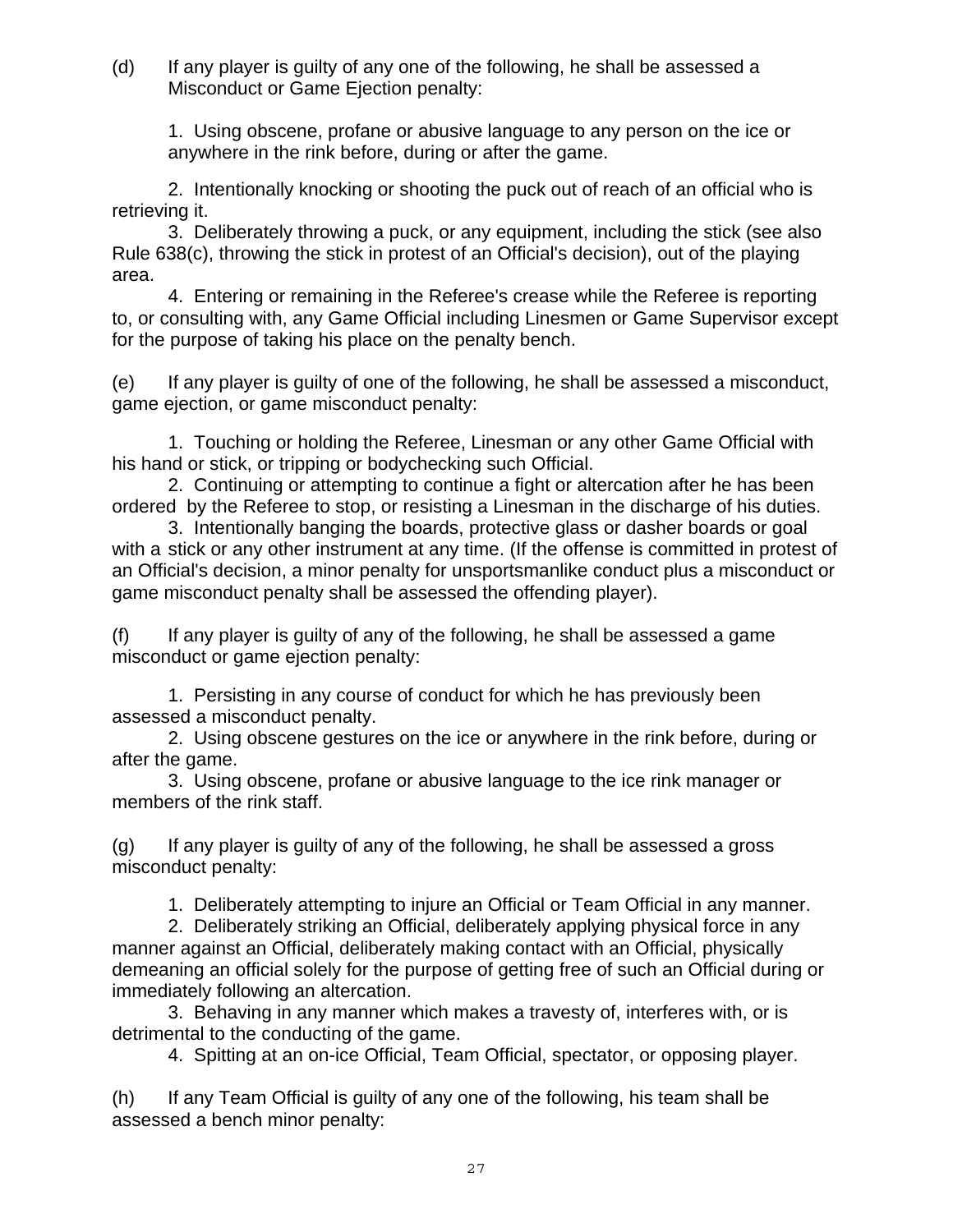1. Banging the boards with a stick or other instrument at any time.

 2. Using obscene, profane, threatening or abusive language or abusive gestures to any person or using the name of any Official coupled with any vociferous remarks.

 3. Throwing anything into the playing area from the vicinity of the players bench during the game or during a stoppage of play.

 4. Interfering in any manner with any Game Official including the Referee, Linesman or Game Supervisor in the performance of their duties.

(i) If any Team Official is guilty of any of the following, he shall be assessed a game misconduct penalty.

 1. Using obscene gestures on the ice or anywhere in the rink before, during or after the game.

 2. After a warning by the Referee, persisting in using threatening or abusive language or gestures or similar actions designed to incite an opponent into incurring a penalty.

 3. Persisting in any course of conduct for which he has previously been assessed a bench minor penalty.

 $(i)$  If any Team Official is quilty of any one of the following, he shall be assessed a gross misconduct penalty:

- 1. Holding or Striking an Official
- 2. Deliberately attempting to injure an Official or opponent in any manner.
- 3. Behaving in any manner which makes a travesty of, interferes with or is detrimental to the conducting of the game.

(k) A player shall be assessed a 2 minute minor penalty for unsportsmanlike conduct for "diving."

 A "dive" should be thought of as a maneuver undertaken by a player who simulates the occurence of a penalty infraction of his own free will, rather than as a result of an action by an opposing player, in an attempt to draw a penalty when none is deserved.

# **Rule 602. Adjustment of Clothing and Equipment**

(a) Play shall not be stopped, nor the game delayed by reason of adjustment to clothing, equipment, skates or sticks.

(b) For an infringement of this Rule, a minor penalty shall be assessed.

(c) The onus of maintaining clothing and equipment in proper condition shall be upon the player. If adjustments are required, the player shall retire from the ice and play shall continue uninterruptedly with a substitute.

(d) No delay shall be permitted for the repair or adjustment of goalkeeper's equipment. If adjustments are required the goalkeeper will retire from the ice and his place will be taken by the substitute or temporary goalkeeper (see Glossary) immediately and no warm-up will be permitted.

(e) For an infraction of this rule by a goalkeeper, a minor penalty shall be imposed.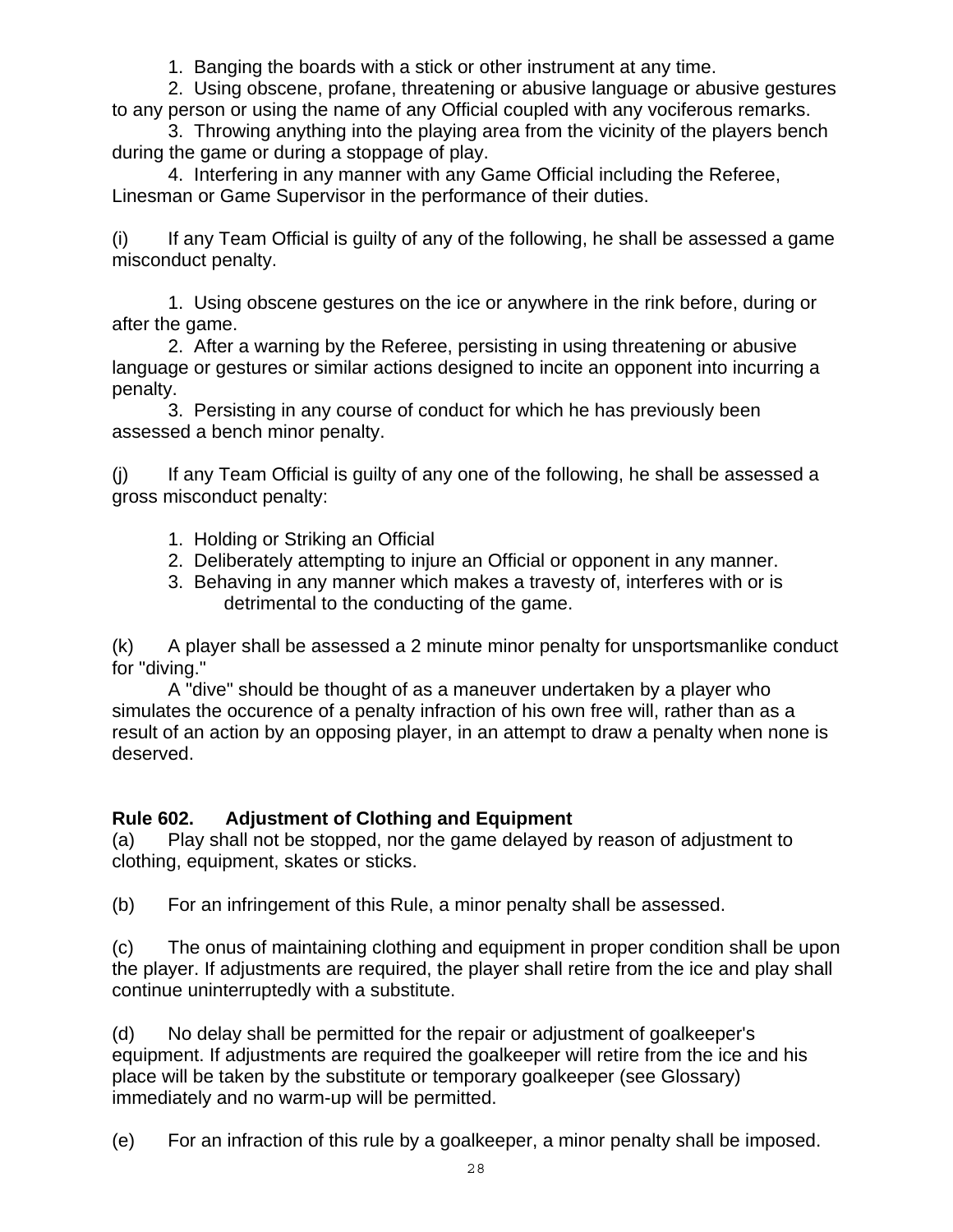#### **Rule 603. Attempt to Injure**

(a) A match penalty shall be imposed on any player who deliberately attempts to injure an opponent and the circumstances shall be reported to the proper authorities for further action. A substitute for the penalized player shall be permitted at the end of the fifth minute.

(b) A gross misconduct penalty shall be imposed on any player who deliberately attempts to injure a Team Official or Game Official in any manner and the circumstances shall be reported to the proper authorities for further action.

#### **Rule 604. Board-Checking**

(a) A minor or major penalty at the discretion of the Referee based upon the degree of violence of the impact with the boards, shall be imposed on any player who bodychecks, cross-checks, elbows, charges or trips an opponent in such a manner that causes the opponent to be thrown violently into the boards.

 (Note) Any unnecessary contact with a player playing the puck on an obvious "icing" or "off-sides" play which results in that player being knocked into the boards is "boarding" and must be penalized as such. In other instances where there is no contact with the boards it should be treated as "charging".

 "Rolling" an opponent (if he is the puck carrier) along the boards where he is endeavoring to go through too small an opening is not boarding. However, if the opponent is not the puck carrier, then such action should be penalized as boarding, charging, interference or if the arms or sticks are employed it should be called holding or hooking.

(b) Any player receiving a major penalty for board-checking shall automatically be assessed a game misconduct penalty as well.

# **Rule 605. Broken Stick**

(a) A player without a stick may participate in the game. A player whose stick is broken may participate in the game provided he immediately drops the broken portion. A minor penalty shall be imposed for an infraction of this rule.

(b) A goalkeeper may continue to play with a broken stick until stoppage of play or until he has been legally provided with a stick.

(c) A replacement for a stick which is either broken or no longer in possession of a player or goalkeeper may only be obtained from the players' bench or a teammate on the ice. For a violation of this rule a bench minor penalty shall be assessed the team of the player receiving the replacement stick provided that no penalty is assessed under Rule 601(c.3) or (h.3), Throwing Articles into the Playing Area. A player receiving a stick so thrown shall not be penalized.

(d) A goalkeeper whose stick is broken may not go to the players' bench for a replacement during a stoppage, but must receive his stick from a teammate. For an infraction of this Rule a minor penalty shall be imposed on the goalkeeper. See Rule 607 Butt-Ending.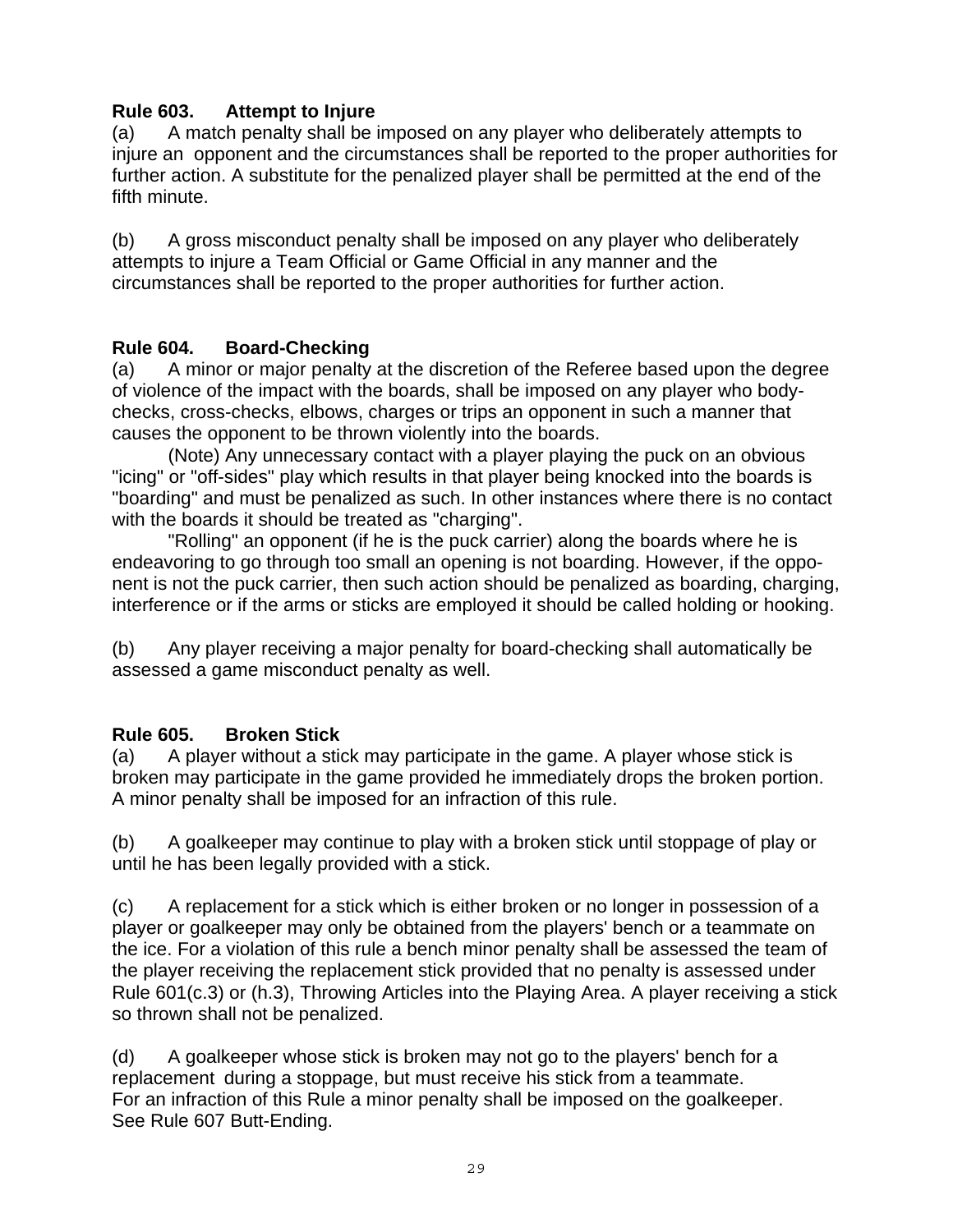#### **Rule 606. Charging**

(a) A minor or major penalty shall be imposed on a player who runs or jumps into or charges an opponent. A minor and a misconduct penalty or a major penalty shall be imposed on a player who checks or pushes an opponent from behind.

(b) A minor or a major penalty shall be imposed on a player who body-checks or charges a goalkeeper.

 A penalty for interference should be called in every case where an opposing player makes unnecessary contact with a goalkeeper. Likewise, Referees should be alert to penalize goalkeepers for tripping, slashing or spearing in the vicinity of the post.

(c) Any player receiving a major penalty for charging shall automatically be assessed a game misconduct penalty as well.

#### **Rule 607. Cross Checking or Butt Ending**

(a) A minor or major penalty, at the discretion of the Referee, shall be imposed on a player who "cross-checks" and opponent.

 (Note) "Cross-check" shall mean a check delivered with both hands on the stick and no part of the stick on the ice.

(b) A major penalty shall be imposed on any player who injures an opponent by "cross-checking".

(c) Any player receiving a major penalty for "cross-checking" shall automatically be assessed a game misconduct penalty as well.

(d) A minor plus a misconduct penalty or a major plus a game misconduct penalty, at the discretion of the Referee, shall be imposed on any player who "butt-ends" or attempts to "butt-end" an opponent.

 (Note 1) Attempt to "butt-end" shall include all cases where a "butt-end" gesture is made regardless whether body contact is made or not.

 (Note 2) "Butt-ending" may also be treated as a "Deliberate Attempt to Injure" under Rule 603.

# **Rule 608. Deliberate Injury of Opponents**

(a) A match penalty shall be imposed on a player who deliberately injures an opponent in any manner.

(b) Any player wearing tape or any other materials on his hands who cuts or injures an opponent during an altercation shall receive a match penalty under this rule.

(c) No substitute shall be permitted to take the place of the penalized player until ten minutes actual playing time shall have elapsed from the time the penalty was imposed.

(d) A Match Penalty shall be imposed on any player who deliberately injures an Official or Team Official in any manner and the circumstances shall be reported to the proper authorities for further action.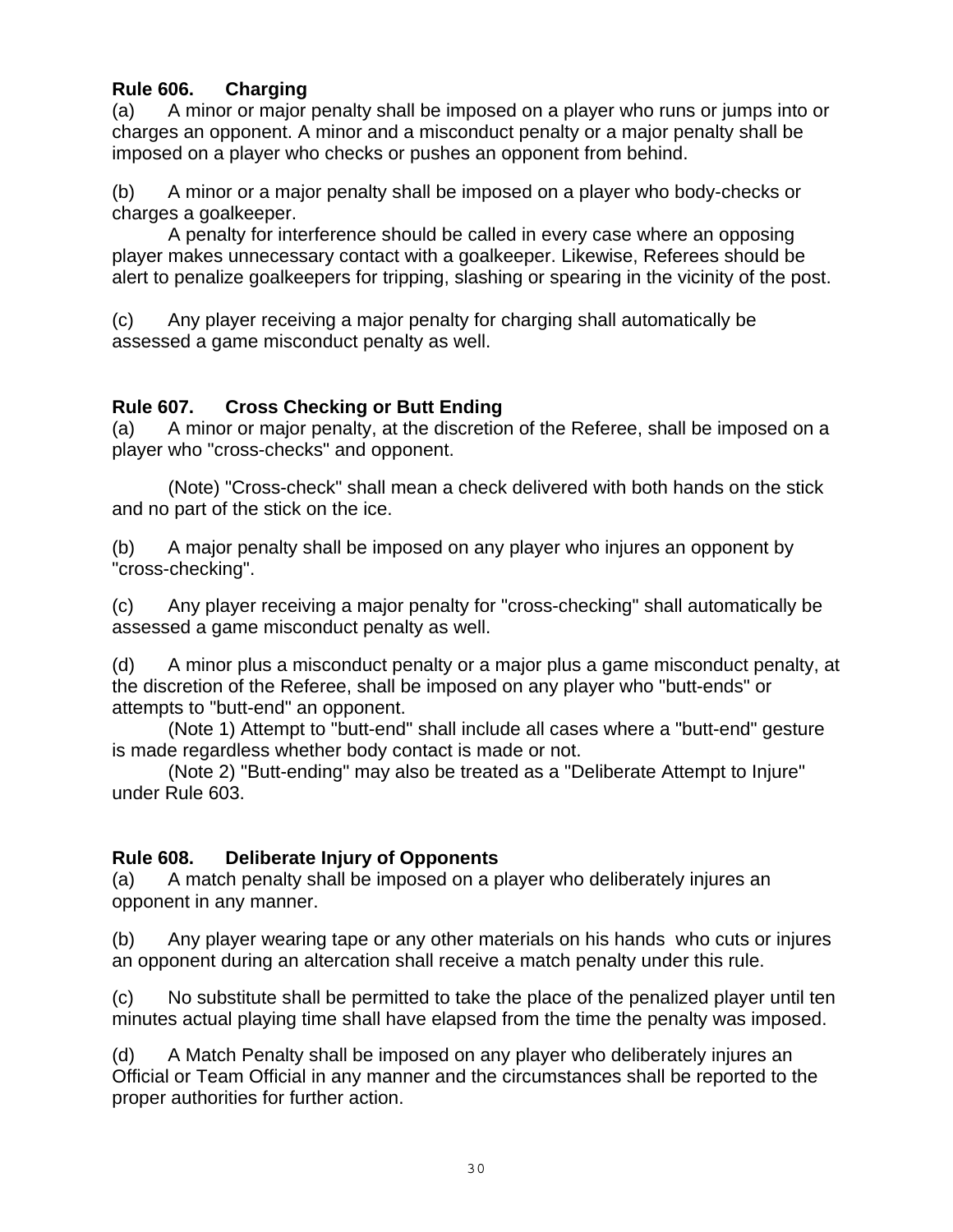#### **Rule 609. Delaying the Game**

(a) A minor penalty shall be imposed on any player or goalkeeper who delays the game by deliberately shooting or batting the puck with his stick outside the playing area.

 (Note) This penalty shall apply also when a player or goalkeeper deliberately bats or shoots the puck with his stick outside the playing area after a stoppage of play.

 A minor penalty shall be imposed on a goalkeeper who shoots the puck outside the playing area, regardless of intent, except when the puck deflects off a player, the boards or protective glass or screen before leaving the playing area not protected by glass or screen, such as the players' bench.

(b) A minor penalty shall be imposed on any player or goalkeeper who throws or deliberately bats the puck with his hand or stick outside the playing area.

(c) A minor penalty shall be imposed on any player (including a goalkeeper) who delays the game by deliberately displacing a goal post from its normal position. The Referee or Linesman shall stop play immediately when a goal post has been displaced. If the goal post is deliberately displaced by a goalkeeper or player or if the goalkeeper deliberately removes his helmet/facemask during the course of a "break-away", a penalty shot/optional minor will be awarded to the non-offending team, which shot shall be taken by the player last in possession of the puck. If the goalkeeper is off the ice at the time a player of the defending team deliberately displaces the goal, a goal shall be awarded in lieu of a penalty shot.

 (Note) A player with a "break-away" is defined as a player in control of the puck with no opposition between the player and the opposing goal and with a reasonable scoring opportunity.

 If a minor penalty for deliberately displacing a goal post is assessed with less than two minutes remaining in regulation time, or at any time during overtime, a penalty shot shall be assessed against the offending team in lieu of the minor penalty.

 A goal shall be awarded when the goal has been deliberately displaced during a shot on goal and the puck would have entered the goal if the goal were in the proper position.

(d) A bench minor penalty shall be imposed on any team which, after warning by the Referee to its Captain to place the correct number of players on the ice and commence play, fails to comply with the Referee's direction and thereby causes any delay by making additional substitutions, by persisting in having its players off-sides, or any other manner.

(e) A minor penalty shall be imposed on a player or goalkeeper who deliberately holds the puck against the boards, goal or ice with his stick, skate, foot or any other part of his body for the purpose of delaying the game (See also Rule 613 (b), Falling on Puck).

(f) A minor penalty for delaying the game shall be assessed a player who, after a warning by the Referee, fails to maintain a proper position during the conduct of a faceoff.

(g) A penalty shot shall be assessed to a goalkeeper who deliberately removes his helmet/facemask with less than two minutes remaining in regulation time or in overtime.

#### **Rule 610. Elbowing or Kneeing**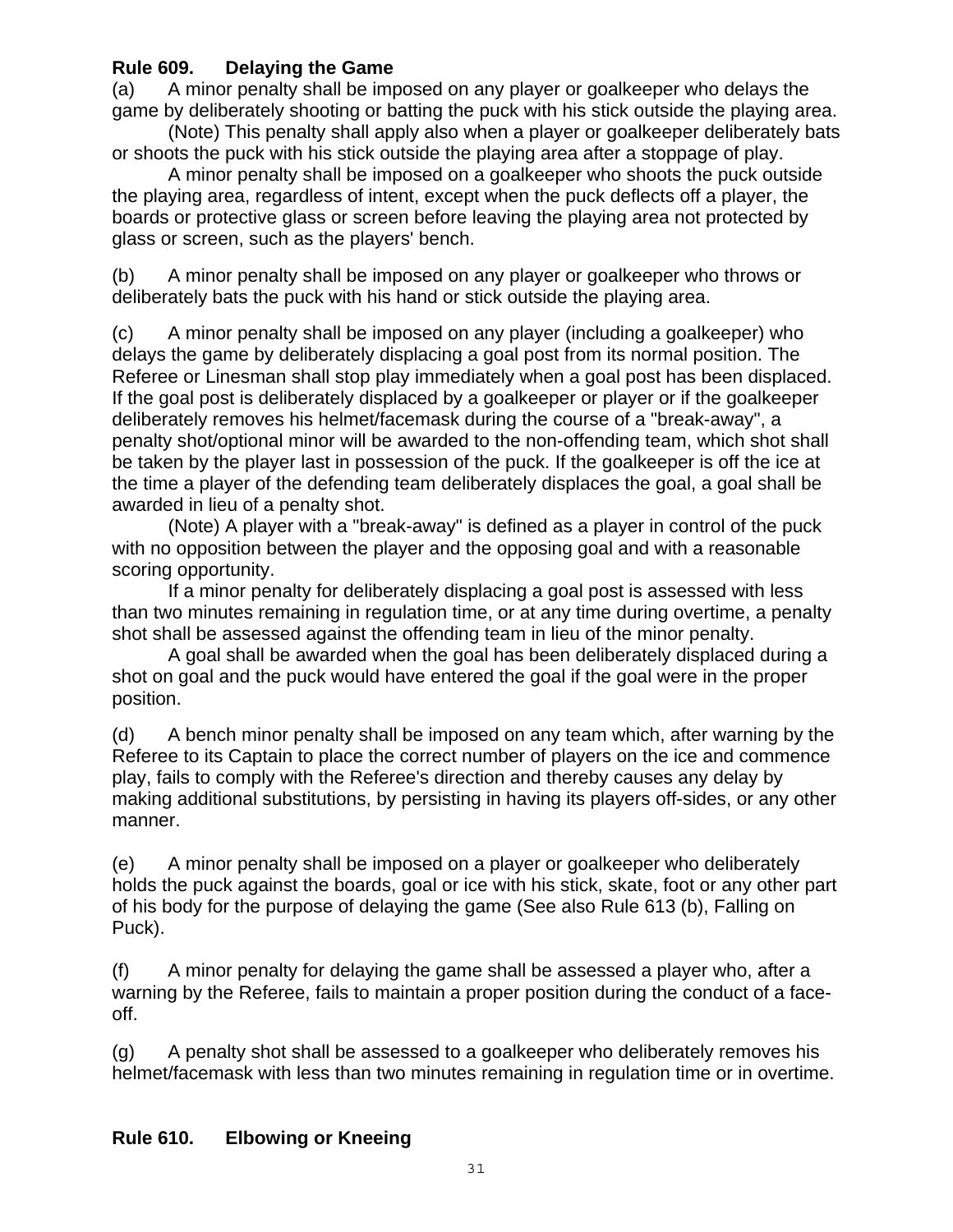(a) A minor or major penalty, at the discretion of the Referee, shall be imposed on any player who uses his elbow or knee in such a manner as to in any way foul an opponent.

(b) A major penalty shall be imposed on any player who injures an opponent as the result of a foul committed by using his elbow or knee.

(c) Any player receiving a major penalty for elbowing or kneeing shall automatically be assessed a game misconduct penalty as well.

#### **Rule 611. Excessive Penalty Minutes**

(a) Any player who accumulates four minor penalties in one game shall receive a 10 minute misconduct penalty, but a substitute shall be permitted to replace the penalized player at the expiration of the minor penalty. For each subsequent minor penalty assessed to the player in that game, the player shall receive an additional 10 minute misconduct penalty.

#### **Rule 612. Face-Offs**

(a) The puck shall be "faced-off" by the Referee or the Linesman dropping the puck on the ice between the sticks of players "facing-off". Players facing-off will stand squarely facing their opponents' end of the rink approximately one stick length apart with the blade of their sticks touching the ice.

 When the face-off takes place at any of the end face-off spots, the players taking part shall stand squarely facing their opponent's end of the rink. The sticks of both players facing-off shall have the blade on the ice in contact with the nearest white area of the face-off spot and clear of the red center area of the spot. During face-offs, the attacking player shall place his stick on the ice first.

 No other player shall be allowed to enter the face-off circle or come within fifteen feet of the players facing-off the puck, and must stand on side on all face-offs.

 If a violation of this subsection of this rule occurs, the Referee or Linesman shall re-face the puck.

(b) If, after a warning by the Referee or Linesman, either of the players fails to take his proper position for the face-off promptly, the Official shall be entitled to face-off the puck notwithstanding such default.

(c) In the conduct of any face-off anywhere on the playing surface no player facingoff shall make any physical contact with his opponent's body by means of his own body or by his stick except in the course of playing the puck after the face-off has been completed.

 For violation of this Rule the Referee shall impose a minor penalty or penalties on the players(s) whose action(s) caused the physical contact.

 (Note) "Conduct of any face-off" commences when the Referee designates the place of the face-off and he (or the Linesman) takes up his position to drop the puck.

(d) If a player facing-off fails to take his proper position immediately when directed by the Official, the Official may order him replaced for that face-off by any teammate then on the ice.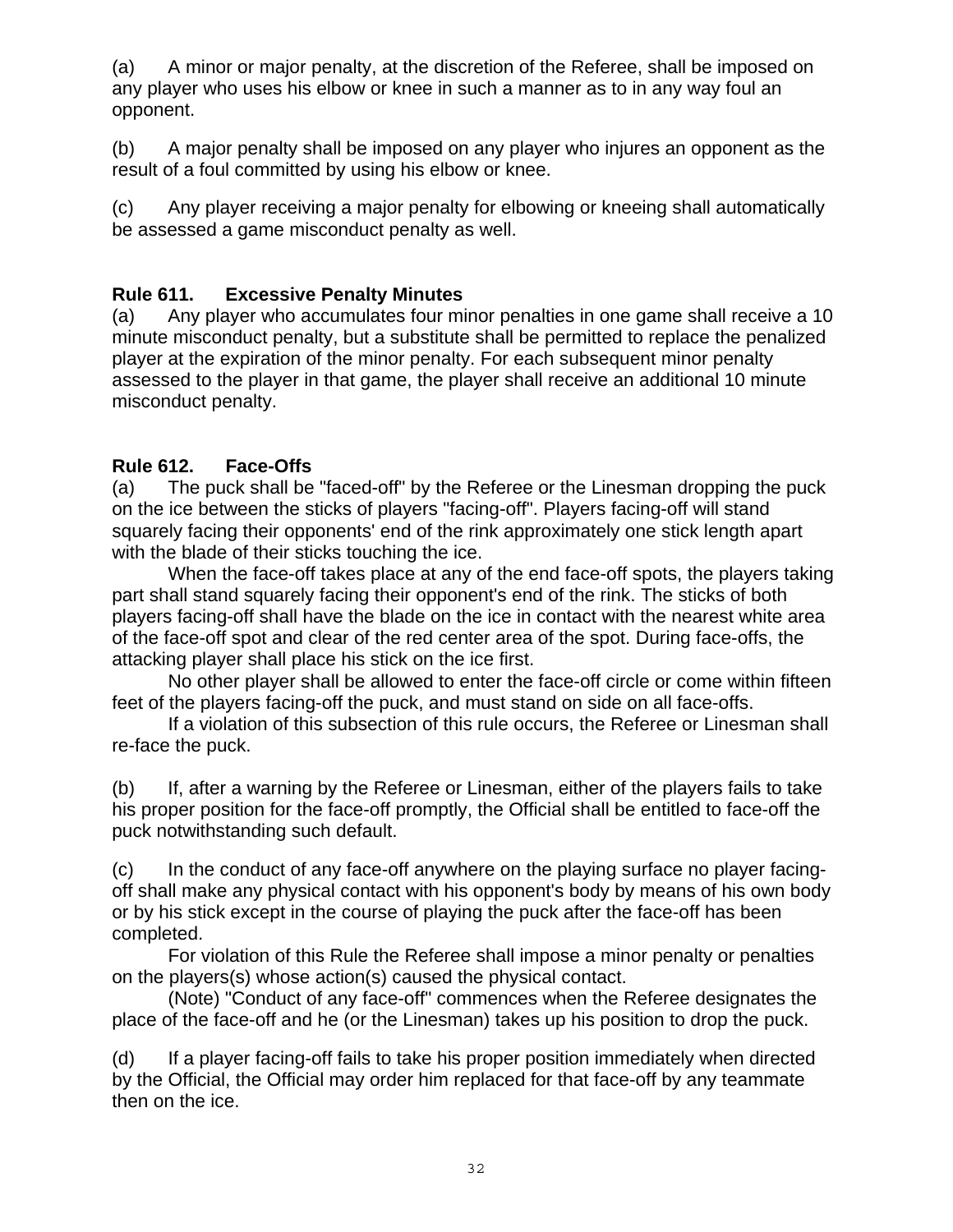No substitution of players shall be permitted until the face-off has been completed and play has been resumed except when a penalty is imposed which will affect the on-ice strength of either team.

(e) A second violation of any of the provisions of subsection (a) hereof by the same team during the same face-off shall be penalized with a minor penalty to the player who commits the second violation of the rule.

(f) When an infringement of a Rule has been committed or a stoppage of play has been caused by any player of the attacking team in the Attacking Zone the ensuing face-off shall be made in the Neutral Zone on the nearest face-off spot.

 (Note) This includes a stoppage of play caused by a player of the attacking team shooting the puck on to the back of the defending team's goal without any intervening action by the defending team.

(g) When an infringement of a Rule has been committed by players of both teams in the play, resulting in a stoppage, the ensuing face-off will be made at the point where the puck was when the stoppage occurred.

(h) When stoppage occurs between the end face-off spots and near end of the rink, the puck shall be faced-off at the end face-off spot on the side where the stoppage occurs, unless otherwise expressly provided by these rules.

(i) No face-off shall be made within fifteen feet of the goal or sideboards.

(j) When a goal is legally scored the ensuing face-off shall be conducted at center ice. When a goal is illegally scored as a result of a puck being deflected directly from an Official anywhere in the Defending Zone the resulting face-off shall be made at the end face-off spot in the Defending Zone.

(k) When the game is stopped for any reason not specifically covered in the official Rules, the puck must be faced-off where it was last played.

(l) The whistle will not be blown to start play. Playing time will commence from the instant the puck is faced-off and will stop when the whistle is blown.

(m) When a stoppage of play in an end zone takes place and is followed by a gathering of players, no attacking player shall enter the end zone further than the outer edge of the face-off circles nearest the blue line (this includes players on the ice at the time of the stoppage of play, or players involved in line change).

(n) Any last play face-off that occurs between a zone line and the end zone face-off spot will take place at the nearest point along an imaginary line extending between the Neutral Zone face-off spot and the end zone face-off spot, directly opposite the location of the puck at the instant the play was stopped.

#### **Rule 613. Falling on Puck**

(a) A minor penalty shall be imposed on a player other than the goalkeeper who deliberately falls on or gathers the puck into his body.

 (Note) Any player who drops to his knees to block shots should not be penalized if the puck is shot under him or becomes lodged in his clothing or equipment, but any use of the hands to make the puck unplayable should be penalized.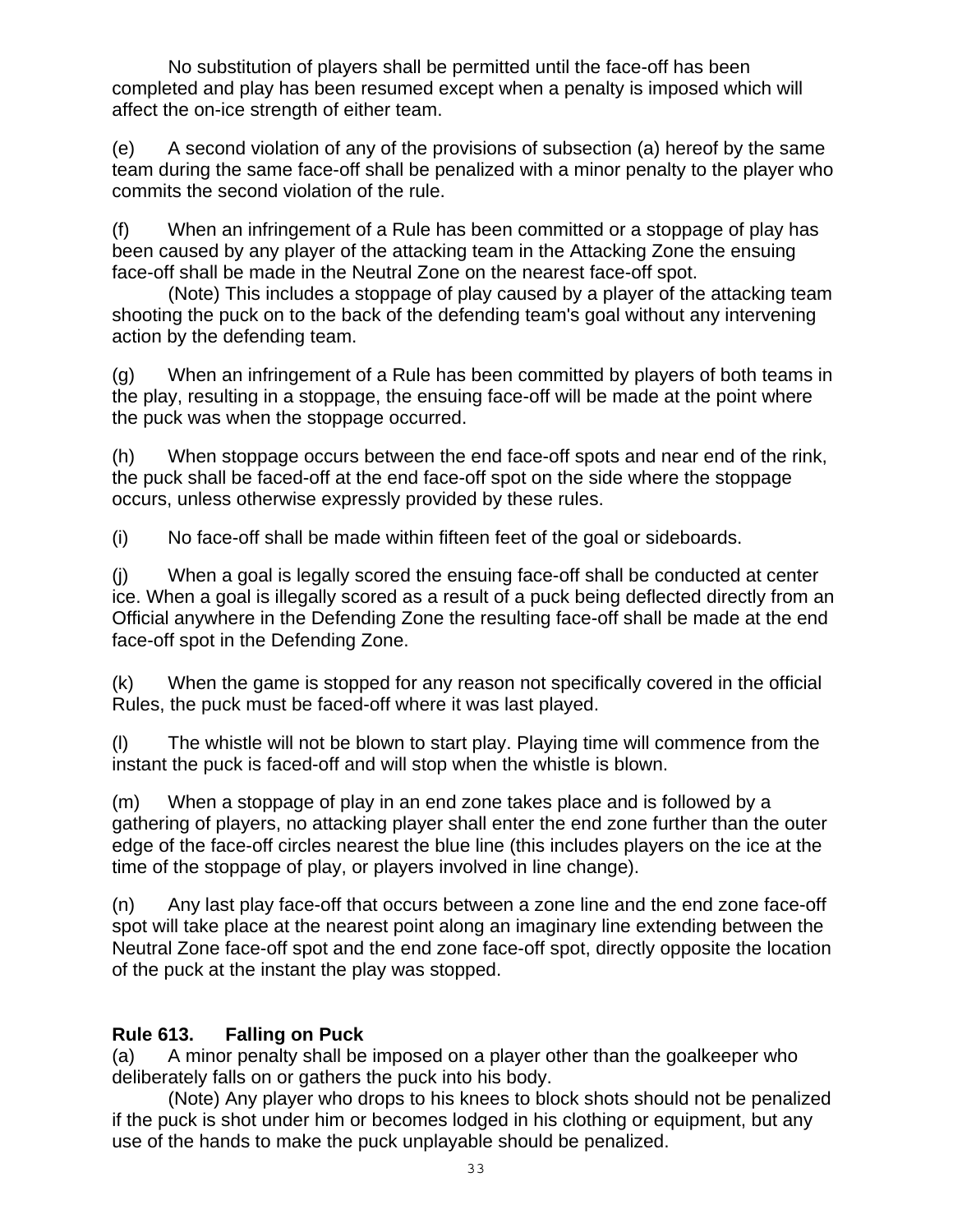(b) A minor penalty shall be imposed on a goalkeeper who deliberately falls on or gathers the puck into his body, when his body is entirely outside the boundaries of the goal crease or who holds or places the puck against any part of the goal or against the boards (See also Rule 609(e), Delaying the Game).

(c) No defending player, except the goalkeeper, shall be permitted to fall on the puck or hold the puck or gather the puck into the body or hands when the puck is within the goal crease. For infringement of this Rule, play shall immediately be stopped and a penalty shot/optional minor shall be awarded to the non-offending team, but no other penalty shall be assessed, however, if the goalkeeper has been removed from the ice when the infraction occurs, a goal shall be awarded to the non-offending team and no penalty shot shall be awarded.

 (Note) This Rule shall be interpreted so that a penalty shot/optional minor will be awarded only when the puck is in the crease at the instant the infraction occurs. However, in cases where the puck is outsidde the crease, Rule 613(a) may still apply and a minor penalty may be imposed, even though no penalty shot is awarded.

(d) A goalkeeper who is within his privileged area and when the puck is on the ice, cannot deliberately fall on or gather the puck into his body, unless some part of his body is in contact with the goal crease.

#### **Rule 614. Fisticuffs (Fighting)**

(a) A major penalty shall be imposed on any player who starts fisticuffs.

(b) A minor penalty shall be imposed on a player who, having been struck, shall retaliate with a blow or attempted blow. However, at the discretion of the Referee a double minor or a major penalty may be imposed if such player continues the altercation.

 (Note 1) The Referee is provided very wide latitude in the penalties which he may impose under this Rule. This is done intentionally to enable him to differentiate between the obvious degree of responsibility of the participant either for starting the fighting or persisting in continuing the fighting. The discretion provided shall be exercised realistically.

 (Note 2) Referees are directed to employ every means provided by these Rules to stop "brawling" and should use Rule 601(e.2) "Abuse of Officials and Other Unsportsmanlike Conduct", for this purpose.

(c) A major penalty shall be imposed on any player involved in fisticuffs off the playing surface with another player who is off the playing surface before, during or after the game.

(d) A game misconduct penalty shall be imposed on any player or goalkeeper who is the first to intervene in an altercation then in progress. This penalty is in addition to any otherpenalty incurred in the same incident.

(e) Any player receiving a major penalty for fisticuffs shall automatically be assessed a game misconduct penalty as well.

(f) When an altercation occurs on the ice, at the signal of the Referee, all players (non- participants), excluding goalkeepers, must proceed immediately and directly to their respective players' bench. For a violation of this rule a bench minor penalty shall be assessed the offending team(s). Goalkeepers must remain in the immediate vicinity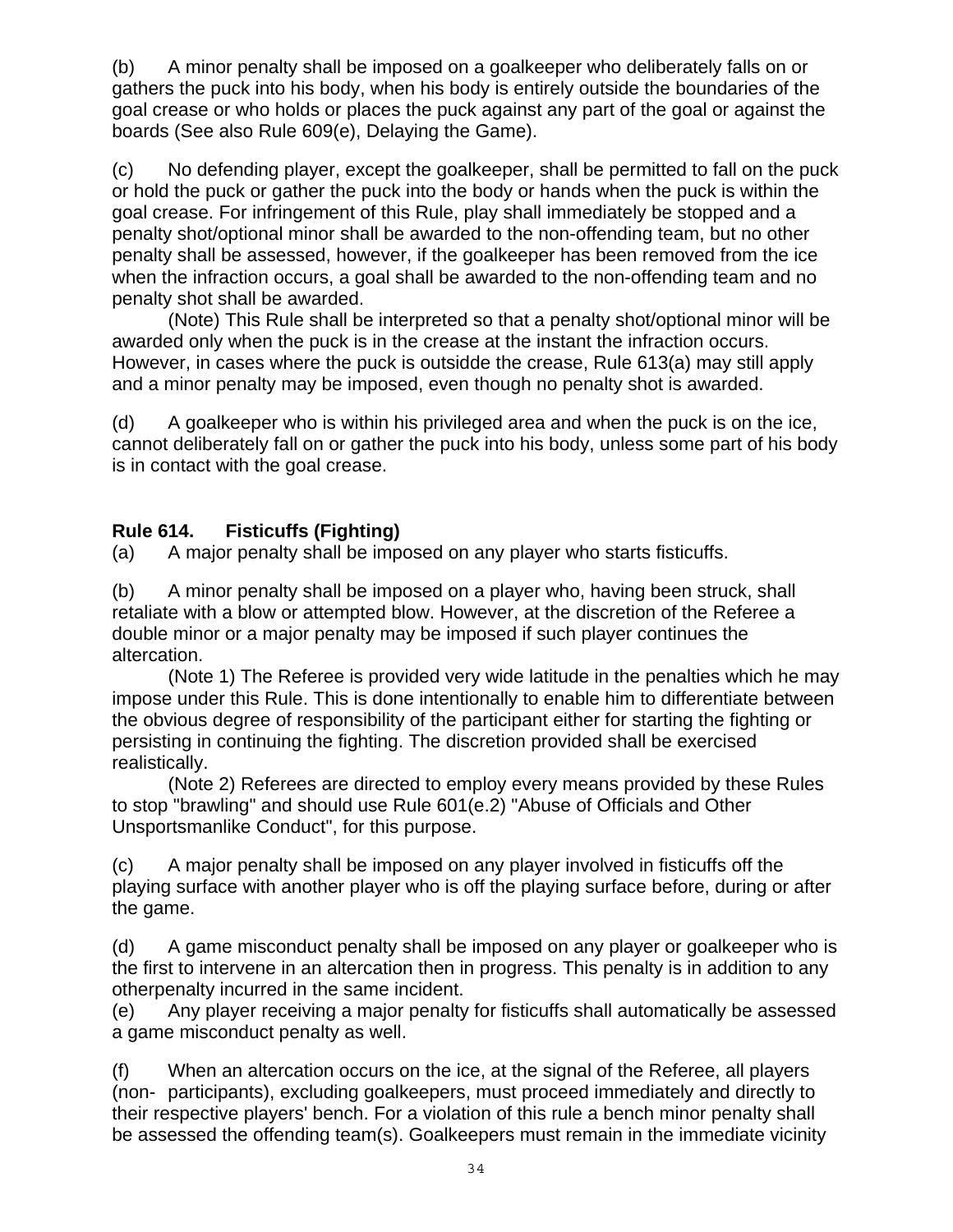of their goal crease. See Rule 407(d) (Goalkeeper's Penalties). In addition, a misconduct penalty shall be assessed any player, up to a maximum of three players per team, excluding goalkeepers, who fail to move to their players' bench when so instructed by the Referee.

 A minor penalty shall be imposed on any player, including goalkeeper, who removes his glove or gloves and/or drops his stick during an altercation and who is not a participant in the original altercation. A game misconduct penalty may be added to the minor penalty if, in the judgement of the Referee, the player is the instigator of a subsequent altercation. This penalty shall be in addition to any other penalty incurred in the same incident.

#### **Rule 615. Goals and Assists**

 (Note) It is the responsibility of the Referee to award goals and assists, and his decision in this respect is final. Such awards shall be made or withheld strictly in accordance with the provisions of this Rule. Therefore, it is essential that the Referee shall be thoroughly familiar with every aspect of this rule, be alert to observe all actions which could affect the making of any award and, above all, the awards must be made or withheld with absolute impartiality.

 In cases of an obvious error in awarding a goal or an assist which has been announced, it should be corrected promptly but changes shall not be made in the official scoring summary after the Referee has signed the Game Report.

(a) A goal shall be scored when the puck shall have been put between the goal posts by the stick of a player of the attacking team, from in front, and below the cross bar, and entirely across the goal line.

(b) A goal shall be scored if the puck is put into the goal in any way by a player of the defending team. The player of the attacking team who last played the puck shall be credited with the goal but no assist shall be awarded.

(c) If an attacking player kicks the puck and the puck goes directly into the goal or is deflected into the goal by any player, including the goalkeeper, a goal shall not be allowed.

(d) If the puck shall have been deflected into the goal from the shot of an attacking player by striking any part of a player of the same team, the goal shall be allowed. The player who deflected the puck shall be credited with the goal. The goal shall not be allowed if the puck has been kicked, thrown or otherwise deliberately directed into the goal by any means other than a stick.

(e) If a goal is scored as a result of a puck being deflected directly into the goal from an Official the goal shall not be allowed.

(f) Should a player legally propel a puck into the goal crease of the opposing team and the puck should become loose and available to another player of the attacking team, a goal scored on the play shall be valid.

(g) Any goal scored, other than covered by the Official Rules, shall not be allowed.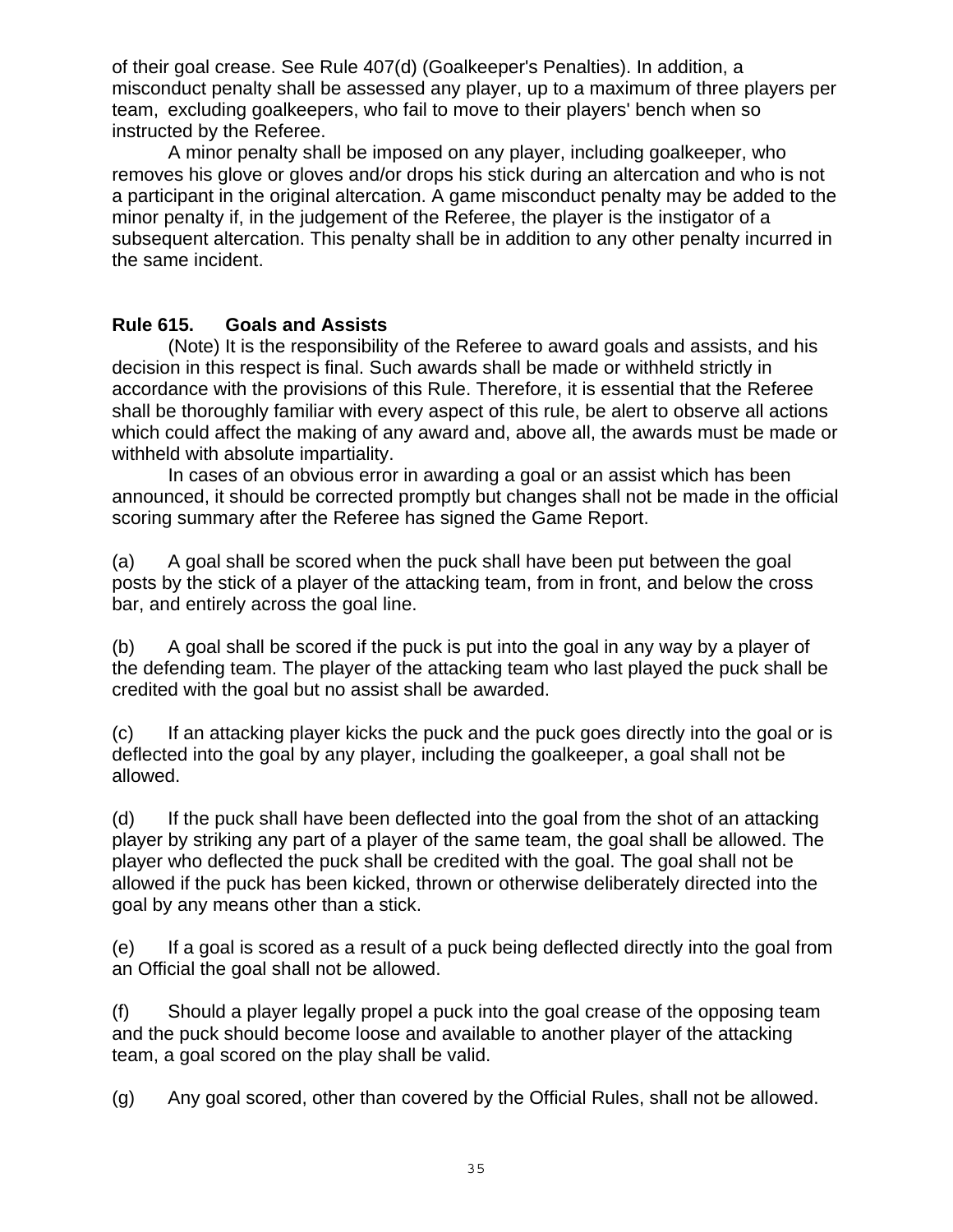(h) A "goal" shall be credited in the scoring records to a player who shall have propelled the puck into the opponents' goal. Each "goal" shall count one point in the player's record.

(i) When a player scores a goal, an "assist" shall be credited to the player or players taking part in the play immediately preceding the goal, but not more than two assists can be given on any goal. Each "assist" so credited shall count one point in the player's record.

(j) Only one point can be credited to any one player on a goal.

# **Rule 616. Gross Misconduct**

(a) The Referee may impose a gross misconduct penalty on any player or Team Official who is guilty of gross misconduct of any kind.

# **Rule 617. Handling Puck With Hands**

(a) If a player, except a goalkeeper, closes his hand on the puck, play shall be stopped and a face-off shall follow; however, if the puck is dropped to the ice immediately, play shall not be stopped.

 If a goalkeeper holds the puck with his hands for more than three seconds, play shall be stopped and a face-off shall follow; however, after an initial warning by the Referee, a goalkeeper who holds the puck unnecessarily shall be assessed a minor penalty for delay of game.

(b) A goalkeeper shall not drop the puck into his pads or onto the goal net, nor deliberately pile up snow or obstacles at or near his goal that, in the opinion of the Referee, would tend to prevent the scoring of a goal. The penalty for infringement of this Rule by the goalkeeper shall be a minor penalty.

 (Note 1) The object of this Rule is to keep the puck in play continuously and any action taken by the goalkeeper which causes an unnecessary stoppage must be penalized.

 (Note 2) The goalkeeper may not leave his stick or part thereof in front of his goal. If he does and if the puck hits the stick while the goalkeeper is on the ice, but in the act of leaving the ice, or off the ice, the Referee shall stop play and award a goal to the non-offending team. See Rule 623(f), Interference.

(c) If a goalkeeper throws the puck towards his opponent's goal and it is first played by a teammate, play shall be stopped and ensuing face-off shall be held at the nearest end face-off spot of the offending team.

(d) A minor penalty shall be imposed on a player, except the goalkeeper, who, while play is in progress, picks up the puck off the ice with his hands. If a defending player, except the goalkeeper, while play is in progress, picks up the puck with his hand from the ice while the puck is in the goal crease, the play shall be stopped immediately and a penalty shot/optional minor shall be awarded to the non-offending team.

 If a defending player picks up the puck from the goal crease or falls on or covers the puck in the crease thereby causing a stoppage of play when the goalkeeper has been removed from the ice, a goal shall be awarded to the non-offending team.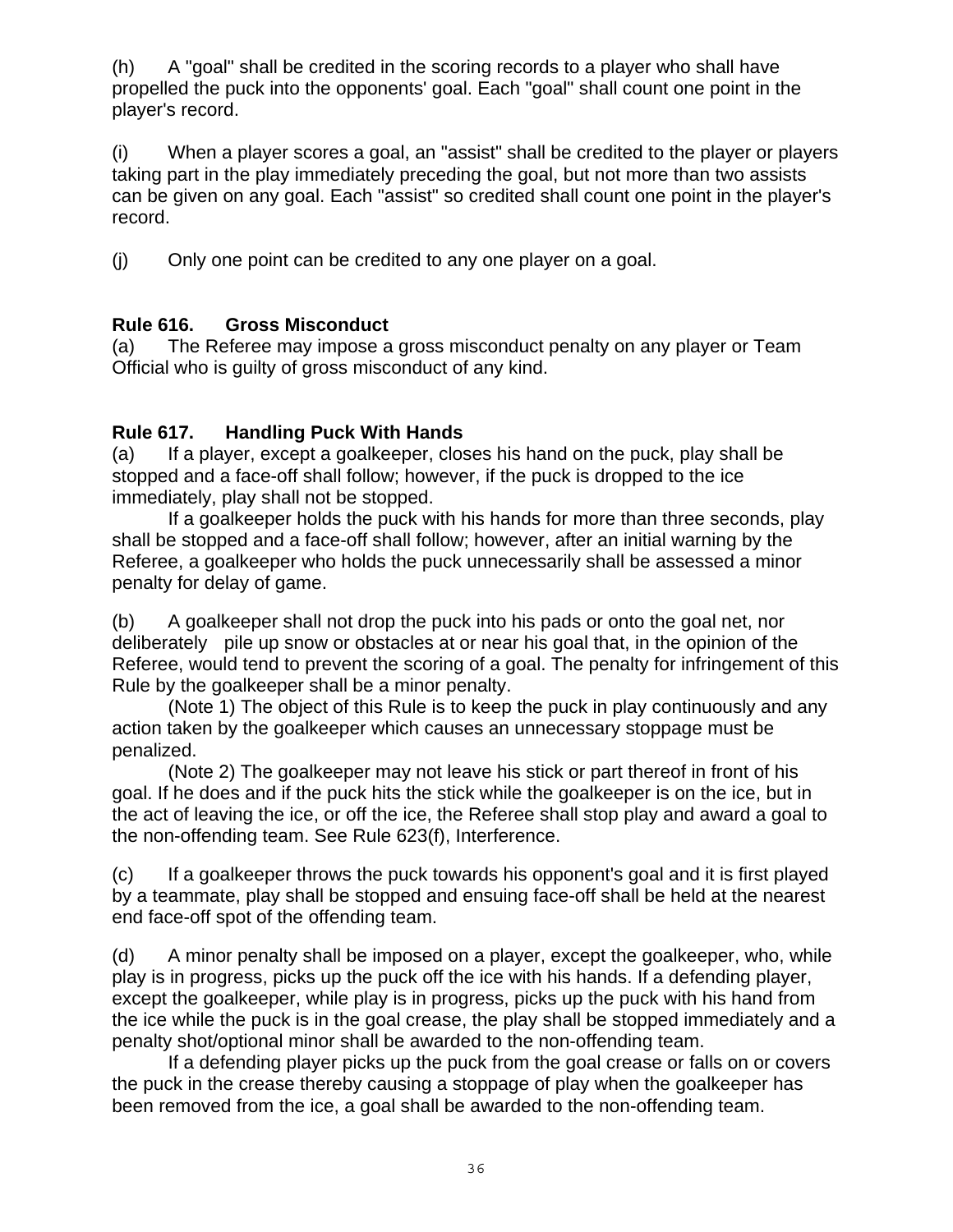(e) A player shall be permitted to stop or "bat" the puck in the air with his hands or push it along the ice with his hands and play shall not be stopped unless he directed the puck to a teammate, in which case play shall be stopped and the puck faced-off at the spot where the offense occurred unless otherwise provided in these rules.

 A goal shall not be allowed if the puck was propelled by the hand of an attacking player and entered the goal either directly or after deflecting off any player including the goalkeeper.

#### **Rule 618. Head-Butting**

(a) A minor and a misconduct penalty or a major and a game misconduct penalty, at the discretion of the Referee, shall be imposed on any player who deliberately "headbutts" or attempts to "head-butt" an opponent.

#### **Rule 619. High Sticks**

(a) The carrying of sticks above the normal height of the shoulder is prohibited, and a minor or major penalty, at the discretion of the Referee, may be imposed on any player violating this rule.

 (Note) The use of the "slap shot" in the League is permitted without restriction. The use of the "slap shot" in Beginner level is permitted, provided that the backswing of the shot does not rise higher than the player's waist. For violation of this Rule, play shall be stopped and a face-off shall take place at one of the end face-off spots in the offending teams' Defending Zone.

(b) A goal scored from a stick so carried shall not be allowed, except by a player of the defending team.

(c) When a player carries or holds any part of his stick above the height of his shoulder so that injury to the face or head of an opposing player results, the Referee shall have no alternative but to impose a major penalty on the offending player.

(d) Any player receiving a major penalty for high-sticking shall automatically be assessed a game misconduct penalty as well.

(e) Batting the puck above the normal height of the shoulders with the stick is prohibited and when it occurs there shall be a whistle and the ensuing face-off shall take place at one of the end face-off spots adjacent to the goal of the team causing the stoppage unless:

 1. The puck is batted to an opponent and the opponent gains possession and control of the puck in which case the play shall continue, or

 2. A player of the defending team shall bat the puck into his own goal in which case the goal shall be allowed.

 (Note) When a player bats the puck to an opponent under sub-section 1 the Referee shall give the "wash-out" signal immediately. Otherwise he will stop the play.

#### **Rule 620. Holding an Opponent**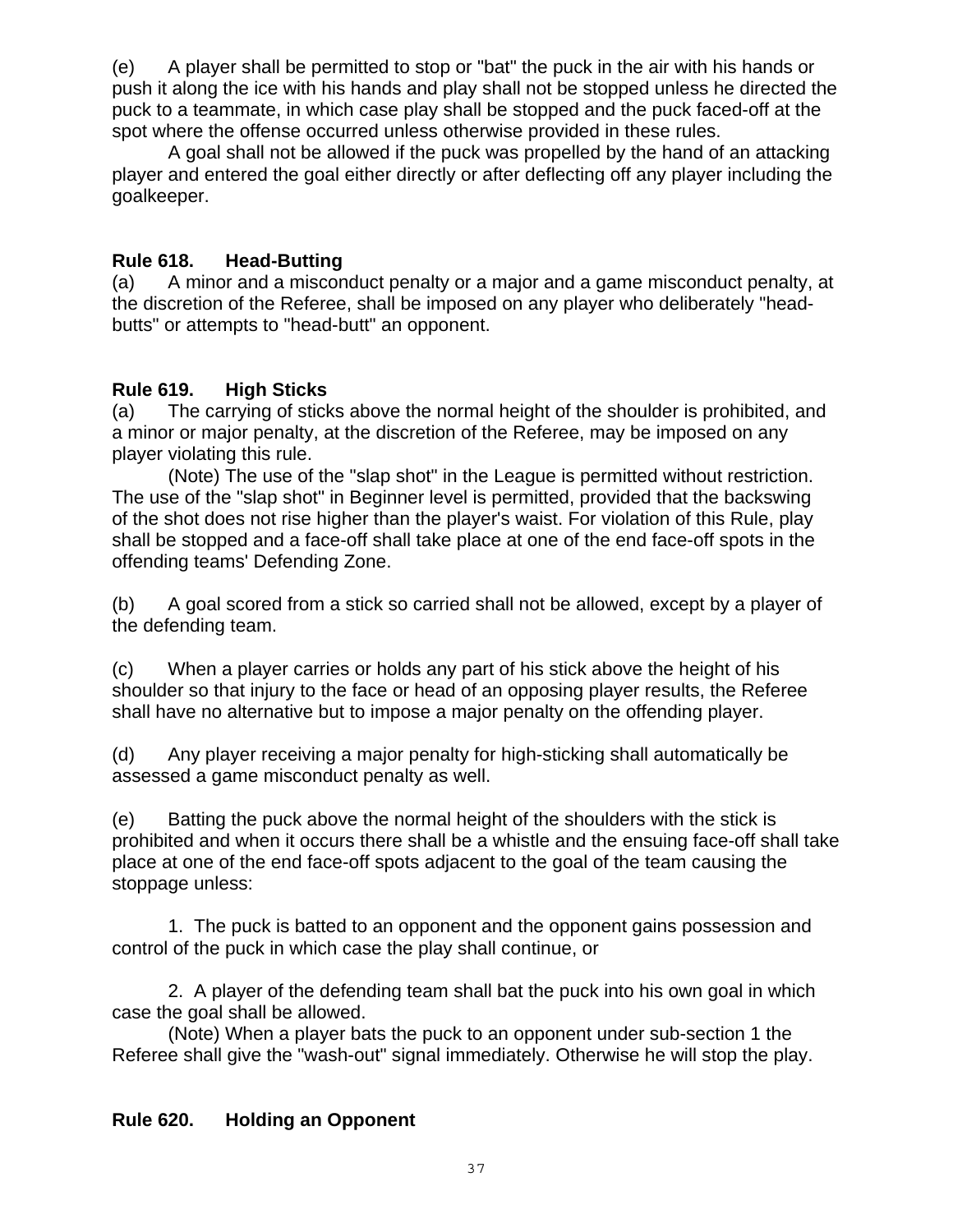(a) A minor penalty shall be imposed on a player who holds an opponent with his hands or stick or in any way.

(b) A minor or major penalty shall be imposed on a player who grabs or holds the face mask of an opponent with his hand.

(c) Any player receiving a major penalty for grabbing or holding the face mask of an opponent shall be automatically be assessed a game misconduct as well.

#### **Rule 621. Hooking**

(a) A minor penalty shall be imposed on a player who impedes or seeks to impede the progress of an opponent by "hooking" with his stick.

(b) A major penalty and a game misconduct shall be imposed on any player who injures an opponent by "hooking".

#### **Rule 622. Icing the Puck**

(a) For the purpose of this Rule, the BLUE line of the Defending Zone will divide the ice into two sections. Should any player of a team, equal or superior in numerical strength to the opposing team, shoot, bat with the hand or stick, kick or deflect the puck from his own half of the ice, beyond the goal line of the opposing team, play shall be stopped and the puck faced-off at the end face-off spot of the offending team. If the puck shall have entered the goal of the opposing team, after being legally shot, batted with the stick or deflected, the goal shall be allowed. For the purpose of this Rule, the point of last contact with the puck by the team in possession shall be used to determine whether icing has occurred or not.

 (Note 1) If, during the period of a delayed whistle due to a foul by a player of the side NOT in possession, the side in possession "ices" the puck, then the face-off following the stoppage of play shall take place in the Neutral Zone near the defending blue line of the team "icing" the puck.

 (Note 2) When a team is "short-handed" as a result of a penalty and the penalty is about to expire, the decision as to whether there has been an "icing" shall be determined at the instant the penalty expires, and if the puck is shot before the penalty expires, icing shall not be called. The action of the penalized player remaining in the penalty bench will not alter the ruling.

 (Note 3) For the purpose of interpretation of this Rule "Icing the Puck" is completed the instant the puck completely crosses the goal line. If the puck shall have entered the goal, icing will not be called and a goal shall be allowed.

 (Note 4) When the puck is shot and rebounds from the body or stick of an opponent in his own half of the ice so as to cross the goal line of the player shooting it, "icing" shall not be called.

 (Note 5) Notwithstanding the provisions of this section concerning "batting" the puck in respect to the "icing the puck" rule, the provisions of the final paragraph or Rule 617(e), "Handling Puck With Hands", apply and NO goal can be scored by batting the puck with the hand into the opponent's goal, whether intended or not.

 (Note 6) If, while the Linesman has signalled a slow whistle for a clean interception under Rule 628(d), "Off-Sides", the player intercepting shoots or bats the puck beyond the opponent's goal line in such a manner as to constitute "icing the puck",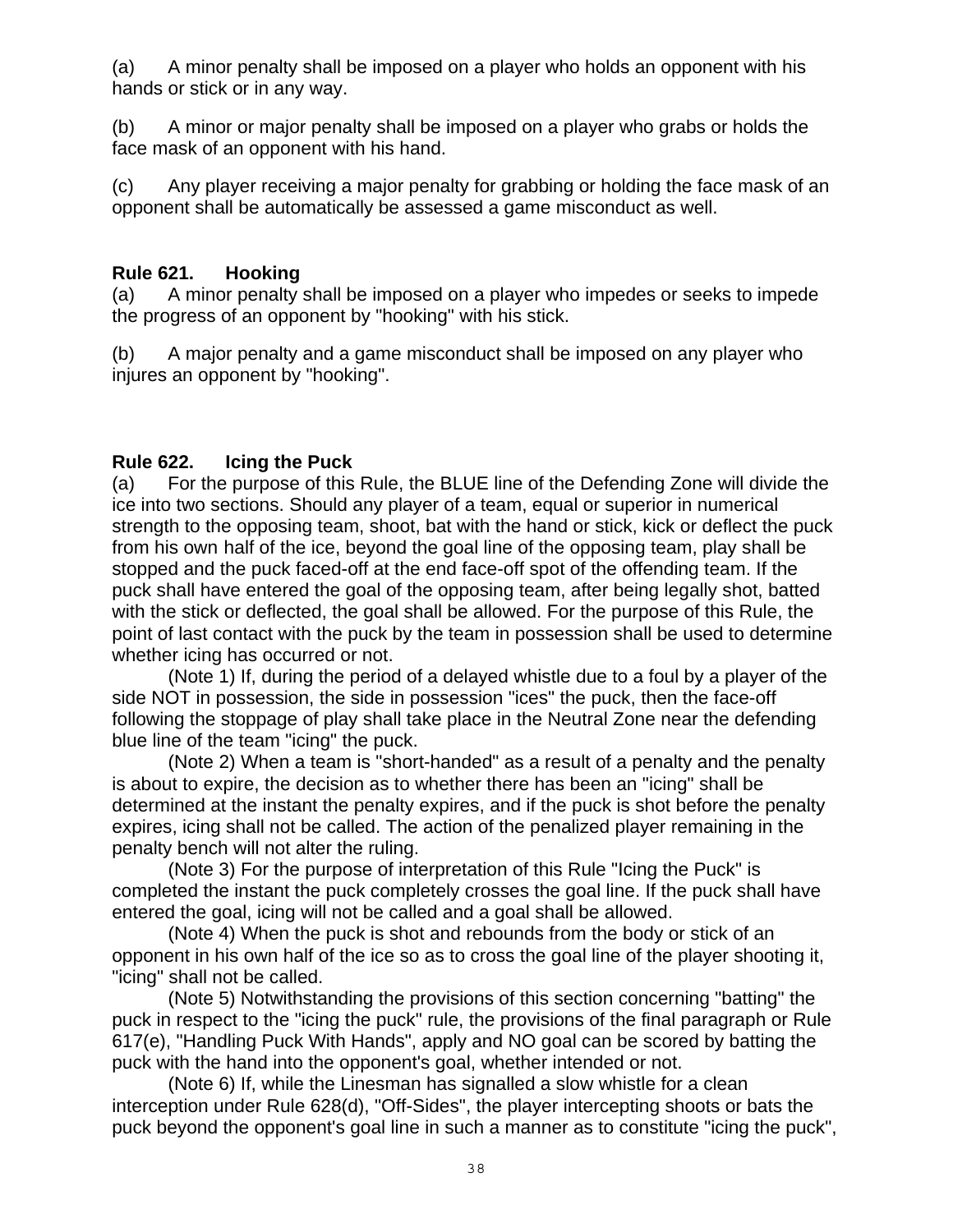the Linesman's "slow whistle" shall be considered exhausted the instant the puck crosses the blue line and icing shall be called in the usual manner.

 (Note 7) In all Advanced level games, the center RED line will divide the ice into two section for the purpose of enforcing this rule.

(b) If the puck was so shot by a player of a team below the numerical strength of the opposing team, play shall continue and the face-off shall not take place.

(c) If, however, the puck shall go beyond the goal line in the opposite half of the ice directly from either of the players while facing-off, it shall not be considered a violation of this Rule.

(d) If, in the opinion of the Linesman, a player of the opposing team excepting the goalkeeper is able to play the puck before it passes the goal line, but has not done so, icing shall not be called and play shall continue.

 (Note) The purpose of this section is to enforce continuous action and both Referee and Linesman should interpret and apply the Rule to produce this result.

(e) If the puck shall touch any part of a player of the opposing team or his skates or his stick before it shall have reached his goal line, or shall have touched the goalkeeper or his skates or his stick at any time before crossing his goal line, or passes through any portion of the goal crease before crossing the goal line, it shall not be considered as "icing the puck" and play shall continue.

(f) If the Linesman shall have erred in calling an "icing the puck" infraction (regardless of whether either team is short-handed) the puck shall be faced on the center ice face-off spot.

#### **Rule 623. Interference**

(a) A minor penalty shall be imposed on a player who interferes with or impedes the progress of an opponent who is not in possession of the puck, or who deliberately knocks a stick out of an opponent's hand or who prevents a player who dropped his stick or any other piece of equipment from regaining possession of it or who knocks or shoots any abandoned or broken stick or illegal puck or other debris towards an opposing puck carrier in a manner that could cause him to be distracted (See also Rule 638, Throwing Stick).

 (Note) The last player to touch the puck, other than a goalkeeper, shall be considered the player in possession. In interpreting this Rule the Referee should make sure which of the players is the one creating the interference - often it is the action and movement of the attacking player which causes the interference since the defending players are entitled to "stand their ground" or "shadow" the attacking players. Players of the side in possession shall not be allowed to "run" deliberate interference for the puck carrier.

(b) A minor penalty shall be imposed on any player on the players' bench or on the penalty bench who by means of his stick or his body interferes with the movement of the puck or of any opponent on the ice during the progress of play.

(c) A minor penalty shall be imposed on a player who, by means of his stick or his body, interferes with or impeded the movements of the goalkeeper by actual physical contact, while he is in his goal crease unless the puck is already in the crease.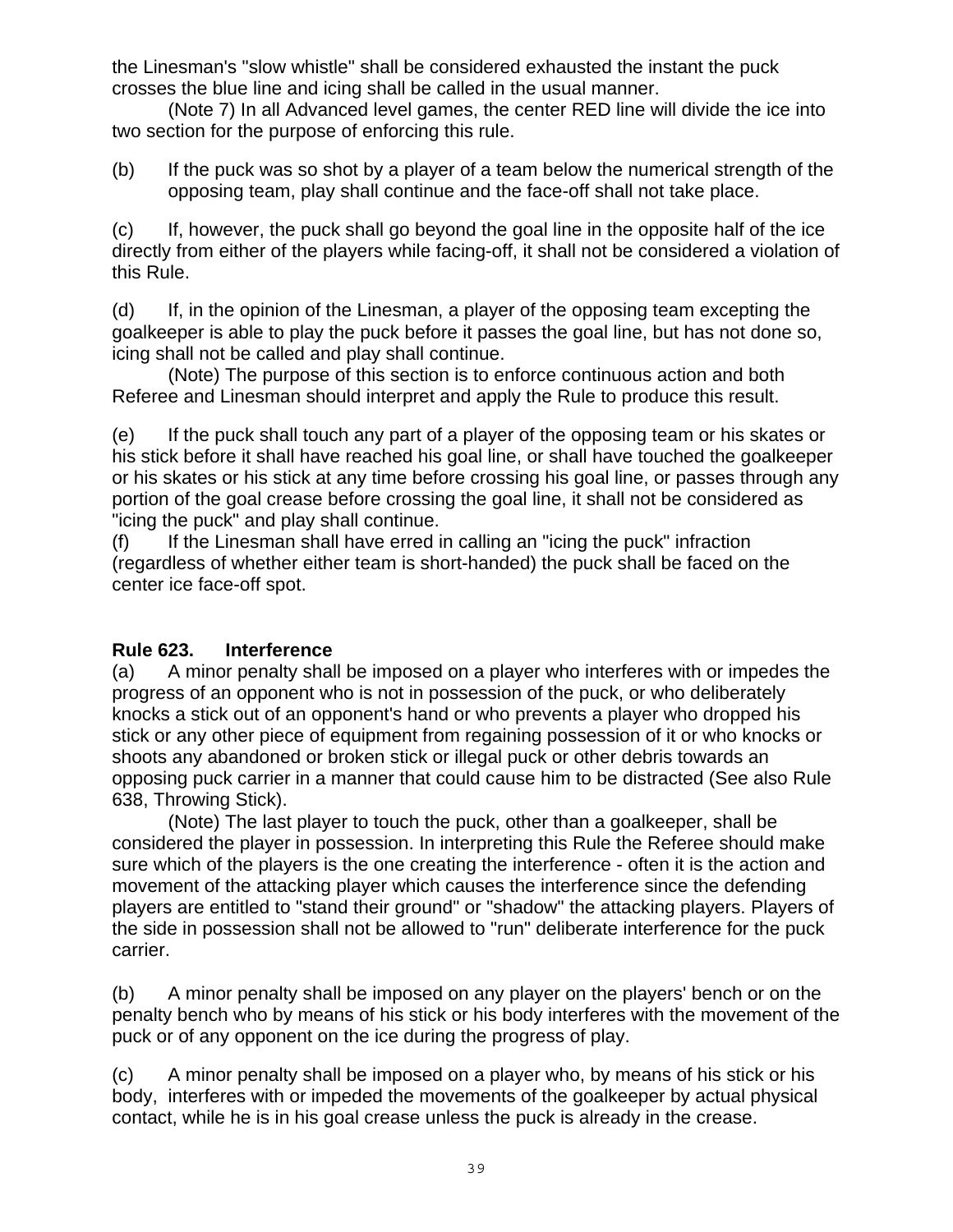(d) When the puck is in the Attacking Zone and not in the goal crease, a player of the attacking team may not stand on the goal crease line or in the goal crease, hold his stick in the goal crease or skate through the goal crease. If the puck should enter the goal while such a condition prevails, a goal shall not be allowed. For violation of this Rule, while the attacking team has possession of the puck, play shall be stopped and a face-off held at the nearest Neutral Zone face-off spot.

(Note) This Rule shall not apply when the goalkeeper is out of his crease.

(e) If a player of the attacking team has been physically interfered with by the action of a defending player so as to cause him to be in the goal crease, and the puck should enter the goal while the player so interfered with is still within the goal crease, the goal shall be allowed.

(f) If, when the goalkeeper has been removed from the ice, any member of his team (including the goalkeeper) not legally on the ice, including any Team Official, interferes by means of his body or stick or any other object with movements of the puck or an opposing player, the Referee shall immediately award a goal to the non-offending team.

(g) When a player in control of this puck on the opponent's side of the center red line, and having no opponent to pass other than the goalkeeper, is interfered with by a stick or part thereof of any other object thrown or shot by any member of the defending team including any Team Official, a penalty shot/optional minor shall be awarded to the non-offending team.

 (Note) The attention of Referees is directed particularly to three types of offensive interference which should be penalized:

 1. When the defending team secures possession of the puck in its own end and the other players of that team run interference for the puck carrier by forming a protective screen against forecheckers;

 2. When a player facing-off obstructs his opponent after the face-off when the opponent is not in possession of the puck;

 3. When the puck carrier makes a drop pass and follows through so as to make bodily contact with an opposing player.

Defensive interference consists of bodily contact with an opposing player who is not in possession of the puck.

(h) A minor penalty shall be imposed on a player who receives a penalty for "holding the stick." "Holding the stick" is defined as grabbing an opponent's hockey stick in a manner that unduly prevents the opposing player from continuing to participate in the game.

#### **Rule 624. Interference by Spectators**

(a) In the event of a player being held or interfered with by a spectator, the Referee or Linesman shall blow the whistle and play shall be stopped, unless the team of the player interfered with is in possession of the puck at the time, in which case play shall be allowed to be completed before blowing the whistle, and the puck shall be faced at the spot where last played at the time of the stoppage.

 (Note) The Referee shall report to the proper authorities for disciplinary action, all cases in which a player becomes involved in an altercation with a spectator.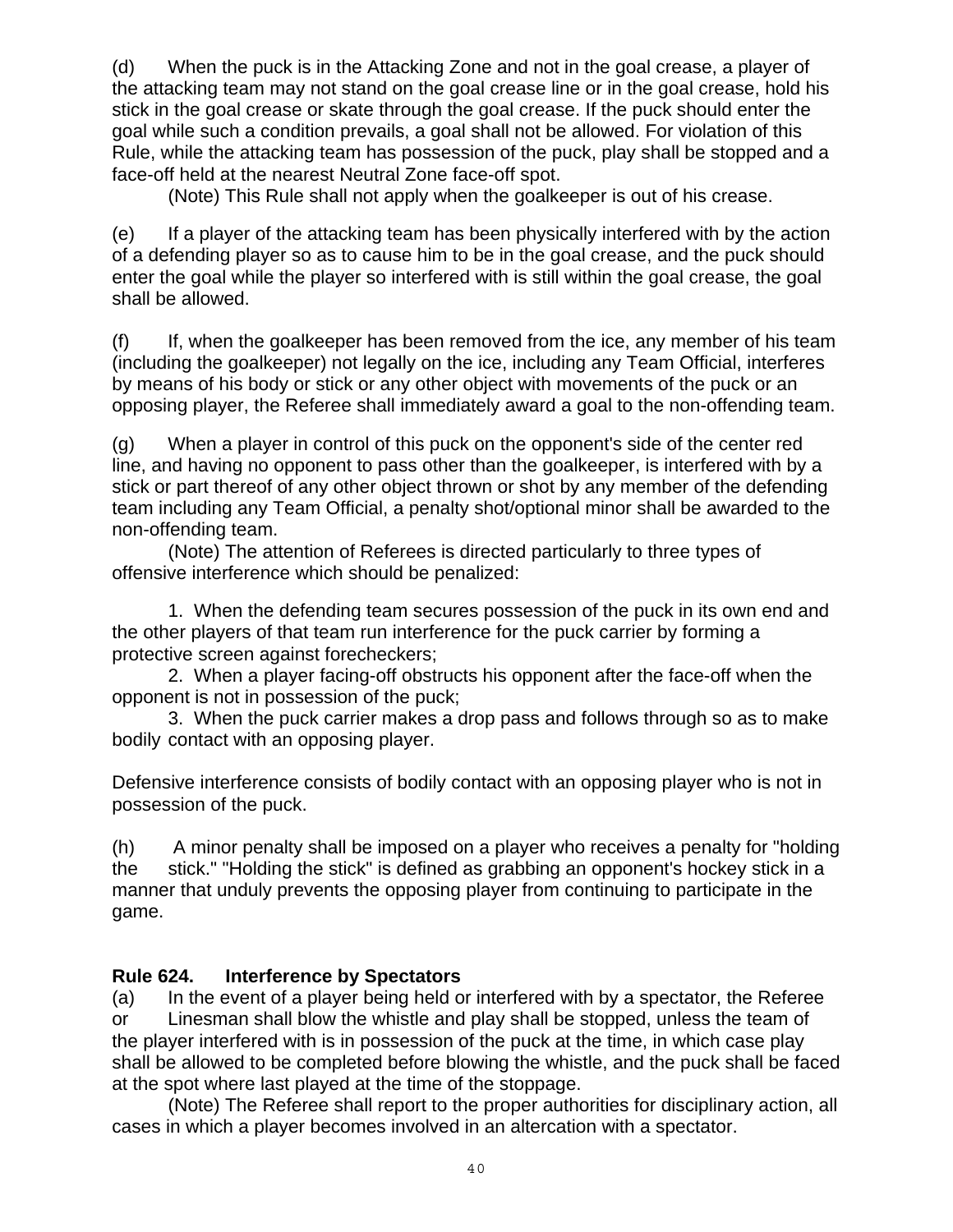(b) Any player who physically interferes with a spectator shall be assessed a game misconduct penalty and the Referee shall report all such infractions to the proper authorities who shall have full power to impose such further penalty as deemed appropriate.

(c) In the event that objects are thrown on the ice which interfere with the progress of the game, the Referee shall blow the whistle and stop the play and the puck shall be faced-off at the spot where play is stopped.

#### **Rule 625. Kicking Player**

(a) A match penalty shall be imposed on any player who kicks or attempts to kick another player.

 (Note) Whether or not an injury occurs the Referee may, at his discretion, impose a ten minute time penalty under this rule.

(b) A major penalty plus a game misconduct penalty or, at the discretion of the Referee, a match penalty may be imposed on any player who "pushes off" an opponent with his skate.

#### **Rule 626. Kicking Puck**

(a) Kicking the puck shall be permitted in all zones; however, a goal shall not be allowed if the puck was kicked by an attacking player and entered the goal either directly or after deflecting off any player including the goalkeeper.

# **Rule 627. Leaving the Players' Bench or Penalty Bench**

(a) No player may leave the players' bench or penalty bench at any time during an altercation or for the purpose of starting an altercation. Substitutions made prior to the altercation shall not be penalized under this Rule provided the players so substituting do not enter the altercation.

(b) For violation of this Rule, a double minor penalty plus a game misconduct shall be imposed on the player who was first to leave the players' bench or penalty bench during an altercation. If players of both teams leave their respective benches at the same time, the first identifiable player of each team to do so shall incur a double minor penalty plus a game misconduct.

(c) Any player (other than those dealt with under subsection (b) hereof) who leaves his players' bench during an altercation and is assessed a minor, major or misconduct penalty for his actions, shall also incur an automatic game misconduct penalty.

(d) A player (other than those dealt with under subsection (b) & (c) hereof) who leaves his player's bench during an altercation, shall be subject to a misconduct penalty up to a maximum of five players per team as designated by the Referee.

 (Note) For the purpose of determining which player was first to leave his players' bench during an altercation, the Referee may consult with the Linesmen or Game Supervisor.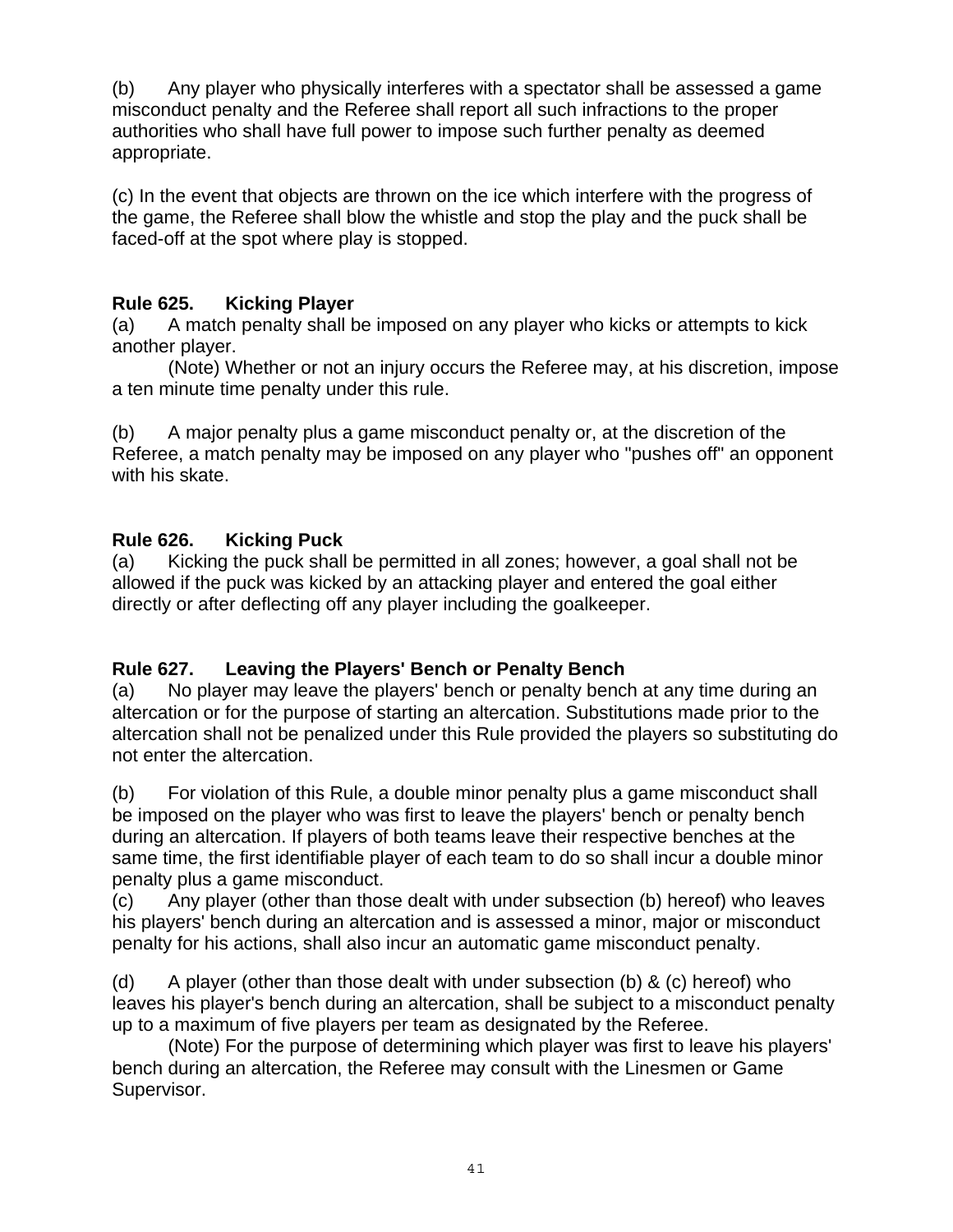(e) Except at the end of each period, or on expiration of a penalty, no player may at any time leave the penalty bench.

(f) A penalized player who leaves the penalty bench before his penalty has expired, whether play is in progress or not, shall incur an additional minor penalty after serving his unexpired penalty.

(g) Any penalized player who leaves the penalty bench during a stoppage of play and during an altercation shall incur a minor penalty, to be served in addition to his unexpired time, plus a game misconduct.

(h) If a player leaves the penalty bench before his penalty is fully served, the Game Supervisor shall note the time and verbally alert the Referee who will stop play when the offending player's team has or gains possession and control of the puck.

(i) In the case of a player returning to the ice before his time has expired through an error of the Game Supervisor, he is not to serve an additional penalty, but must serve his unexpired time.

 $(i)$  If a player of an attacking team in possession of the puck shall be in such a position as to have no opposition between him and the opposing goalkeeper, and while in such a position he shall be interfered with by a player of the opposing team who shall have illegally entered the game, the Referee shall impose a penalty shot/optional minor against the offending player's team.

(k) If the opposing goalkeeper has been removed and an attacking player in possession of the puck shall have no player of the defending team to pass and a stick or part thereof or any other object is thrown or shot by an opposing player or the player is fouled from behind thereby being prevented from having a clear shot on an open goal, a goal shall be awarded against the offending team.

 If, when the opposing goalkeeper has been removed from the ice a player of the team attacking the unattended goal is interfered with by a player who shall have entered the game illegally, the Referee shall immediately award a goal to the non-offending team.

(l) If a Team Official gets on the ice after the start of a period and before that period is ended without the permission of the Referee, the Referee shall impose a bench minor penalty against the team or a game misconduct penalty on the individual or both and report the incident to the proper authorities.

(m) If a penalized player returns to the ice from the penalty bench before his penalty has expired by his own error or the error of the Game Supervisor, any goal scored by his own team while he is illegally on the ice shall be disallowed but all penalties imposed on either team shall be served as regular penalties.

(n) If a player shall illegally enter the game from his own players' bench or from the penalty bench, any goal scored by his own team while he is illegally on the ice shall be disallow-ed, but all penalties imposed against either team shall be served as regular penalties.

(o) When a penalized player or his immediate substitute, either from the penalty bench or the players' bench, returns to the ice, he shall not be eligible to play any puck coming from his own Defending Zone until he has returned to his own Defending Zone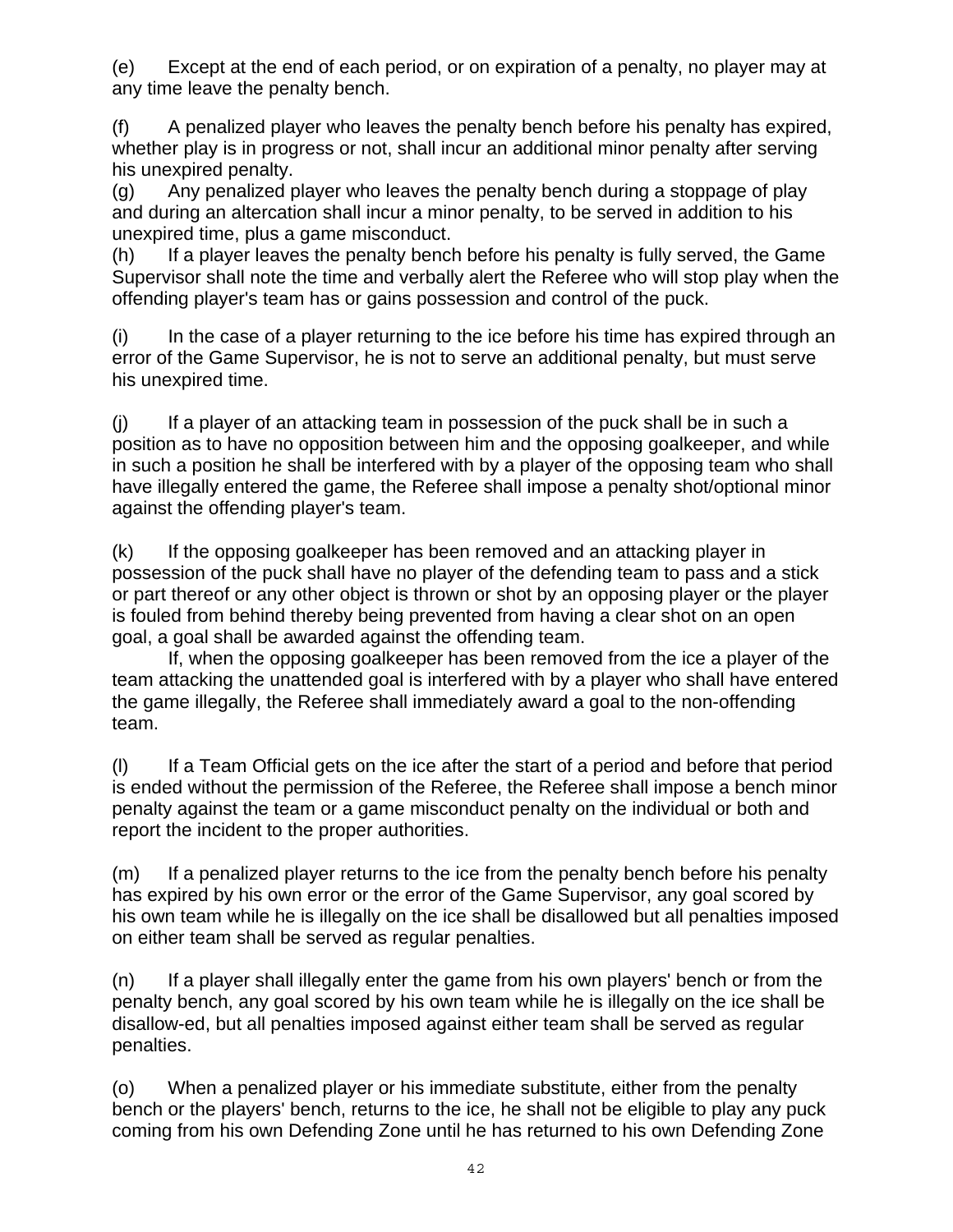or until possession and control of the puck have been gained by another player in the Neutral Zone or in the Attacking Zone of the penalized player. For violation of this Rule, play shall be stopped and a face-off conducted at the point where the puck was last legally played.

#### **Rule 628. Off-Sides**

(a) Players of an attacking team may not precede the puck into the Attacking Zone.

(b) For a violation of the Rule, play shall be stopped and a face-off conducted. If the puck was carried over the blue line at the time of the violation, the face-off shall take place at the nearest Neutral Zone face-off spot to where the puck crossed the line. If the puck was passed or shot over the blue line, the face-off shall take place where the pass or shot originated.

 (Note) A player actually propelling and in possession and control of the puck who shall cross the line ahead of the puck shall not be considered "off-sides".

(c) The position of the player's skates and not that of his stick shall be the determining factor in deciding an "off-side" violation. A player is off-side when both skates are completely over the outer edge of the blue line into his Attacking Zone.

 (Note 1) A player is "on-side" when "either" of his skates are in contact with the Neutral Zone ice, or when the entire player, including both skates, is completely behind the determining edge of the blue line, at the instant the puck completely crosses the outer edge of that line, regardless of the position of his stick.

 (Note 2) It should be noted that while the position of the player's skates is what determines whether a player is "off-side", nevertheless, the question of "off-side" never arises until the puck has completely crossed the line into the Attacking Zone, at which time the decision is to be made.

(d) If an attacking player precedes the puck, which is shot, passed or deflected, into the Attacking Zone, but a defending player is able to play the puck, the Linesman shall signal a delayed off-side (except that if the puck is shot on goal, play shall be stopped immediately for the off-side violation). The Linesman shall drop his arm to nullify the offside violation and allow play to continue if:

1. The defending team passes or carries the puck into the Neutral Zone, or

 2. All attacking players in the Attacking Zone clear the Attacking Zone by making skate contact with the blue line. If the attacking team does not clear the Attacking Zone, the Linesman shall stop play for the off-side violation if ANY attacking player touches the puck or attempts to gain possession of a loose puck while the puck is still in the Attacking Zone or forces the defending puck carrier further back in the Attacking Zone.

 (Note) The Attacking Zone must be completely clear of attacking players before a delayed off-side can be nullified with the puck still in the Attacking Zone.

(e) If a player legally carries or passes the puck back into his own Defending Zone while a player of the opposing team is in such Defending Zone, the "off-side" shall be waived and play permitted to continue. (No "delayed whistle")

(f) If, in the opinion of the Linesman, a player has intentionally caused an off-side play, the Linesman shall stop play immediately and the puck shall be faced-off at the nearest end face-off spot in the Defending Zone of the offending team.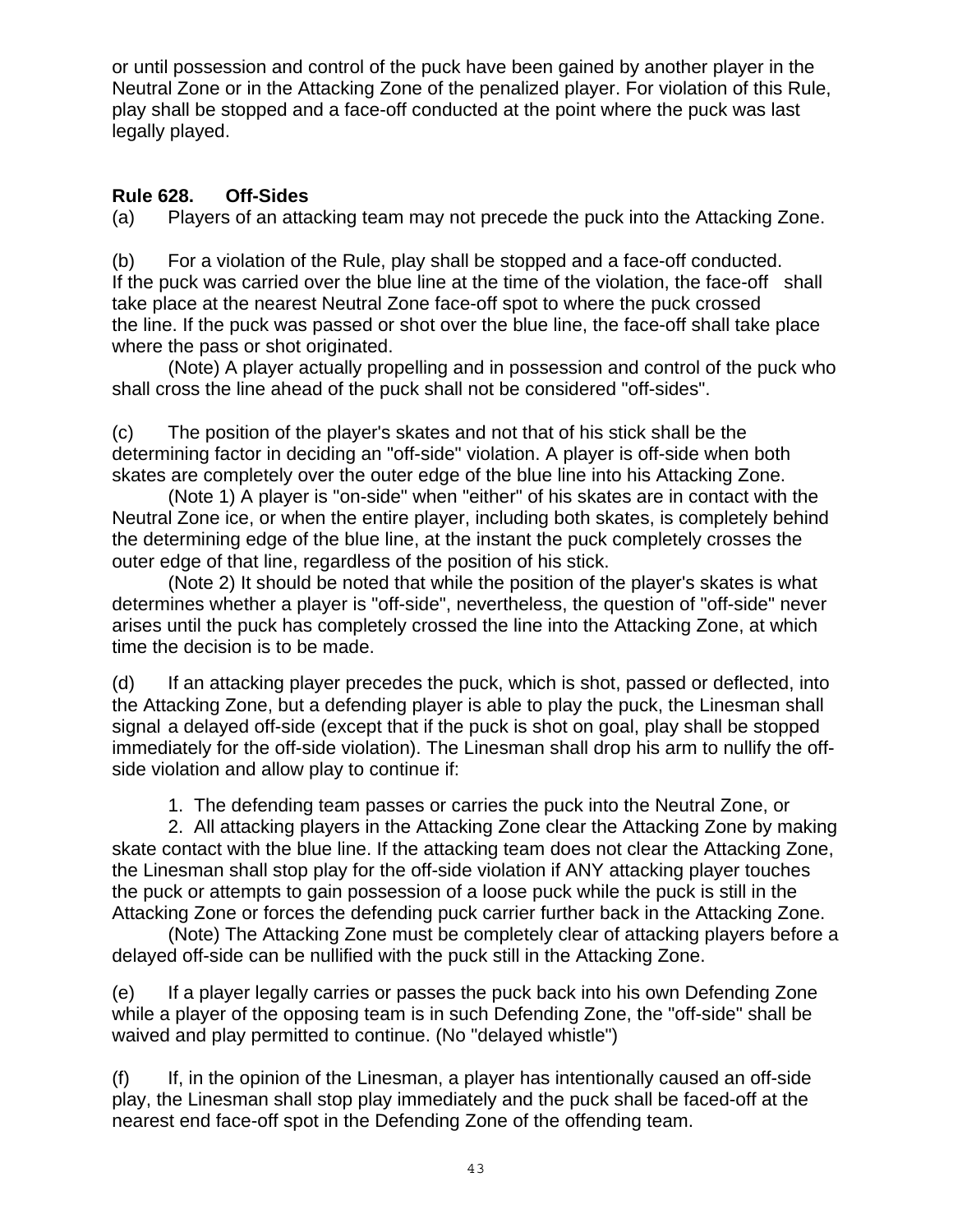(Note 1) An intentional off-side is one which is made for the purpose of deliberately securing an immediate stoppage of play, regardless of the reason, or where an off-side play is made under conditions where there is no possibility of completing a legal play.

 (Note 2) An intentional off-side infraction may be called whenever an attacking player shoots the puck into the Attacking Zone when members of his team are deeper into the zone than the top of the face-off circle.

#### **Rule 629. Passes**

(a) The puck may be passed by any player to a player of the same team within any of the three zones into which the ice is divided and may be passed forward by a player in his own Defending Zone to a player of the same team anywhere in the Neutral Zone.

(b) If the puck precedes all players of the attacking team into their Attacking Zone, any player is eligible to play the puck except when Rule 622 (Icing the Puck) applies.

# **Rule 630. Puck Out of Bounds or Unplayable**

(a) When the puck goes outside the playing area or strikes any obstacles above the playing surface other than the boards, glass or wire, or deflects off an Official out of the playing area, it shall be faced-off from where it was shot or deflected by a player, unless otherwise expressly provided in these Rules.

 If the puck leaves the playing area or becomes unplayable due to a defect in the playing rink, a face-off will take place at the point where the puck was last played.

(b) When the puck becomes lodged in the netting or on the outside of either goal so as to make it unplayable, or if it is frozen between two opposing players intentionally or otherwise, the Referee shall stop play and face-off the puck at either of the adjacent face-off spots unless in the opinion of the Referee the stoppage was caused by a player of the attacking team, in which case the resulting face-off shall be conducted in the Neutral Zone.

 (Note) This includes a stoppage of play caused by a player of the attacking team shooting the puck onto the back of the defending team's goal without any intervening action by the defending team.

 The defending team and/or the attacking team may play the puck off the net at any time. However, should the puck remain on the net for longer than three seconds, play shall be stopped and the face-off shall take place on an end zone face-off spot except when the stoppage is caused by the attacking team, in which case the face-off shall take place on a face-off spot in the Neutral Zone. However, if the puck comes to rest on top of the goal frame or in the netting on top of the goal frame, play shall be stopped immediately.

(c) A minor penalty shall be imposed on a goalkeeper who deliberately drops the puck on the goal netting to cause a stoppage of play.

(d) If the puck comes to rest on top of the boards surrounding the playing area, it shall be considered to be in play and may be played legally by the hand or stick.

# **Rule 631. Puck Must Be Kept in Motion**

(a) The puck must be kept in motion at all times. The whistle shall not be blown for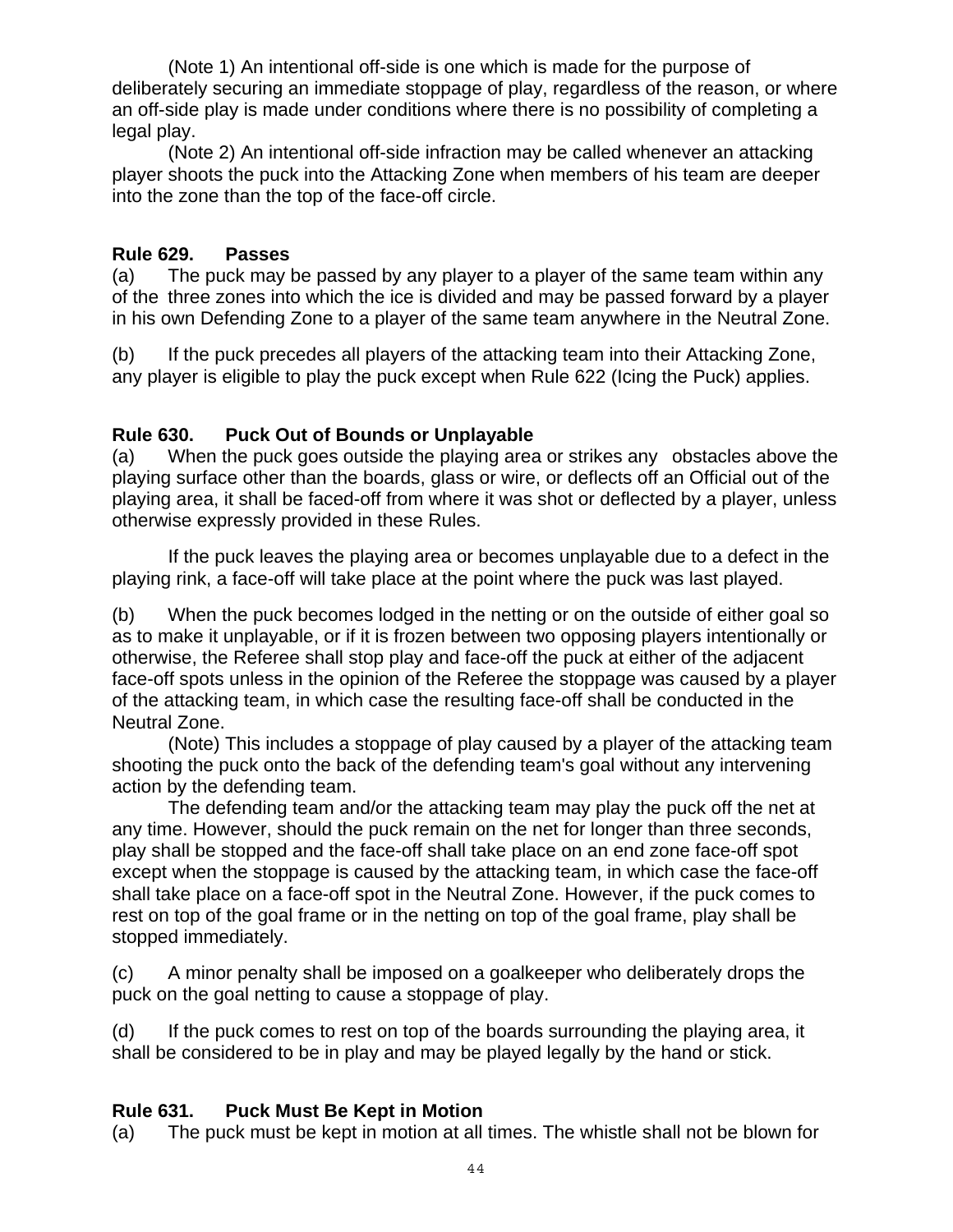any puck that is frozen along the boards by two or more opposing players for any reason unless a player falls or is knocked down onto the puck. If one player freezes the puck along the boards for more than three seconds, a minor penalty for delaying the game under Rule 609 (e) shall be assessed.

 (Note) The Referee may, at his discretion, stop play for a frozen puck along the boards if he feels that unnecessary contact will result by allowing play to continue.

(b) Except to carry the puck behind its goal once, a team in possession of the puck in its own Defending Zone shall always advance the puck towards the opposing goal, except if it shall be prevented from doing so by players of the opposing side. For the first infraction of this Rule, play shall be stopped and a face-off shall be conducted at either end face-off spot adjacent to the goal of the team causing the stoppage, and the Referee shall warn the Captain of the offending team of the reason for the face-off. For a second violation by any player of the same team in the same period, a minor penalty shall be imposed on the player violating the rule.

(c) A minor penalty shall be imposed on any player including the goalkeeper who holds, freezes or plays the puck with his stick, skates or body along the boards in such a manner as to cause a stoppage of play unless he is actually being checked by an opponent.

(d) A player beyond his Defending Zone shall not pass nor carry the puck backward into his Defending Zone for the purpose of delaying the game except when his team is below the numerical strength of the opponents on the ice.

(e) For an infringement of this Rule, the face-off shall be at the nearest end face-off spot in the Defending Zone of the offending team.

#### **Rule 632. Puck Out of Sight and Illegal Puck**

(a) Should a scramble take place, or a player accidentally fall on the puck and the puck be out of sight of the Referee, he shall immediately blow his whistle and stop the play. The puck shall then be "faced-off" at the point where the play was stopped, unless otherwise provided for in these Rules.

(b) If, at any time while play is in progress, a puck other than the one officially in play shall appear on the playing surface, which interferes with the progress of the game, the play shall be stopped immediately.

# **Rule 633. Puck Striking Official**

(a) Play shall not be stopped because the puck touches an Official anywhere on the rink, regardless of whether a team in short-handed or not.

# **Rule 634. Refusing to Start Play**

(a) If, when both teams are on the ice, one team for any reason shall refuse to play when ordered to do so by the Referee, he shall warn the Captain and allow the team so refusing fifteen seconds within which time to begin the game or resume play. If at the end of that time the team still refuses to play, the Referee shall impose a bench minor penalty on the offending team, and the case shall be reported to the proper authorities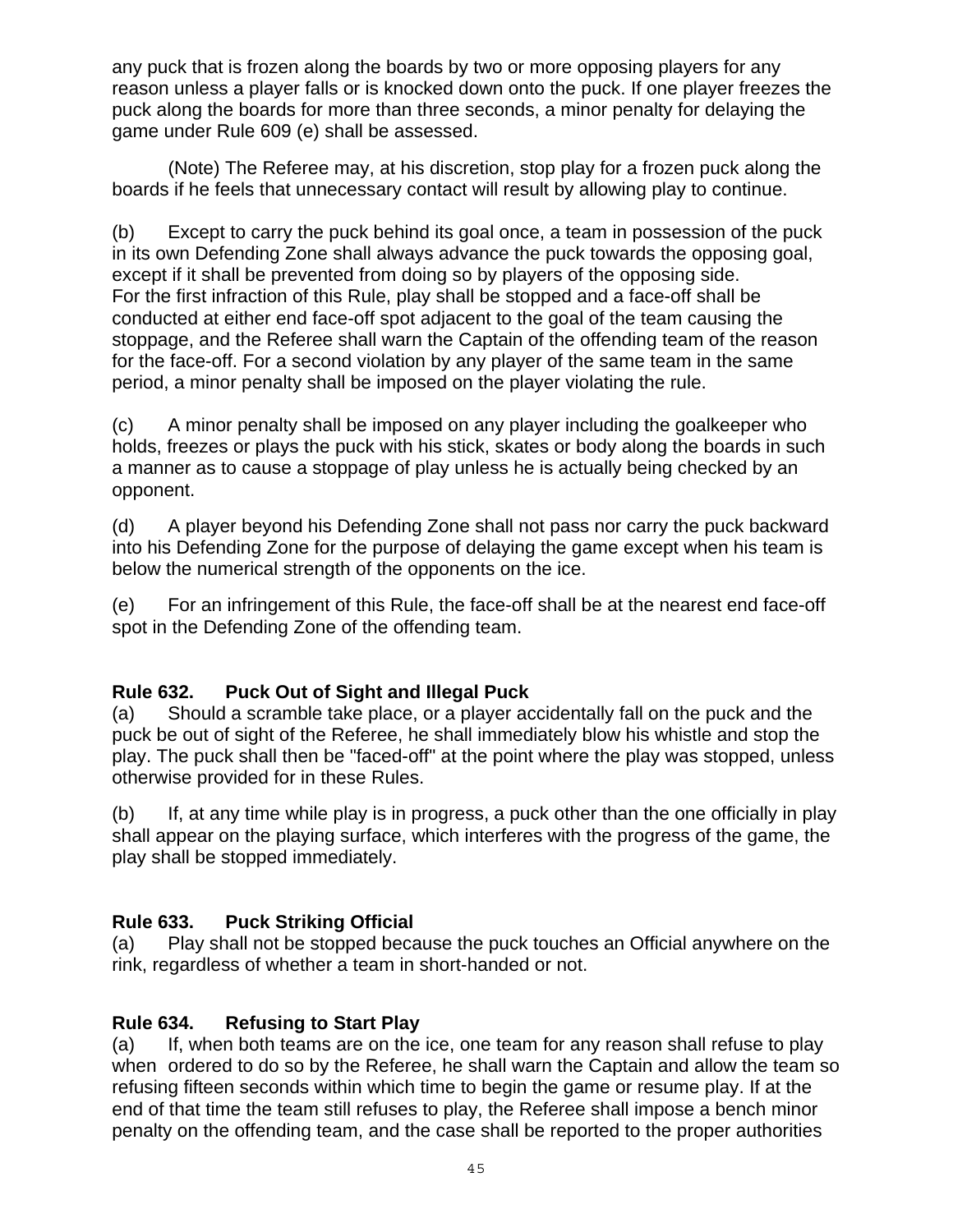for further action. Should there be a recurrence of the same incident, the Referee shall have no alternative but to declare that the game be forfeited to the non-offending team, and impose a gross misconduct on the offending Team Official(s) responsible for the incident.

(b) If a team, when ordered to do so by the Referee/Linesman, through a Team Official, fails to go on the ice promptly, it shall receive a bench minor penalty. If the team fails to go on to the ice and start play within five minutes, the game shall be forfeited and the offending Team Official(s) shall be assessed a gross misconduct penalty.

 (Note) The Proper Authorities shall issue instructions pertaining to records, etc. of the forfeited game.

#### **Rule 635. Slashing**

(a) A minor or major penalty, at the discretion of the Referee, shall be imposed on any player who slashes or attempts to slash an opponent with his stick.

(b) A minor penalty shall be imposed on any player who makes stick contact with a goalkeeper who has covered or caught the puck, regardless of whether or not play has been stopped.

(c) A major penalty shall be imposed on any player who injures an opponent by slashing.

 (Note) Referees should penalize as "slashing" any player who swings his stick at any opposing player (whether in or out of range) without actually striking him or where a player on the pretext of playing the puck makes a wild swing at the puck with the object of intimidating an opponent.

(d) Any player who swings his stick at another player in the course of an altercation shall be subject to a game misconduct or a match penalty.

 (Note) The Referee shall impose the normal appropriate penalty provided in the other sections of this rule and shall in addition report promptly to the proper authorities.

(e) Any player receiving a major penalty for slashing shall automatically be assessed a game misconduct penalty as well.

#### **Rule 636. Spearing**

(a) A minor and a misconduct penalty or a major and a game misconduct penalty, at the discretion of the Referee, shall be imposed on a player who spears or attempts to spear an opponent.

 (Note 1) "Spearing" shall mean stabbing an opponent with the point of the stick blade while the stick is being carried with one or both hands.

 (Note 2) "Attempt to spear" shall include all cases where a spearing gesture is made regardless of whether or not bodily contact is made.

 (Note 3) Spearing may also be treated as a "Deliberate Attempt to Injure" under Rule 603.

#### **Rule 637. Start of Game and Periods**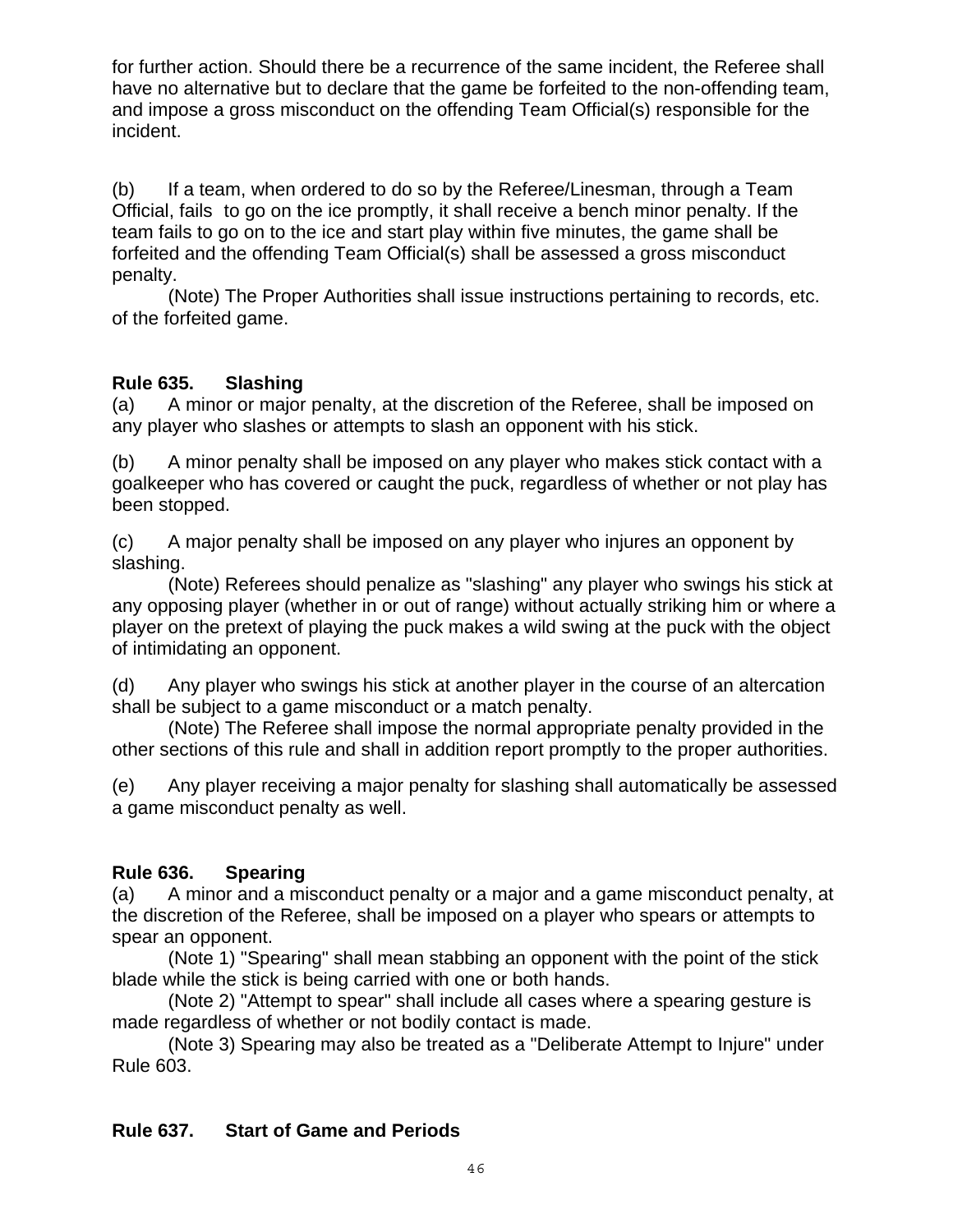(a) The game shall be commenced at the time scheduled by a "face-off" at the center ice face-off spot and shall be renewed promptly at the conclusion of each intermission in the same manner.

 No delay shall be permitted by reason of any ceremony, exhibition, demonstration or presentation unless consented to reasonably in advance by the visiting team.

 (Note) It is recommended that the home team enter the ice first and the team closest to a common exit leaves the ice first.

(b) Home teams shall have the choice of the goals to defend at the start of the game except where both player's benches are on the same side of the rink, in which case the home team shall start the game defending the goal nearest its own bench. The teams shall change ends for each succeeding regular or overtime period.

(c) During the pre-game warm-up (which shall not exceed eight minutes in duration) and before the commencement of play in any period, each team shall confine its activities to its own end of the rink so as the leave clear an area thirty feet wide across the center of the Neutral Zone.

 (Note) Players shall not be permitted to come on the ice during a stoppage in play or at the end of the first and second periods for the purpose of warming-up. The Referee will report any violation of this rule to the proper authorities for disciplinary action.

(d) When a team fails to appear on the ice promptly without a proper justification, the Referee/Linesman shall warn the team through a Team Official that it must enter the ice immediately. If the team fails to do so promptly, the Referee shall assess a bench minor penalty for Delay of the Game. (See also Rule 634, Refusing to Start Play)

(e) If at the start of the game the goaltender is not ready, the team must place a substitute, temporary goaltender, or sixth skater on the ice and commence play according to the scheduled start time.

#### **Rule 638. Throwing Stick**

(a) When a player or Team Official of the defending team deliberately throws or shoots a stick or any part thereof or any other object at the puck in his Defending Zone, the Referee shall allow the play to be completed and if a goal is not scored, a penalty shot/optional minor shall be taken by the player designated by the Referee as the player fouled.

If, however, the goal being unattended and the attacking player having no defending player to pass and having a chance to score on an "open goal", a stick or part thereof or any other object is thrown or shot by any member of the defending team, thereby preventing a shot on the "open goal", a goal shall be awarded to the attacking team.

 (Note 1) If the Officials are unable to determine the person against whom the offense was made, the offending team through the Captain shall designate a player on the ice at the time the offense was committed to take the shot.

 (Note 2) For the purpose of this rule, an open goal is defined as one from which a goalkeeper has been removed for an additional attacking player.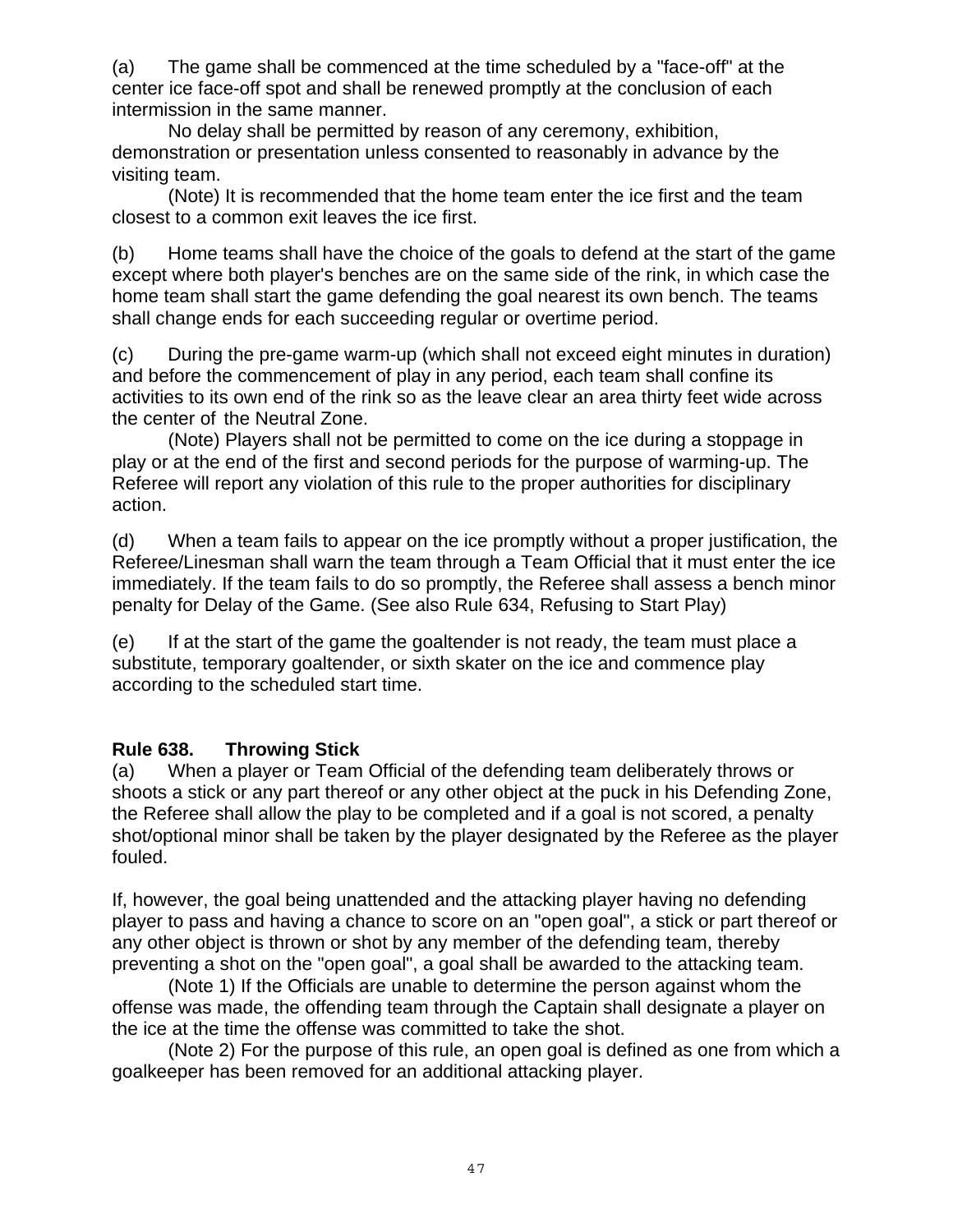(b) A minor penalty shall be imposed on any player on the ice who throws his stick or any part thereof or any other object in the direction of the puck in any zone, except when such act has been penalized by a penalty shot or the awarding of a goal.

 (Note) When a player discards the broken portion of a stick by tossing it to the side of the rink (and not over the boards) in such a way as will not interfere with play or an opposing player, no penalty shall be imposed for so doing.

(c) A misconduct or game misconduct, at the discretion of the Referee, shall be imposed on any player or goalkeeper who throws a stick or any part thereof outside the playing area.

 If the offense is committed in protest of an Official's decision, a minor penalty for unsportsmanlike conduct plus a game misconduct penalty shall be assessed the offending player.

 A game misconduct penalty shall be imposed on any player or goalkeeper who deliberately throws a stick or any part thereof outside the playing area at or in the direction of any spectators.

#### **Rule 639. Time of Match**

(a) The maximum time allowed for a game shall be three fifteen minute periods of actual play with a rest intermission between periods. Play shall be resumed promptly following each intermission upon the expiry of no more than two minutes from the completion of play in the preceding period.

(Note 1) If a game supervisor is not available, see Rule 504 "Game Supervisor" part (g).

(Note 2) If clock is not functional, refer to Rule 111 (b).

(b) The team scoring the greatest number of goals during the three periods shall be the winner, and shall be credited with two points in the standings.

(c) Two periods of actual playing time shall constitute an official game.

(d) If any unusual delay occurs in the first or second periods the Referee may order the next regular intermission to be taken immediately and the balance of the periods will be completed on the resumption of play with the teams defending the same goals, after which teams will change ends and resume play of the ensuing period without delay.

(e) In the event of insufficient time remaining in the scheduled ice rental period, the game clock will be stopped only for goals and penalties.

(f) In the event that no on-ice Officials appear at a scheduled League game, the game shall be considered void and the ice rental period shall be used as practice for the teams involved. Implicit in this rule is the understanding that every effort will be made to notify the proper authorities in order to contact League approved Officials and play the game.

(g) Each team shall be allowed a one minute time-out that may be taken during any normal stoppage of play. The time-out may be used for warming up the goalkeeper or any other purpose. The Team Captain will indicate to the Referee that his team is exercising its option and the Referee will report the time-out to the Game Supervisor who shall be responsible for signaling the termination of the time-out.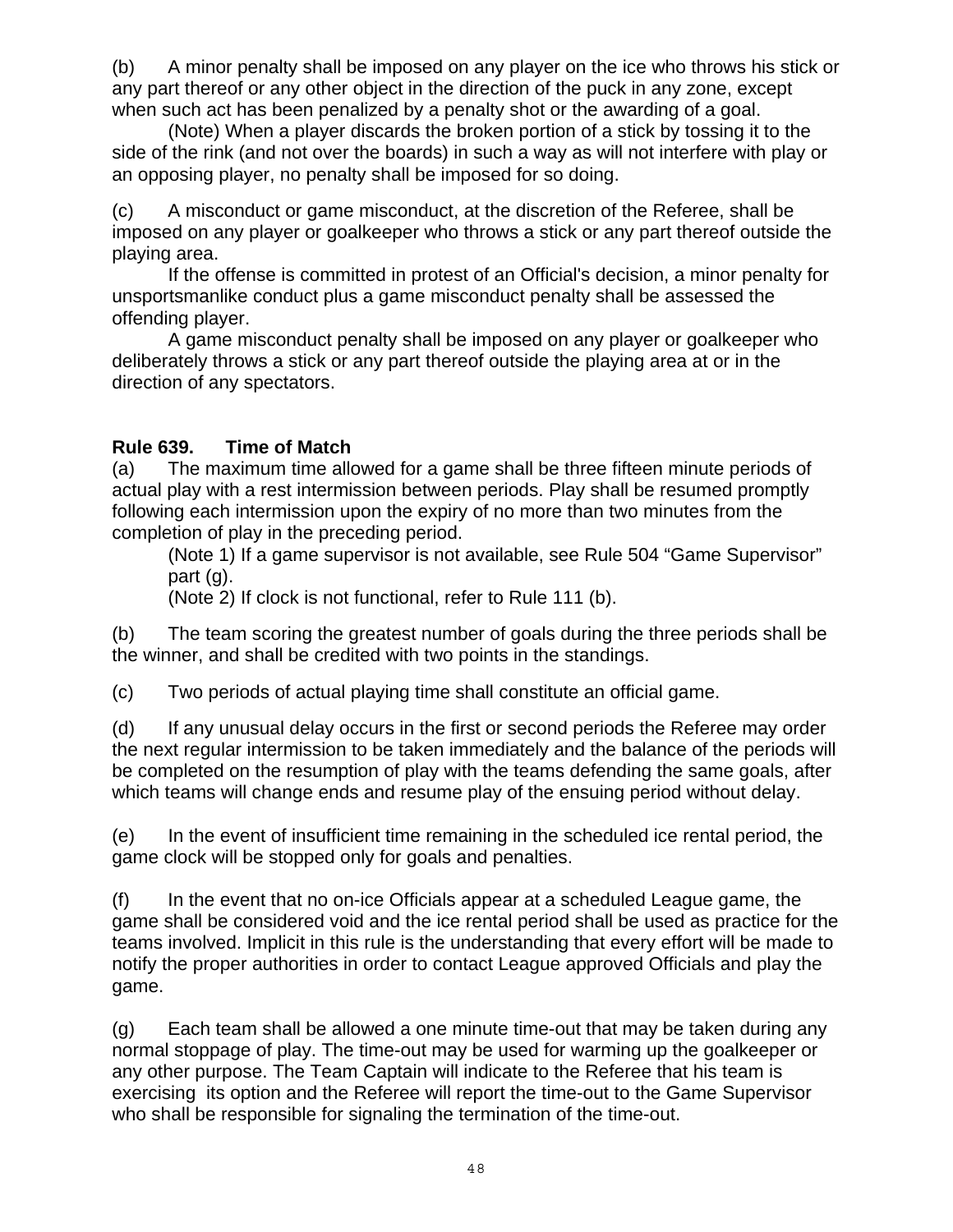(Note) All players on the ice when the time-out is called. including goalkeepers, will be allowed to go to their respective benches. Only one time-out can be taken at a stoppage and no time-out will be allowed after a reasonable amount of time has elapsed during a normal stoppage of play.

#### **Rule 640. Tied Games**

(a) For a regular season game, if at the end of three regular periods, the score shall be tied and less than five minutes are remaining in the ice rental period, the game shall be declared a tie and each team shall be credited with one point in the standings. If at the end of three regular periods, the score shall be tied and five or more minutes are remaining in the ice rental period, an overtime period of five minutes running time shall be immediately commenced without the teams changing ends. The overtime shall continue until a goal is scored, in which case the winning team shall be credited with two points in the standings and the losing team shall be credited with one point in the standings, or until the expiry of five minutes running time, in which case the game shall be declared a tie and each team shall be credited with one point in the standings. The clock will be stopped during the overtime only for penalties. Teams may not call a timeout during overtime. The Referee shall be sole judge as to whether sufficient time remains in the ice rental period for the playing of an overtime period.

 (Note) There are no shootouts in the League. The results of any shootout actually held will not be recognized and a single point for a tied game will be awarded to both teams.

(b) For a post-season playoff game, if at the end of three regular periods, the score shall be tied and sufficient time remains in the scheduled ice rental period, the teams shall play additional overtime periods of 10 minutes each, with the team scoring first being declared the winner. Subsequent overtime periods should be played until a goal is scored. If at the end of the scheduled ice rental period (and any extensions of the ice rental period granted by both arena management and on-ice officials) the score remains tied, the winner shall be the team with the better regular season record, using the following criteria in the order listed:

- 1. Most points in the regular season standings.
- 2. Most wins in the regular season.
- 3. Head-to-head record between the teams in the regular season.
- 4. Better Division Record
- 5. Fewer regular season goals against (better defense).
- 6. Number of goals scored in the regular season (better offense).
- 7. Fewer Regular Season Penalty Minutes
- 8. Coin toss.

 There are no shootouts in the League **unless so voted on by intermediate league captains in a yearly poll conducted by each local administrator**. Unless voted on and approved, the results of any shootout will not be recognized and the victory will be awarded to the team with the better record based upon the tie-breaking system outlined above.

(c) Any overtime period shall be considered part of the game and all unexpired penalties shall remain in force.

(d) If either team declines to play the necessary overtime period or periods, the game shall be declared a loss for that team.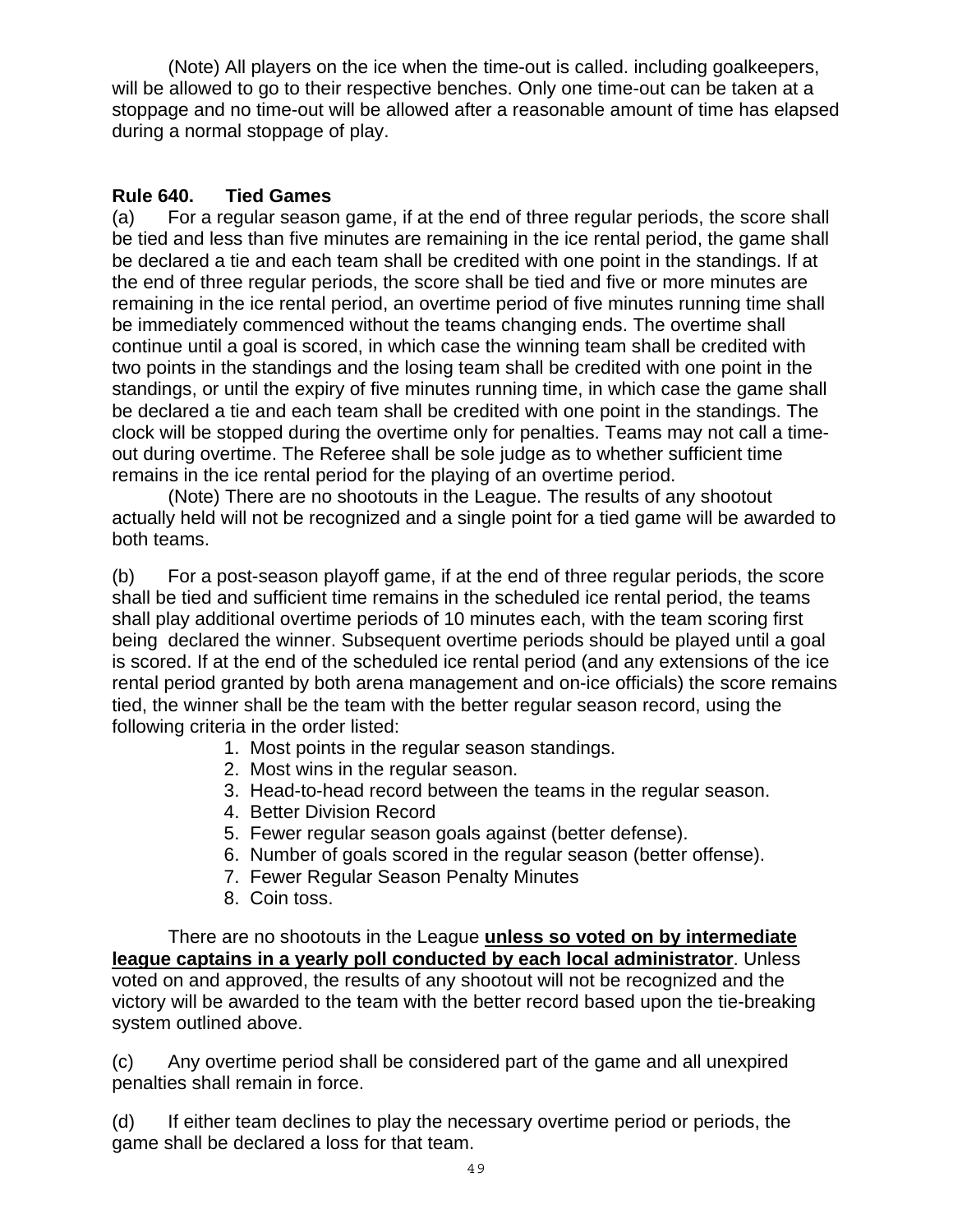#### **Rule 641. Tripping**

(a) A minor penalty shall be imposed on any player who shall place his stick, knee, foot, arm, hand or elbow in such a manner that it shall cause his opponent to trip or fall.

 (Note 1) If, in the opinion of the Referee, a player is unquestionably hookchecking the puck and obtains possession of it, thereby tripping the puck carrier, no penalty shall be imposed.

 (Note 2) Accidental trips occurring simultaneously with or after a stoppage of play will not be penalized. Any player who deliberately leaves his feet and contacts an opponent with any part of his body thereby causing the opponent to trip or fall shall be assessed a minor penalty.

 (Note 3) This Rule does not apply to a player who has dropped to his knee(s) to block a shot.

(b) When a player, in control of the puck in the opponent's side of the center red line and having no other opponent to pass than the goalkeeper, is tripped or otherwise fouled from behind, thus preventing a reasonable scoring opportunity, a penalty shot/optional minor shall be awarded to the non-offending team. Nevertheless, the Referee shall not stop play until the attacking team has lost possession and control of the puck to the defending team.

 (Note) The intention of this rule is to restore a reasonable scoring opportunity which has been lost by reason of a foul from behind when the foul is committed on the opponent's side of the center red line.

 By "possession and control of the puck" (See Glossary) is meant the act of propelling the puck with a stick. If, while it is being propelled, the puck is touched by another player or his equipment or hits the goal or goes free, the player shall no longer be considered "in possession and control of the puck".

(c) If, when the opposing goalkeeper has been removed from the ice, a player in control of the puck is tripped or otherwise fouled with no opposition between him and the opposing goal, thus preventing a reasonable scoring opportunity, the Referee shall immediately stop play and award a goal to the attacking team.

#### **Rule 642. Unnecessary Roughness (Roughing)**

(a) At the discretion of the Referee, a minor or major penalty may be imposed on any player deemed guilty of unnecessary roughness.

(b) A minor or major penalty, at the discretion of the Referee, shall be imposed on any player who uses his forearm or hand to check an opponent above the opponent's shoulder.

 (Note) This infraction may also be treated as a "deliberate attempt to injure" under Rule 603(a).

(c) A minor or major penalty, at the discretion of the Referee, shall be imposed on a player who makes physical contact with an opponent after the whistle has been blown if, in the opinion of the Referee, the player had sufficient time after the whistle to avoid such contact.

(d) A minor or major penalty, at the discretion of the Referee, shall be imposed on a player who checks an opponent. For the purpose of this Rule, "checking" shall be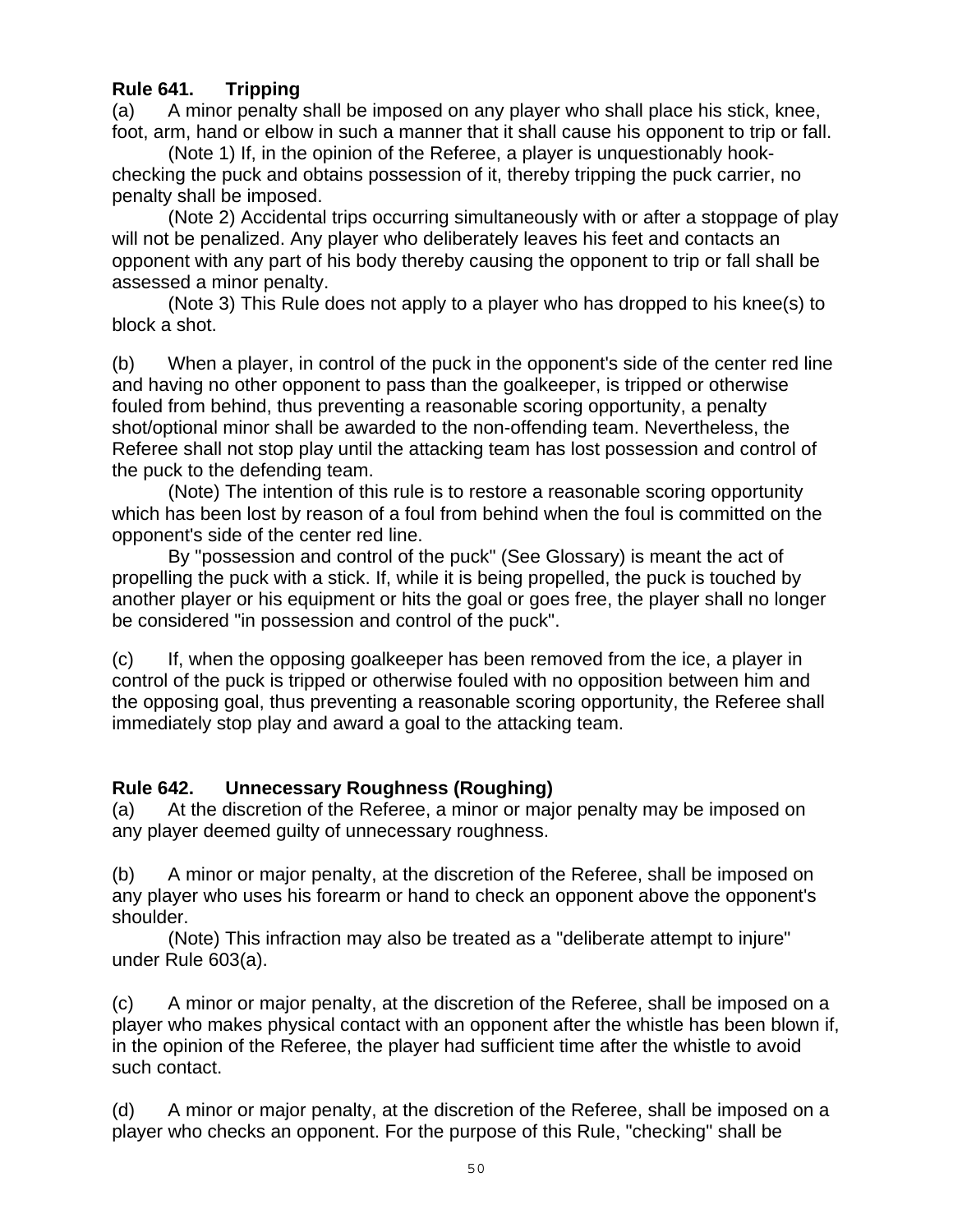defined to be any overt act on the part of a player to run, block, jump into or charge an opponent who is carrying the puck or who has just passed, shot or otherwise lost possession of the puck.

(e) Any player receiving a major penalty for unnecessary roughness shall automatically be assessed a game misconduct penalty as well.

(f) A minor or major penalty, at the discretion of the referee, shall be imposed on any player who "Face Rubs" an opponent.

 (Note) A "Face Rub" is the act of placing an open palmed hand or gloved hand in the face of the opponent in a "rubbing" or "scrubbing" like fashion.

# **GLOSSARY**

 **Altercation:** Any physical interaction between two or more opposing players resulting in penalty or penalties being assessed.

**Breakaway:** A condition whereby a player is in control of the puck with no opposition between the player and the opposing goalkeeper, with a reasonable scoring opportunity.

**Butt Ending:** The condition whereby a player uses the shaft of the stick above the upper hand to jab or attempt to jab an opposing player.

**C.A.H.A**.: The Canadian Amateur Hockey Association is an independent organization responsible for safety and equipment standards guidelines for Canada.

**Coach:** A Coach is a person primarily responsible for directing and guiding the play of his team. He is responsible for the conduct of his team's players before, during and after the game.

**Cross Checking**: When a player, holding his stick with both hands, checks an opponent by using the shaft of the stick with no part of the stick on the ice.

**Delayed Off-Side:** A situation where an attacking player has preceded the puck across the attacking blue line, but the defending team has gained possession of the puck and is in a position to bring the puck out of their Defending Zone without any delay or contact with an attacking player.

**Deflecting the Puck:** The action of the puck contacting any person or object causing it to change direction.

**Directing the Puck:** The act of intentionally moving or positioning the body, skate or stick so as to change the course of the puck in a desired direction.

**Face-Off:** The action of an official dropping the puck between the sticks of two opposing players to start play. A face-off begins when the Referee indicates its location and the Officials take their appropriate positions and ends when the puck has been legally dropped.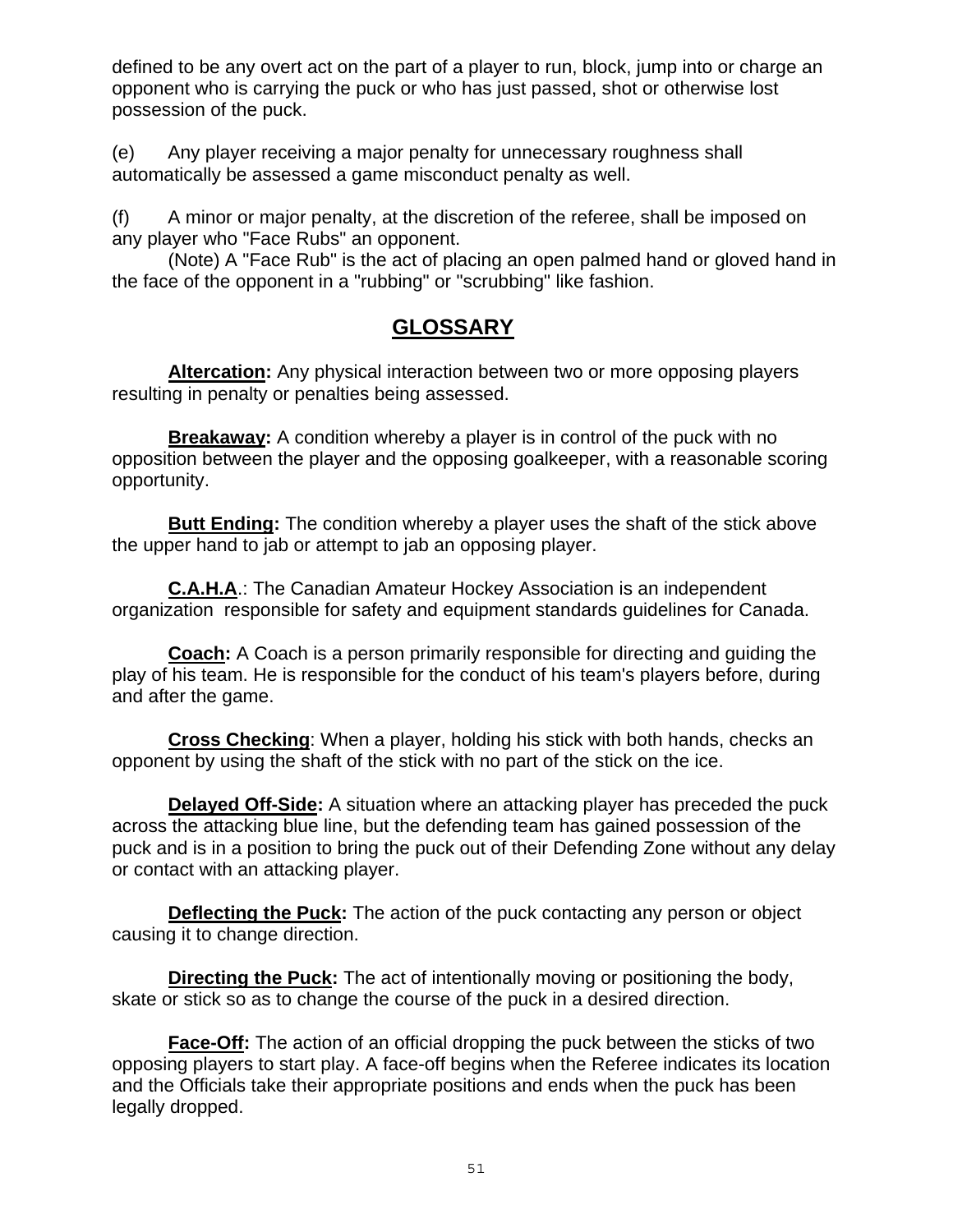**Fisticuffs:** The actual throwing of a punch, with a closed fist, which makes contact with an opponent.

**Goalkeeper:** A goalkeeper is a person designated as such by a team who is permitted special equipment and privileges to prevent the puck from entering the goal.

**Goalkeeper's Crease:** Area marked on the ice in front of each goal designed to protect the goalkeeper from interference by attacking players.

**H.E.C.C.:** The Hockey Equipment Certification Council is an independent organization responsible for the development, evaluation and testing of performance standards for protective ice hockey equipment. To date, there are standards for facemasks, helmets and skate blades.

**Heel of the Stick:** The point where the shaft of the stick and the bottom of the blade meet.

**Hooking:** The action of applying the blade of the stick to any part of an opponent's body or stick and impeding his progress by a pulling or tugging motion with the stick.

**Last play face-off:** The location at which the puck was last legally played by a player or goalkeeper immediately prior to a stoppage of play.

**Penalty:** A penalty is the result of an infraction of the rules by a player or a team official. It usually involves the removal from the game of the offending player or team official for a specified period of time. In some cases the penalty may be the awarding of a clear shot on goal or the actual awarding of a goal.

**Player:** Member of a team physically participating in a game. The goalkeeper is considered a player except where special rules specify otherwise.

**Possession of the Puck:** The last player, or goalkeeper to make contact with the puck. This includes a puck that is deflected off a player or any part of his equipment.

**Possession and Control of the Puck:** The last player or goalkeeper to make contact with the puck and who also propels the puck in a desired direction.

**Proper Authorities (Proper Disciplinary Authorities):** The Local League Administrator and his staff, or League Office hockey operations staff.

**Protective Equipment:** Equipment worn by players for the sole purpose of protection from injury.

**Referee's Crease:** Area marked on the ice in front of the Game Supervisor's seat for the use of the Referee.

**Shorthanded:** Shorthanded means that a team is below the numerical strength of its opponents on the ice. When a goal is scored against a shorthanded team the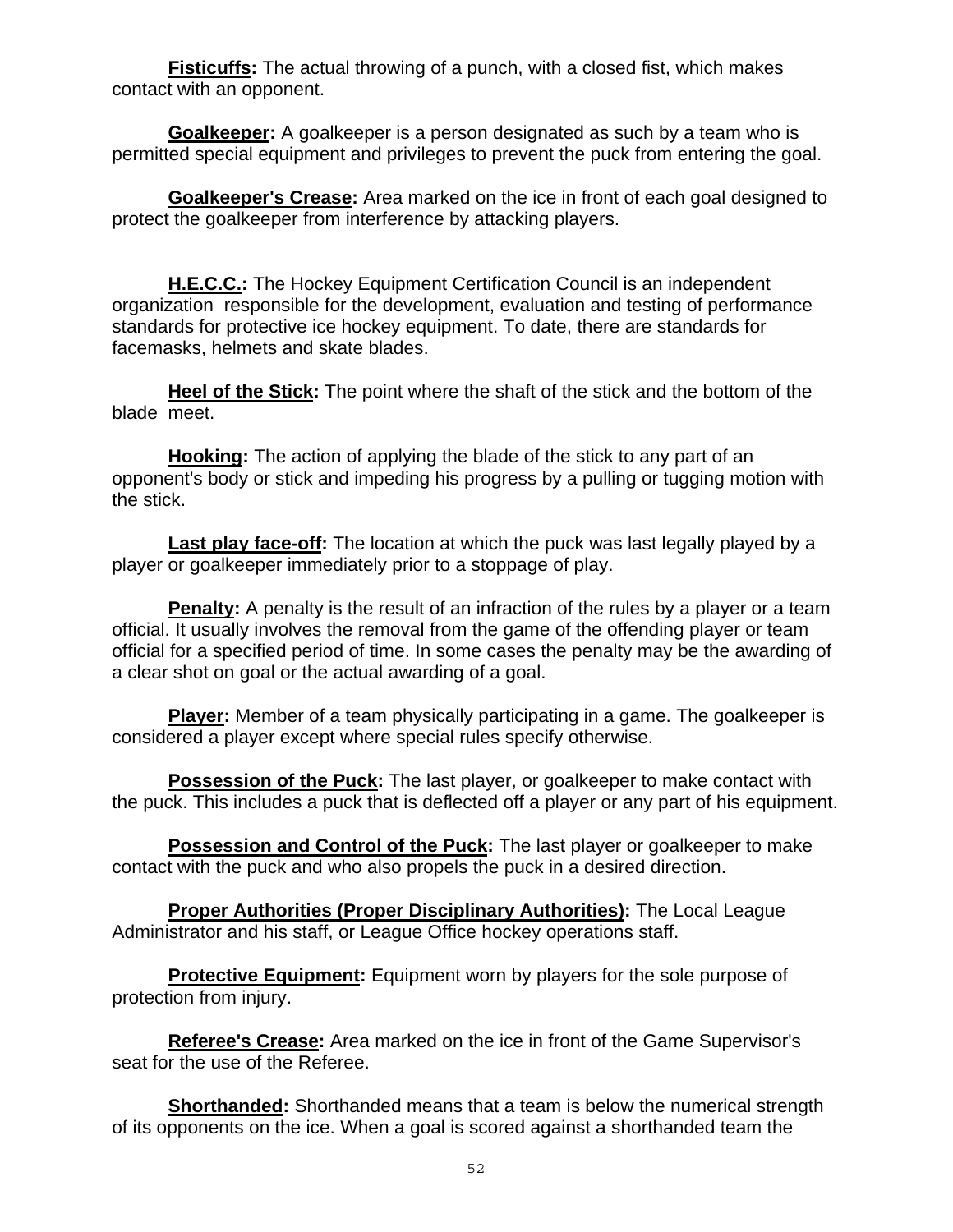minor or bench minor penalty which terminates automatically is the one which causes the team scored against to be "shorthanded". Thus, if an equal number of players from each team is serving a penalty(s) (minor, bench minor major or match only), neither team is "shorthanded".

**Slashing:** The action of striking or attempting to strike an opponent with a stick or of swinging a stick at an opponent with no contact being made. Tapping an opponent's stick is not considered slashing.

**Spearing:** The action of poking or attempting to poke an opponent with the top of the blade of the stick while holding the stick with one or both hands.

**Substitute Goalkeeper:** A designated goalkeeper on the Official Score Sheet who is not then participating in the game.

**Team Official:** A person responsible in any degree for the operation of a team, such as Team Executive, Coach, Assistant Coach, Manager or Trainer. During the course of a game, any person standing at the players' bench may be considered a Team Official.

**Temporary Goalkeeper:** A player not designated as a goalkeeper on the Official Scoresheet who assumes that position when no designated goalkeeper is able to participate in the game. He is governed by goalkeeper privileges and limitations, and must return as a "player" when a designated goalkeeper becomes available to participate in the game.

# **POINTS OF EMPHASIS**

 These guidelines are criteria for calling stick and aggressive infractions of the playing rules that currently exist.

 The League maintains that the onus of adhering to these standards is on every player, coach and official.

 With a concerted effort from all phases of the program, these guidelines will help to eliminate the violent aspects of the game. It is hoped that the strict enforcement of these

rules will result in the development of more positive attitudes towards the sport of hockey by the general public and members of the hockey community as well.

#### **High Sticking**

A. Any contact with a high stick, accidental or not, shall be penalized.

 B. Any player, in contact with his opponent, who raises his stick above the normal height of the shoulders and does not make contact with the stick, shall be penalized.

 C. Any defending player raising his stick above the normal height of the shoulders in a manner intimidating to an oncoming opponent shall be penalized.

#### **Elbowing**

A. Any contact to the head of an opponent with the elbow shall be penalized.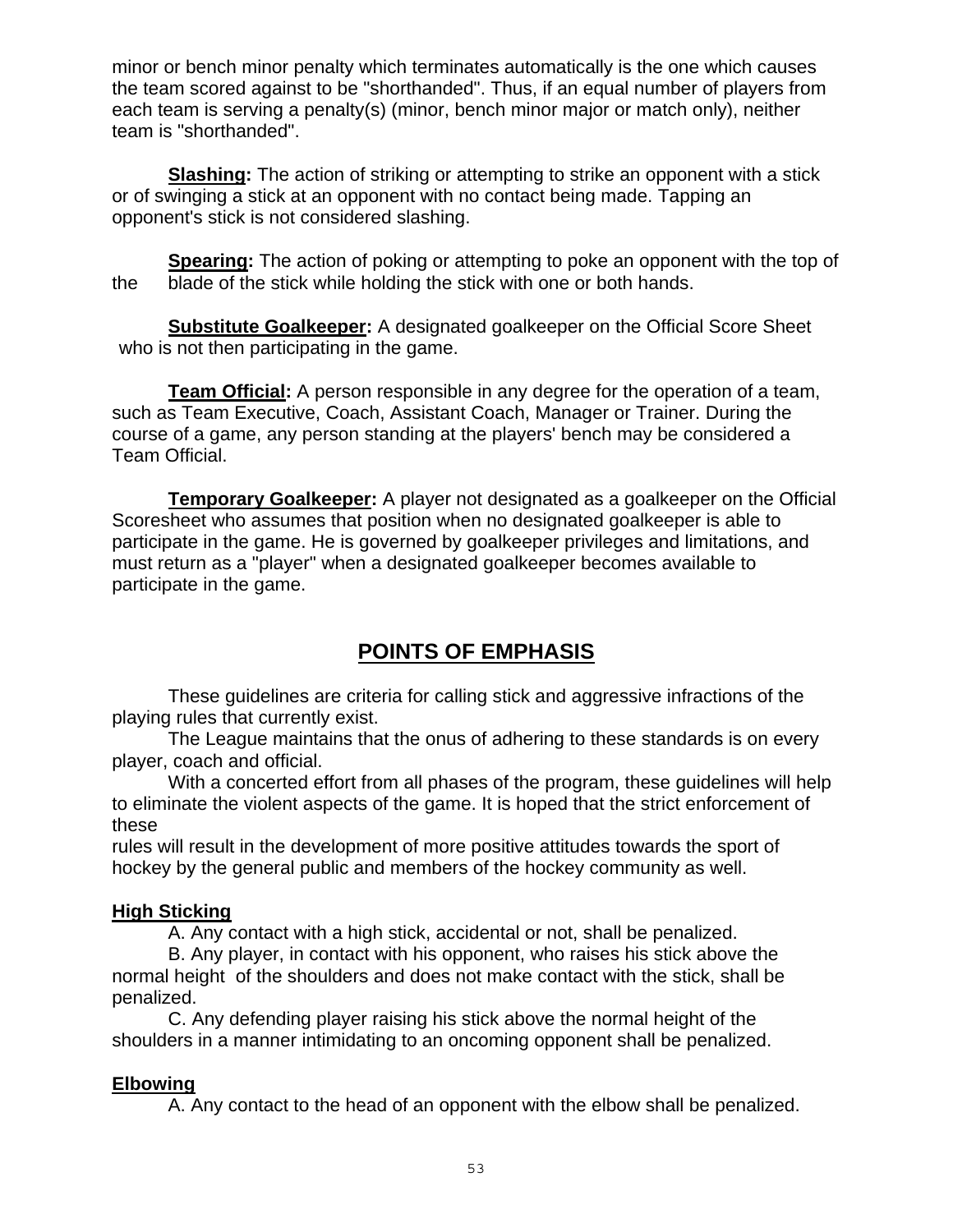B. Any deliberate contact to the body by extending the elbow or thrusting it at an opponent shall be penalized.

#### **Roughing (to the head)**

 A. Any contact with the hand or glove to the head, neck or shoulder area of an opponent, regardless of degree, shall be penalized.

 B. Any "push" of the head of an opponent with the hand or glove shall be penalized.

 C. Any contact to the head of the opponent who has fallen to the ice shall be penalized.

#### **Slashing**

 A. Any deliberate slashing action, regardless of frequency or degree, to the body of an opponent shall be penalized.

B. Any stick swung at an opponent who is out of reach shall be penalized.

 C. Any swinging action with the stick where it is obvious that the player is not playing the puck, shall result in a penalty.

 D. Any chopping action on the shaft of an opponent's stick shall result in a penalty.

#### **Cross-Checking**

 A. Any sharp pushing action, sudden jarring or jolting forward action with the shaft of the stick held between the hands shall result in a penalty.

#### **Hooking**

 A. When the blade of the stick is "hooked" into the body (waist, hips, thighs, arms) of an opponent to impede his progress, a penalty shall be assessed.

 B. Any "tugging" action, with the blade of the stick placed anywhere on the body of an opponent, in an effort to restrict his movement or slow him down, shall be penalized.

#### **Checking**

A. A deliberate check to the body of an opponent shall be penalized.

#### **Fisticuffs (Fighting)**

 A. Any deliberate punch or blow to the head or body of an opponent using the closed fist shall be penalized.

 B. The aggressor in an altercation involving fisticuffs shall be assessed a major penalty.

 C. A player, who, having been struck, responds in a purely self-defensive manner, shall be assessed a minor penalty. All other players participating in an altercation involving fisticuffs shall be assessed a major penalty.

 Through the stricter application of the aggressive foul rules, it is hoped that the safety and enjoyment aspects of the game will be promoted and that players may be allowed to develop and better exhibit individual and team play skills.

 The League realizes that compliance with the recommended guidelines will require a concerted effort on the part of all players and Team Officials. All such participants must be willing to accept their share of the responsibility, for the overall betterment of the game.